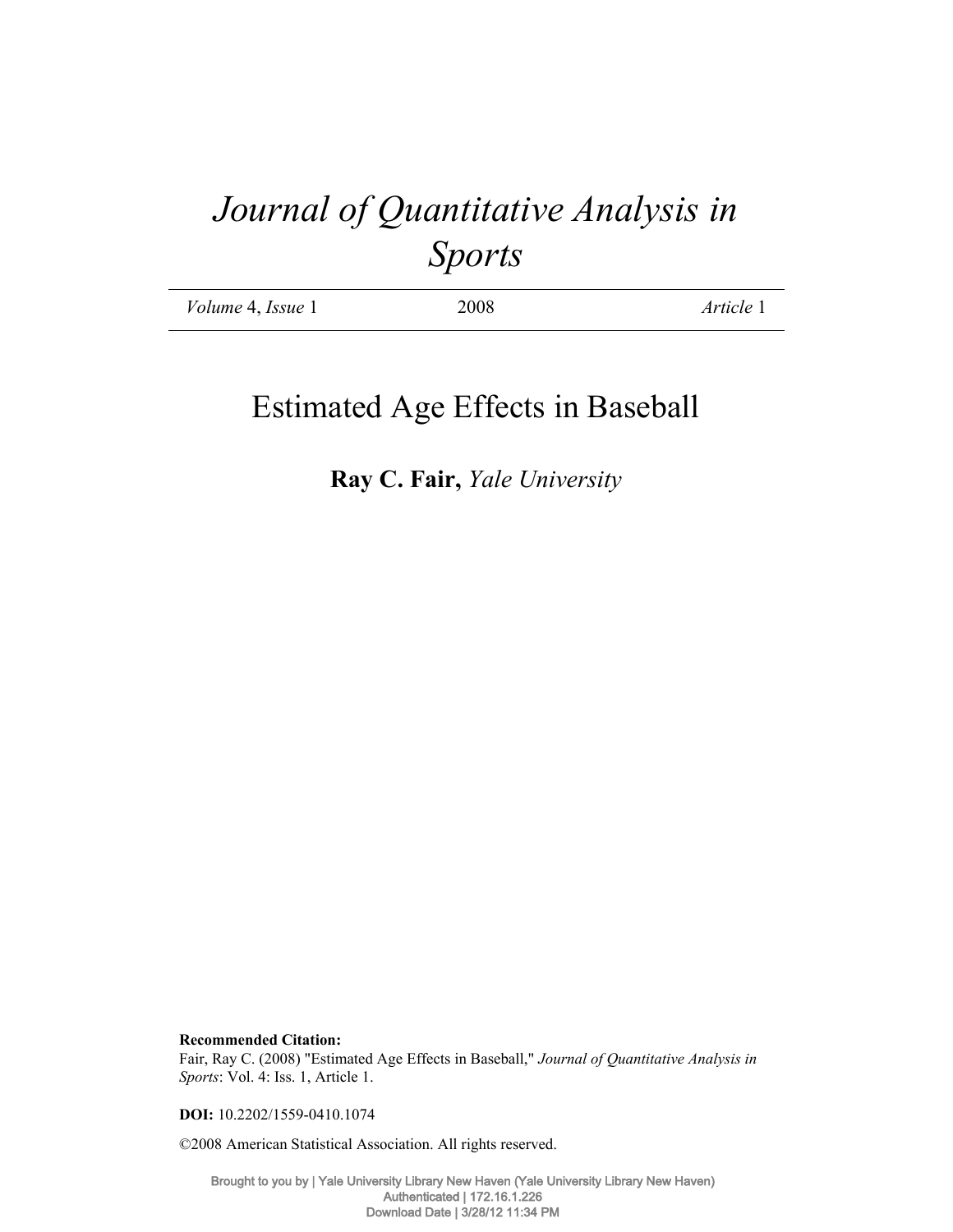## Estimated Age Effects in Baseball

#### Ray C. Fair

#### **Abstract**

Age effects in baseball are estimated in this paper using a nonlinear fixed-effects regression. The sample consists of all players who have played 10 or more "full-time" years in the major leagues between 1921 and 2004. Quadratic improvement is assumed up to a peak-performance age, which is estimated, and then quadratic decline after that, where the two quadratics need not be the same. Each player has his own constant term. The results show that aging effects are larger for pitchers than for batters and larger for baseball than for track and field, running, and swimming events and for chess. There is some evidence that decline rates in baseball have decreased slightly in the more recent period, but they are still generally larger than those for the other events. There are 18 batters out of the sample of 441 whose performances in the second half of their careers noticeably exceed what the model predicts they should have been. All but 3 of these players played from 1990 on. The estimates from the fixed-effects regressions can also be used to rank players. This ranking differs from the ranking using lifetime averages because it adjusts for the different ages at which players played. It is in effect an age-adjusted ranking.

#### **KEYWORDS:** aging, baseball

**Author Notes:** Cowles Foundation and International Center for Finance, Yale University, New Haven, CT 06520-8281. Voice: 203-432-3715; Fax: 203-432-6167; email: ray.fair@yale.edu; website: http://fairmodel.econ.yale.edu. I am indebted to Danielle Catambay for research assistance and to John Oster and Sharon Oster for their helpful comments.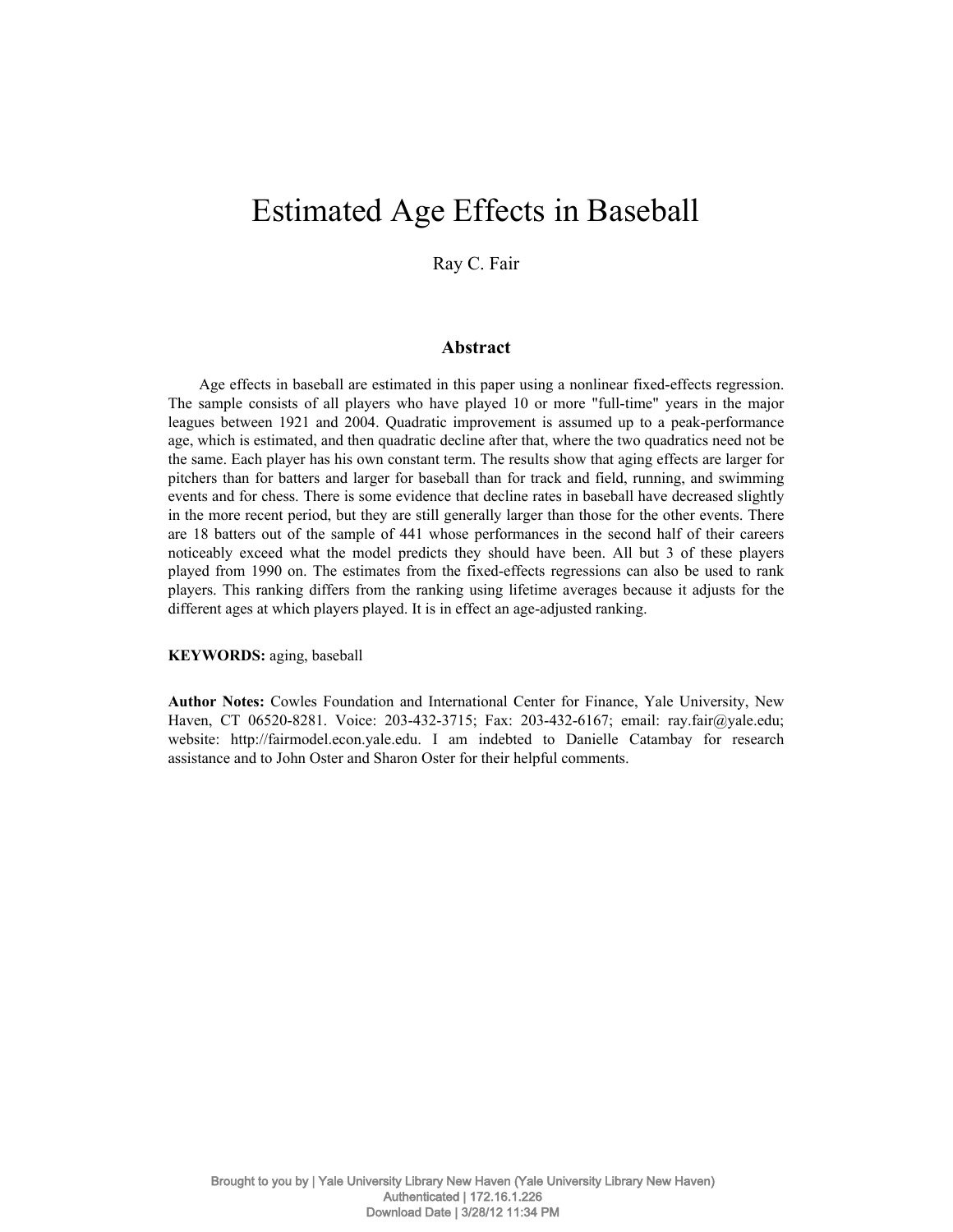### **1 Introduction**

This paper estimates the effects of aging on the performance of major league baseball players. The performance measures used are on-base percentage (OBP) and on-base percentage plus slugging percentage (OPS) for batters and earned run average (ERA) for pitchers. The paper estimates 1) the rate of improvement up to the peak-performance age, 2) the peak-performance age itself, and 3) the rate of decline after this age. The improving and then declining age profile is assumed to be the same for each player, including the peak-performance age. Each player has his own constant term, however, and so there are  $n$  dummy variables in the regression (a fixed-effects regression), where  $n$  is the number of players. Both the improving and declining profiles are assumed to follow quadratic processes, where the two processes need not be the same. The restrictions imposed are that the two quadratic processes touch and have zero slopes at the peak-performance age. The model is presented in Section 2; the data are discussed in Section 3; and the estimates are presented in Section 4.

The sample is for the period 1921–2004 (1921 is the first year of the "live" ball). Only players who have played at least 10 "full-time" years in this period are included in the sample, where a full-time year is a year in which a batter played in at least 100 games and a pitcher pitched at least 450 outs. The aim of this paper is to estimate aging effects for injury-free, career baseball players, and the sample was chosen with this in mind. If a batter played fewer than 100 games or a pitcher pitched fewer than 450 outs in a year, it is possible that the player was injured, and so these "part-time" years were excluded. If a player played at least 10 full-time years, he is clearly a career player. The estimated aging effects in this paper are thus conditional on the player being a career player and not affected by injuries. The biological decline rate is being estimated for injury-free players. No attempt is made to estimate the effect of aging on injuries.

There is much work in sabermetrics on developing measures of performance that might be improvements on OBP, OPS, ERA, and the like.<sup>1</sup> The standard measures (like OPS and ERA) are adjusted for issues like 1) the introduction of the designed hitter rule in the American League in 1973, 2) different ball parks that players play in, and 3) different league yearly averages. These kinds of ad-

<sup>1</sup>For example, OPS+ and ERA+ are featured on the website *www.baseball-reference.com*. OPS+ is OPS adjusted for ballparks, the league, and league yearly averages. ERA+ is ERA adjusted for the same things. Another well known measure is Bill James' (2001) Win Shares. Another is LW (linear weights), developed by Thorn and Palmer (1984). Another is EqR (equivalent runs), used, for example, by Silver (2006).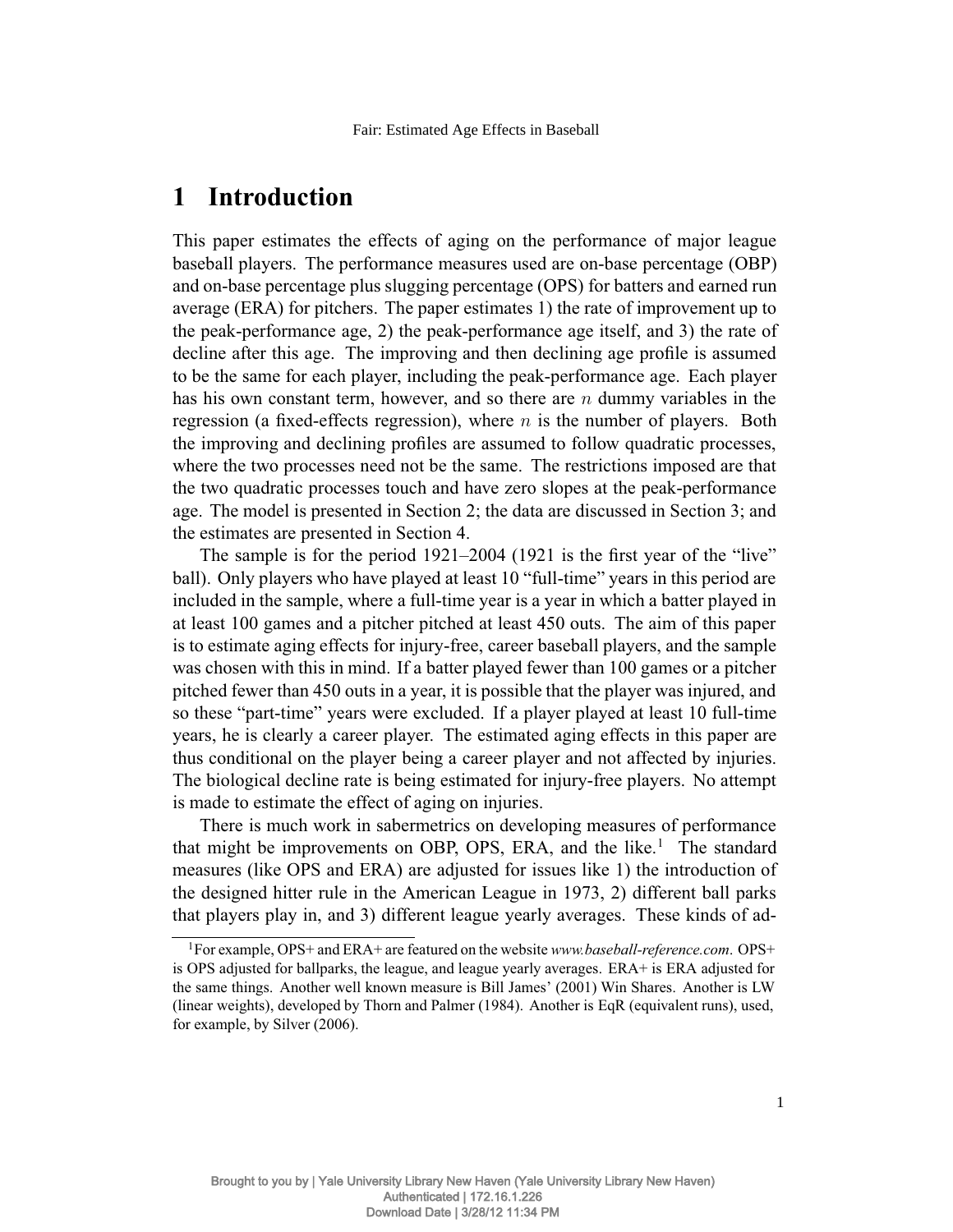justments, however, are problematic from the point of view of this paper. First, the adjustments tend to be subjective. They are based on particular views about what is and is not important in measuring players' performances, and there are no rigorous ways of testing whether one measure is better than another. Second, and perhaps more important, adjusting for league averages is likely to over adjust a player's performance. If there are fluctuations in league averages over time that have no effect on a player's performance, which seems likely, then it is not appropriate to divide, say, a player's OPS for the year by the league-average OPS for the year to get an "adjusted" OPS for the player. To take an obvious case, say that the league-average OPS increased for the year because a number of players began using steroids, but that player A did not use steroids. If player A's actual OPS were unchanged for the year, then his adjusted OPS would fall because of the higher league average, and this would be an incorrect adjustment. Because of these problems, no adjustments to the standard OBP, OPS, and ERA measures were made for the work in this paper. This work is based on the assumption that the 15-year-or-so period that a player plays is stable for that player. This assumption is obviously only an approximation, since some changes clearly take place within any 15-year period, but it may not be a bad approximation. In future work, however, it may be interesting to experiment with alternative measures.

Once the aging estimates have been obtained, they can be used in a variety of ways. One way, as discussed below, is to compare them to estimates obtained using the "delta approach." This is done in Section 5, where it is argued that the delta approach likely leads to estimated decline rates that are too large. Another way is to search for players who have unusual age-performance profiles. It will be seen that there are 18 batters out of the sample of 441 whose actual OPS values late in their careers are noticeably larger than predicted by the equation. All but 3 of these players played from 1990 on. These results are presented in Section 6.

The estimates can also be compared to those for other events. In previous work—Fair (1994, 2007)—I have estimated decline rates for various track and field, running, and swimming events and for chess. The methodology used in the present paper is quite different from that used in this earlier work, which is based on the use of world records by age, and it is of interest to see how the results compare. It will be seen that the estimated rates of decline in baseball are somewhat larger than those in the other events. These comparisons are discussed in Section 7, where possible reasons for the larger rates in baseball are also discussed.

The stability of the estimates over time is examined in Section 8. There is some evidence that decline rates in baseball are slightly smaller now than they were 40 years ago, although the evidence in general is mixed.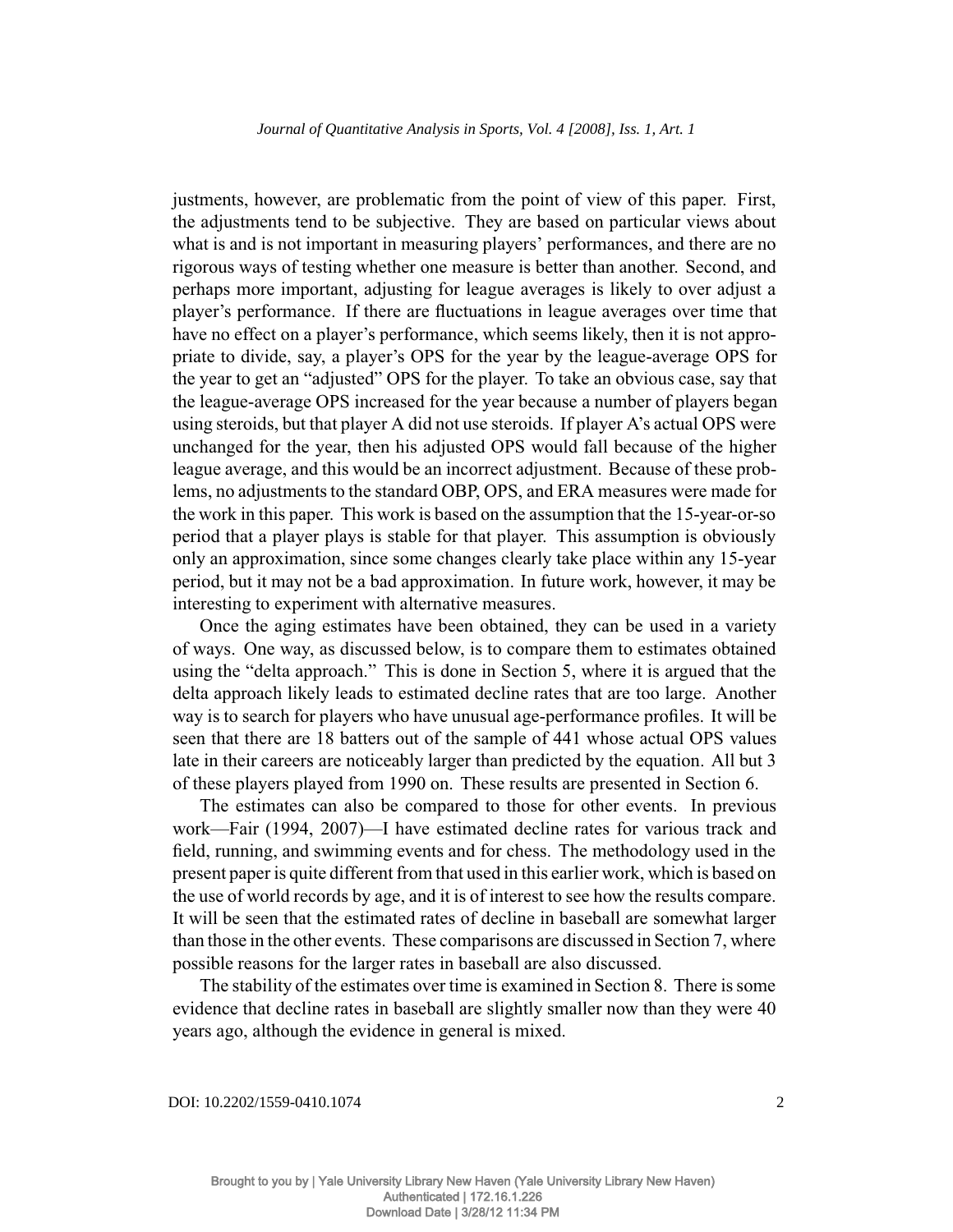Finally, the estimates provide a way of ranking players that adjusts for the ages at which they played. Take two players, both of whom started at age 23. Say that one played until age 32 and the other played until age 38. Given, as will be seen, that the peak-performance age is about 28, the second player should be expected, other things being equal, to have a worse lifetime performance record because he played a larger fraction of his years below the peak. Ranking players by lifetime OBP, OPS, or ERA does not correct for possible different ages played. One can correct for this, however, by ranking players by the size of the coefficient estimates of the player dummy variables in the regression, i.e., by the players' estimated constant terms. This ranking is discussed in Section 9 and presented in Tables A.1 and A.2 for the sample of 441 batters and 144 pitchers.

Regarding previous work in this area, Bill James is the pioneer in using baseball statistics. In his *1982 Baseball Abstract* he evaluated thousands of ballplayers and concluded that the majority of players peaked at age 27, with most others peaking at age 26 or 28. The results below are consistent with this conclusion. For example, the estimated peak age for batters using the OPS measure is 27.59 years, with an estimated standard error of 0.23 years. One way of estimating aging effects (not just peak ages) in the baseball literature is to use what is sometimes called the "delta" approach" (see *www.tangotiger.net/aging.html*). Silver (2006), for example, uses this approach using equivalent runs (EqR) as his measure of performance. The approach is to take, say, all 31 year olds in one's sample who also played when they were 32, compute the average of the measure across these players for age 31 and for age 32, and then compute the percentage change in the two averages. This is the estimated change between ages 31 and 32. Then do the same for ages 32 and 33, where the sample is now somewhat different because the players have had to play at both ages 32 and 33. Continue for each pair of ages. Section 5 argues that this approach is likely to lead to biased estimates—to estimated rates of decline at the older ages that are too large. The delta approach does not appear to be a reliable way of estimating aging effects.

Schultz, Musa, Staszewski, and Siegler (1994) use a sample of 235 batters and 153 pitchers, players who were active in 1965. They compute averages by age. Using these averages for a variety of performance measures, they find the peakperformance age to be about 27 for batters and 29 for pitchers. As will be seen, the 27 age for batters is close to the estimates in this paper, but the 29 age for pitchers is noticeably larger. As they note (pp. 280–281), their averages cannot be used to estimate rates of decline because of selection bias (better players on average retire later). Schell (2005, Chapter 4) also computes averages by age and also notes (p. 46) the selection bias problem. He presents plots of these averages for various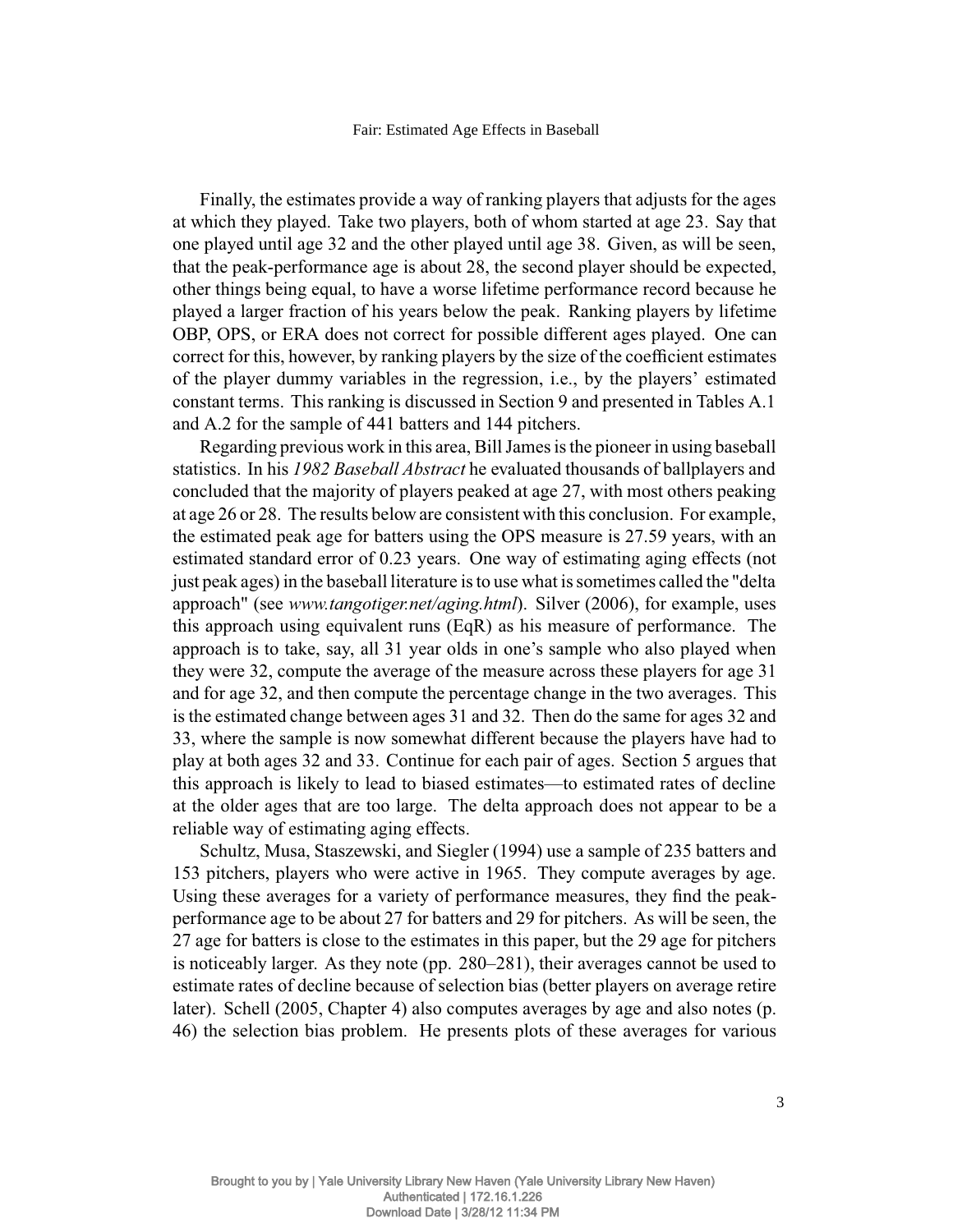performance measures, but does not use them because of the bias problem. He adjusts his performance measures using data on the ages at which players reached various milestones, like 1000 at bats, 2000 at bats, etc. He does not attempt to estimate rates of decline.

The two studies closest to the present one are Berry, Reese, and Larkey (1999) and Albert (2002). Albert (2002), using LW (linear weights) as the measure of performance, estimates a quadratic aging function for each player separately and then combines the regression estimates using a Bayesian exchangeable model. The estimates are made separately by decade. Albert assumes that the quadratic is symmetric around the peak age. Barry, Rees, and Larkey (1999) postulate an asymmetric, nonparametric aging function that isthe same for all players. They are also concerned with player differences across decades, and they use hierarchical models to model the distribution of players for each decade. More will be said about both of these studies in the next section.

### **2 The Model**

Let  $y_{it}$  denote the measure of performance for player i in year t (either OBP, OPS, or ERA), and let  $x_{it}$  denote the age of player i in year t. The model for player i is:

$$
y_{it} = \begin{cases} \alpha_{1i} + \beta_1 x_{it} + \gamma_1 x_{it}^2 + \epsilon_{it}, & x_{it} \le \delta \\ \alpha_{2i} + \beta_2 x_{it} + \gamma_2 x_{it}^2 + \epsilon_{it}, & x_{it} \ge \delta \end{cases}
$$
(1)

 $\delta$  is the peak-performance age, and  $\epsilon_{it}$  is the error term. As noted in the Introduction, the two quadratic equations are constrained to have zero derivatives and touch at  $x_{it} = \delta$ . This imposes the following three constraints on the coefficients:

$$
\begin{aligned}\n\beta_1 &= -2\gamma_1 \delta \\
\beta_2 &= -2\gamma_2 \delta \\
\alpha_{2i} &= \alpha_{1i} + (\gamma_2 - \gamma_1) \delta^2\n\end{aligned} \tag{2}
$$

Figure 1 presents a plot of what is being assumed.<sup>2</sup> There is quadratic improvement up to  $\delta$  and quadratic decline after  $\delta$ , where the two quadratics can differ. The unconstrained coefficients to estimate are  $\gamma_1$ ,  $\gamma_2$ ,  $\delta$ , and  $\alpha_{1i}$ .

<sup>2</sup>For batters large values of OBP and OPS are good, and for pitchers small values of ERA are good. Figure 1 and the discussion in this section assumes that large values are good. It is straightforward to adjust the discussion for ERA.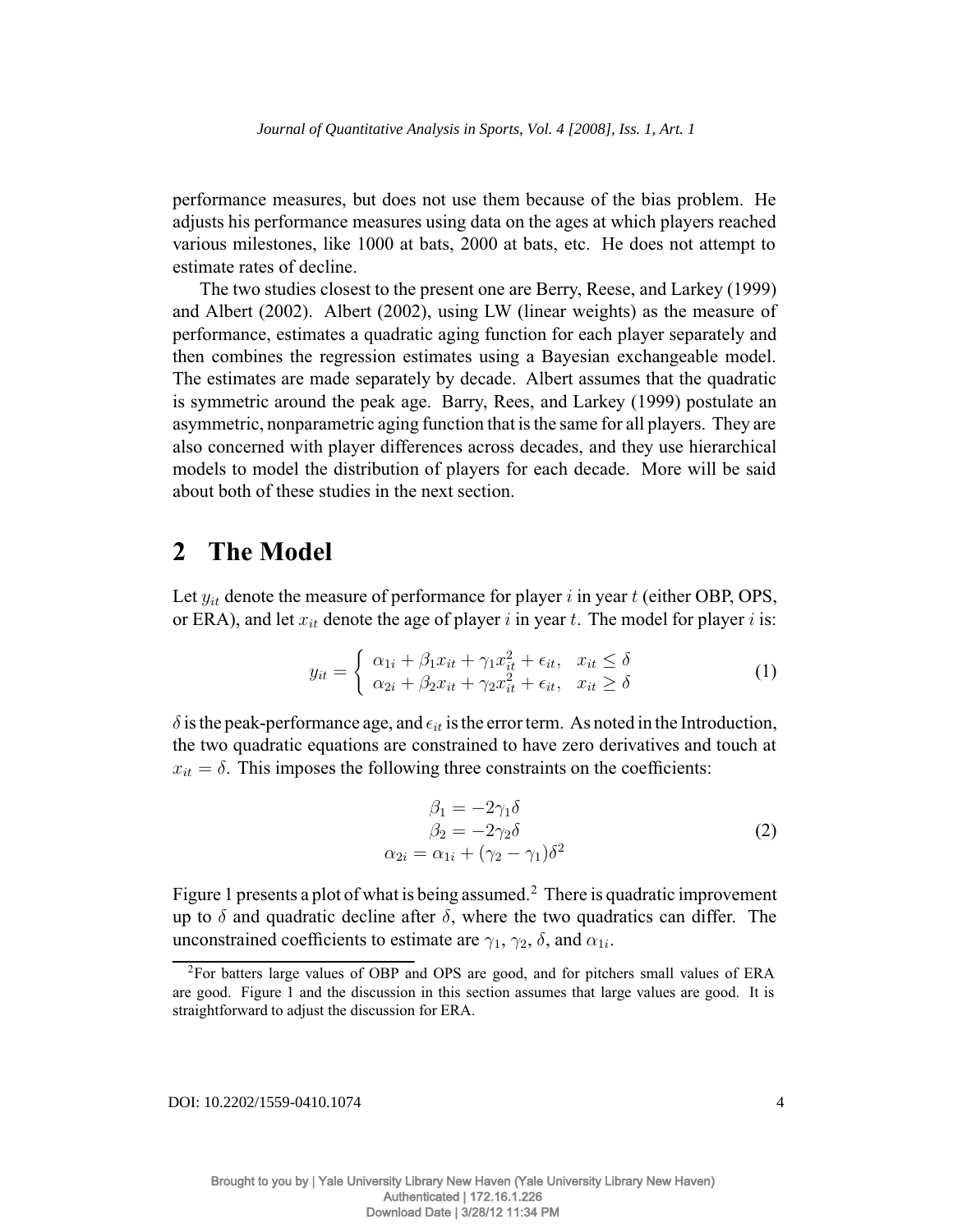Fair: Estimated Age Effects in Baseball



Brought to you by | Yale University Library New Haven (Yale University Library New Haven) Authenticated | 172.16.1.226 Download Date | 3/28/12 11:34 PM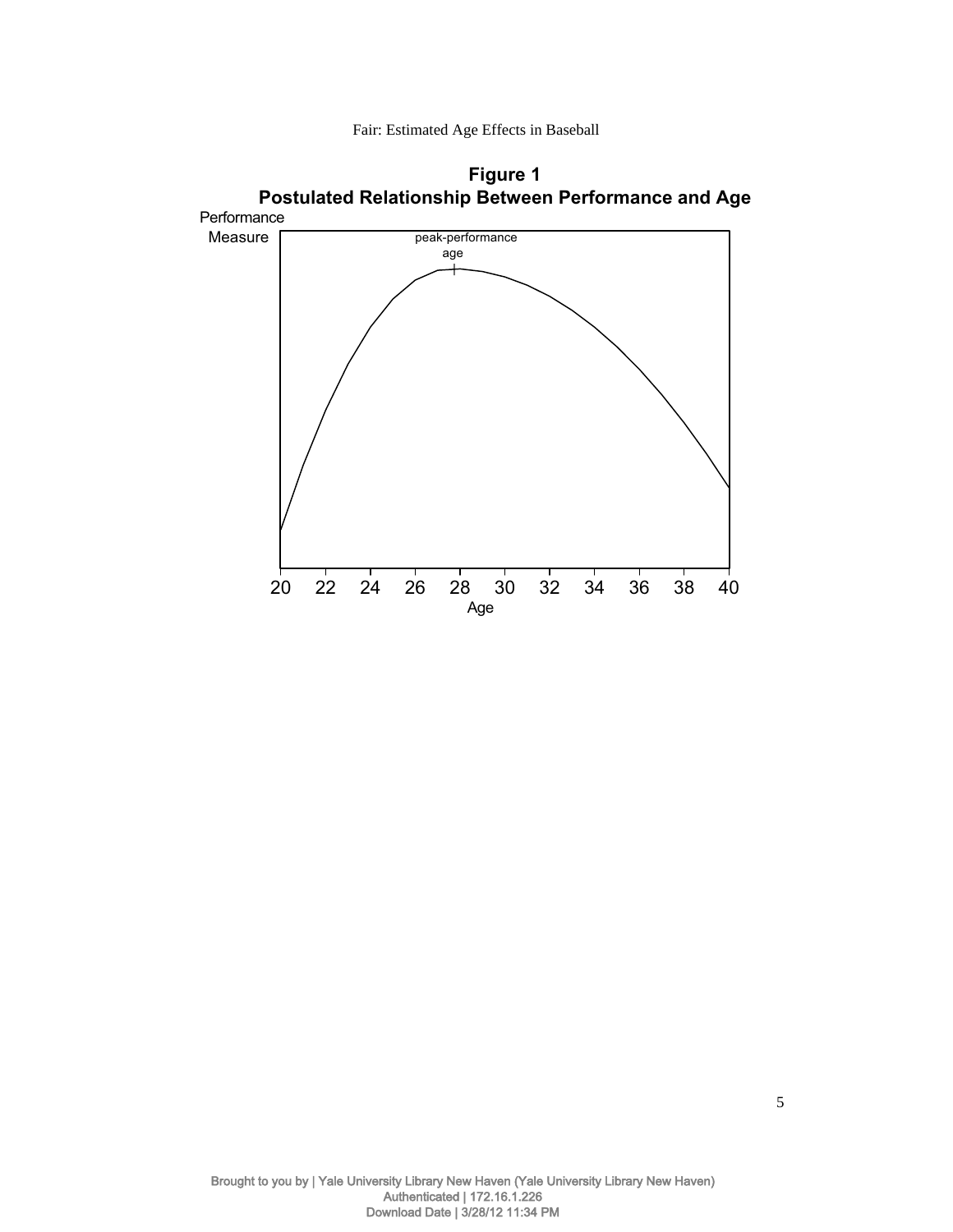Each player is assumed to have his own  $\alpha_{1i}$  (and thus his own  $\alpha_{2i}$  from equation (2)). Let  $p_{ijt}$  be a dummy variable for player j that is equal to 1 if  $j = i$  and 0 otherwise, and let  $d_{it}$  be a dummy variable that is equal to 1 if  $x_{it} \leq \delta$  and 0 otherwise. Then the equation to be estimated is:

$$
y_{it} = \sum_{j=1}^{J} \alpha_{1j} p_{jit} + \gamma_1 [(\delta^2 - 2\delta x_{it} + x_{it}^2) d_{it}]
$$
  
+
$$
\gamma_2 [-\delta^2 d_{it} + (x_{it}^2 - 2\delta x_{it})(1 - d_{it})] + \epsilon_{it} ,
$$
  

$$
d_{it} = 1 \text{ if } x_{it} \le \delta \text{ and 0 otherwise}
$$
 (3)

where J is the total number of players. In this equation i runs from 1 to J. For each player,  $t$  runs over the years that he played.  $\epsilon_{it}$  is assumed to be *iid* and to be uncorrelated with the age variables.

The coefficients to estimate in equation (3) are the J values of the alphas,  $\gamma_1$ ,  $\gamma_2$ , and  $\delta$ . If  $\delta$  is known, the two terms in brackets are known, and so the equation is linear in coefficients. The equation can then be estimated by the standard fixedeffects procedure of time-demeaning the data. Overall estimation can thus be done by trying many values of  $\delta$  to find the value that minimizes the sum of squared residuals. This does not, however, produce correct standard errors because the uncertainty of the estimate of  $\delta$  is not taken into account. Equation (3) must be estimated by nonlinear least squares to get correct standard errors. This is a large nonlinear maximization problem because of the large number of dummy variable coefficients estimated.

The key assumption of the model is that all players have the same  $\beta's$  and  $\gamma$ 's, i.e., the same improving and declining rates. Given this, the specification is fairly flexible in allowing the improving rate to differ from the declining rate and in allowing the peak-performance age to be estimated. Each player has, of course, his own constant term, which in Figure 1 determines the vertical position of the curve.

In the table of results below, estimates of  $\gamma_1$ ,  $\gamma_2$ , and  $\delta$  are presented. In addition, some implied values by age are presented. Consider the following:

$$
R_k = \hat{y}_{it} | (x_{it} = k) - \hat{y}_{is} | (x_{is} = \hat{\delta})
$$
\n(4)

The first term on the right hand side is the predicted value for player  $i$  at age  $k$ , and the second term is the predicted value for player i at the estimated peakperformance age  $\delta$ .  $R_k$  is the same for all players because a player's constant term appears additively in both predicted values and so cancels out.  $R_k$  thus does not need an i subscript. It is the amount by which a player at age k is below his estimated peak. Values of  $R_k$  for different values of k are presented in the table below.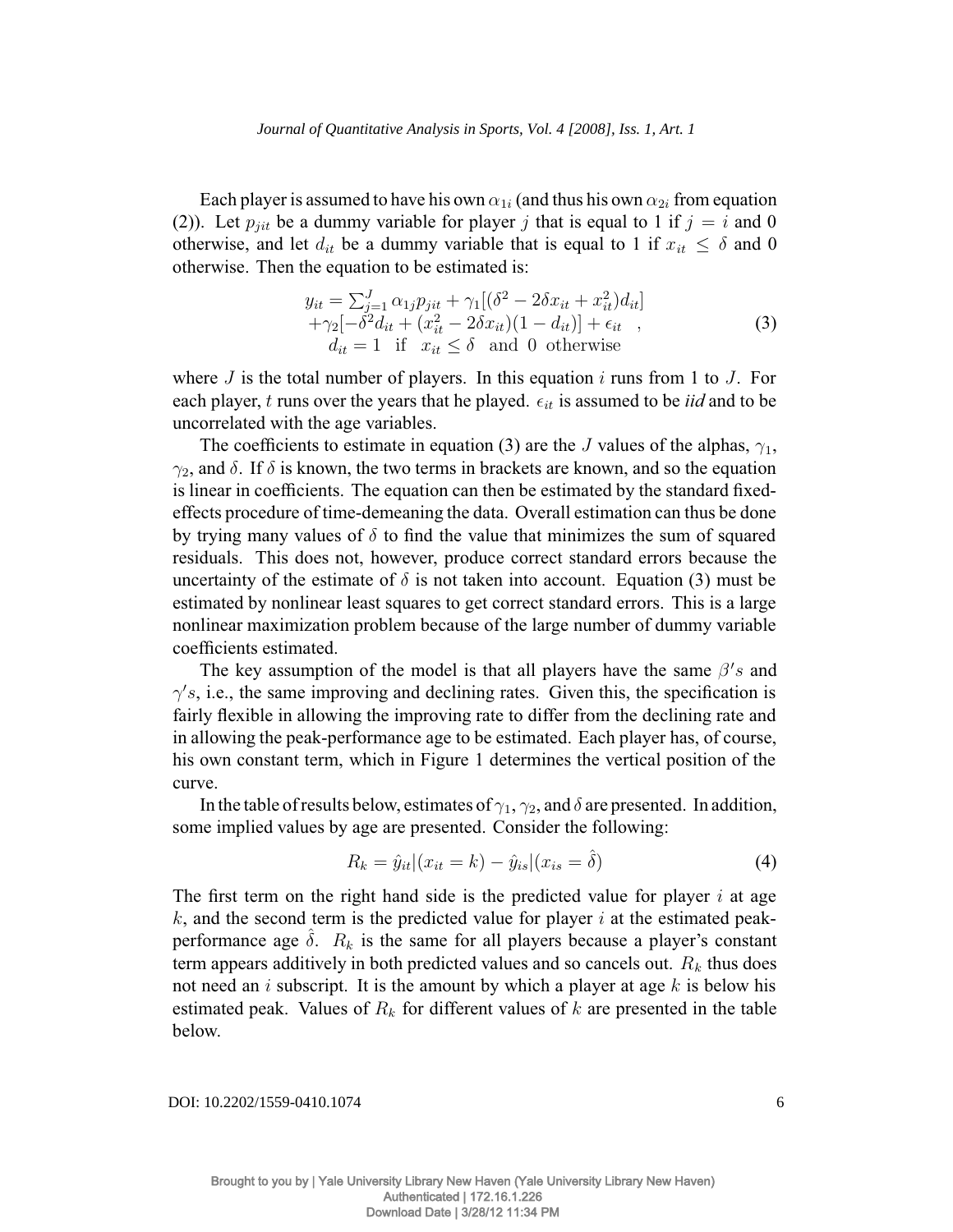The derivative of  $y_{it}$  with respect to  $x_{it}$  is

$$
\partial y_{it} / \partial x_{it} = 2\gamma_1 (x_{it} - \delta) d_{it} + 2\gamma_2 (x_{it} - \delta) (1 - d_{it}) \tag{5}
$$

This derivative is not a function of a player's constant term, and so it is the same for all players of the same age. Let

$$
D_k = 100 \frac{(\partial y_{it}/\partial x_{it})|(x_{it} = k)}{\bar{y}}
$$
\n(6)

where  $\bar{y}$  is the mean of  $y_{it}$  over all the observations.  $D_k$  is roughly the percentage change in y for a player at age  $k$ . It is only roughly the percentage change because  $\bar{y}$  is used in the denominator rather than a specific player's predicted value at the relevant age. Values of  $D_k$  for different values of k are also presented in the table below.

This model relative to the models of Berry, Reese, and Larkey (1999) and Albert (2002), discussed at the end of the Introduction, is parsimonious. Only three coefficient estimates are estimated aside from the constant term for each player. It will be seen that this leads to very precise coefficient estimates—a precisely estimated age profile. Although Albert (2002) restricts the quadratic to be symmetric around the peak age, which according to the results below is not the case, his method has the advantage of not having to assume that the aging profile is the same for all players. The disadvantage is that even with the Bayesian model that he uses, many parameters are in effect being estimated, and so the precision may be low. Berry, Reese, and Larkey (1999) assume, as is done in this paper, that the age profile is the same for all players, but they also in effect estimate many more parameters because, among other things, of their assumption that players differ across decades.

A potential cost of the present approach is that the assumption of a constant age profile across players and over time may not be accurate, which means that the model may be misspecified. One way in which the model may be misspecified is the following. Say there is a variable like body mass that is different for each player but that does not change for a given player across his career. If, say, body mass has no effect on a player's performance until age 37, at which point a larger body mass has a negative effect on performance, then  $\epsilon_{it}$ , which includes the effects of omitted variables like body mass, will be correlated with age from age 37 on, thus violating the assumption about the error term. Another possibility isthat there may be "ageless wonders," who simply decline at slower rates as they age relative to other players. These players will have positive values of  $\epsilon_{it}$  at older ages, and so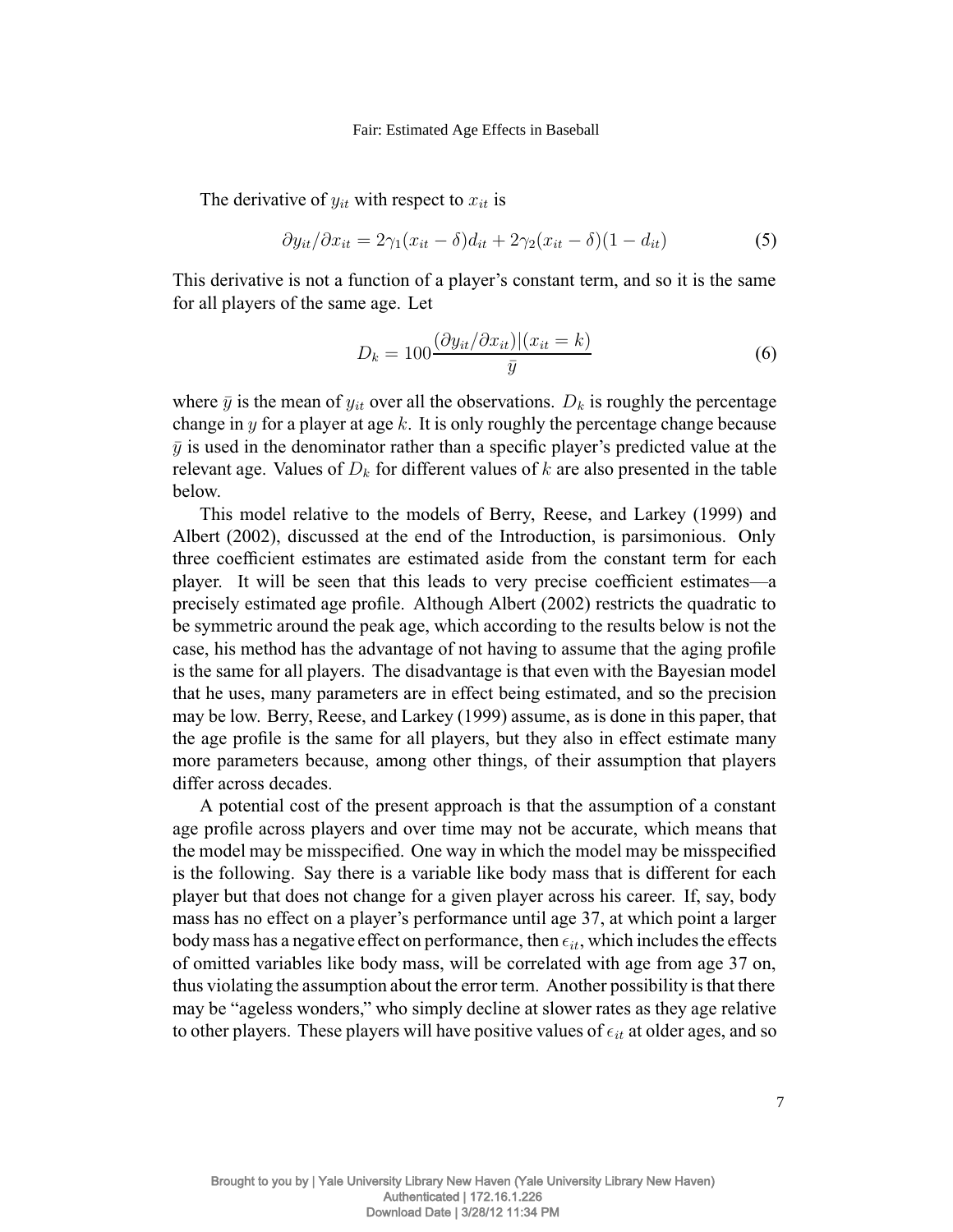$\epsilon_{it}$  will be correlated with age at older ages, again violating the assumption about the error term. One check of the quantitative importance of these types of bias is to examine the sensitivity of the results to the exclusion of older players. As discussed in the next section, regressions were also run excluding players older than 37. It will be seen that the results are not sensitive to this exclusion, and so these potential biases do not appear large. Also, the results in Section 8 show that the estimates are fairly stable using each half of the sample period.

One selection issue that is not a problem in the present model is the following. Say that an older player is considering retiring, but in the current year he is doing better than might be expected given his age—his error term is positive. He may then choose to play another year, and so the next year will be in the sample. This does not violate the assumption that age and the error term are uncorrelated as long as the error term is not serially correlated. In this example, last year's error affects the decision to play this year, but this has no effect on this year's error term, again assuming no serial correlation.

One final issue concerns experience. If the improvement of a player up to the peak-performance age is interpreted as the player gaining experience (as opposed to,say, just getting physically better), this experience according to the assumptions of the model comes with age, not with the number of years played in the major leagues. A player coming into the major leagues at, say, age 26 is assumed to be on the same age profile as an age-26 player who has been in the major leagues for 4 years. In other words, minor league experience must be assumed to be the same as major league experience.

#### **3 The Data**

Yearly data on every player who played major league baseball from 1871 on are available from *http://baseball1.com*. As noted in the Introduction, the period used is 1921–2004 and only players who have played at least 10 full-time years in this period are included in the sample, where a full-time year is a year in which a batter played in at least 100 games and a pitcher pitched at least 450 outs. Almost allrelief pitchers are excluded from the sample because almost no relief pitcher pitches as many as 450 outs in a year. The sample for batters included 5,596 observations and 441 players, and the sample for pitchers included 1,809 observations and 144 players. These players are listed in Tables A.1 and A.2.

Players who are included in the sample may have played non full-time years, but these years for the player are not in the sample. Players who played beyond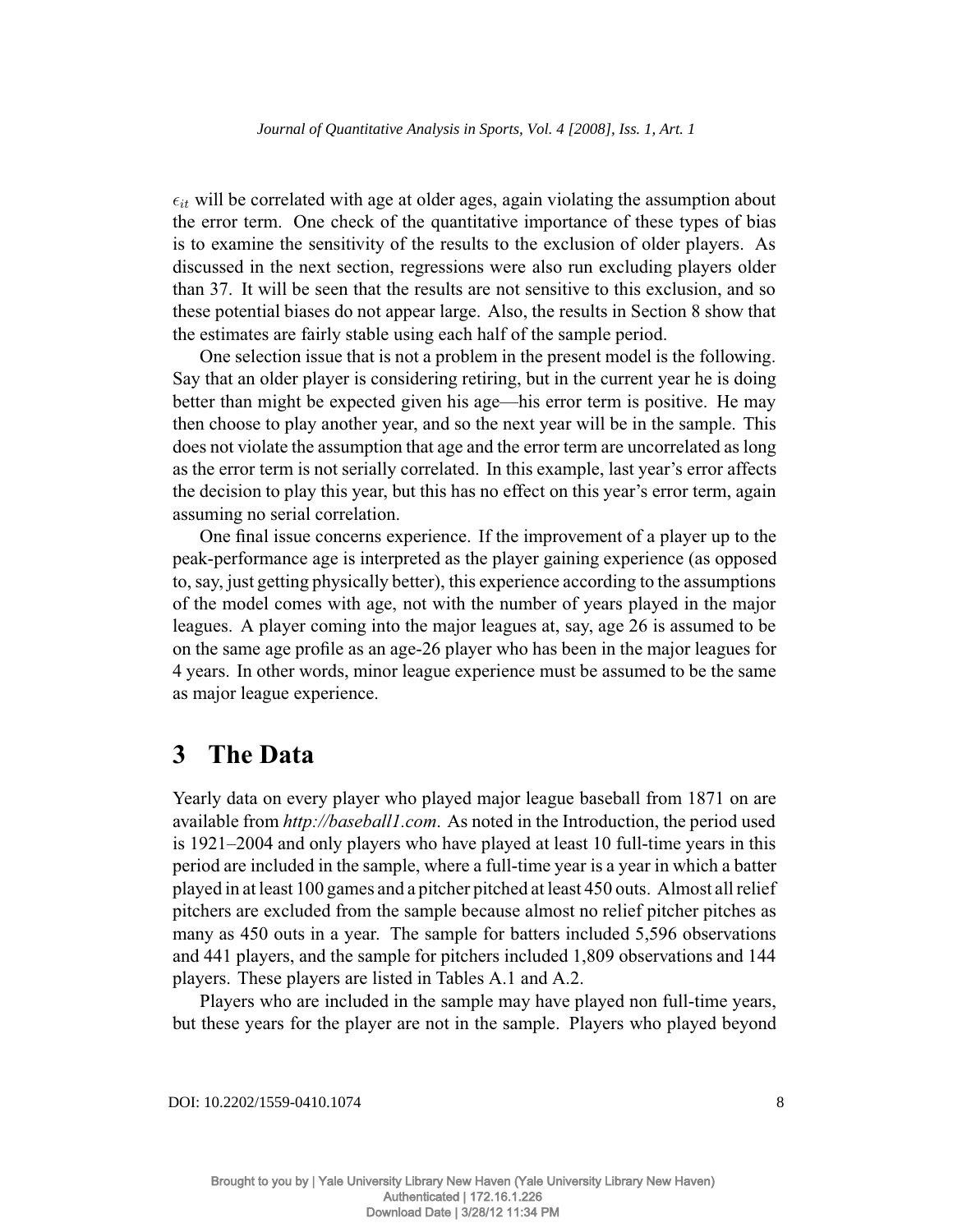2004 are included in the sample if they have 10 full-time years from 2004 back. Players who began playing prior to 1921 are included if they have 10 full-time years from 1921 forward, but their observations prior to 1921 are not included even if the observations are for full-time years because no observations before 1921 are used.

On-base percentage (OBP) is equal to (hits  $+$  bases on balls  $+$  hit by pitch) divided by (at bats + bases on balls + hit by pitch + sacrifice flies). Slugging percentage is equal to (hits  $+$  doubles  $+$  2 times triples  $+$  3 times home runs) divided by at bats. OPS is equal to OBP + slugging percentage. Earned run average (ERA) is equal to the number of earned runs allowed divided by (the number of outs made divided by 27). These are all standard definitions. The age of the player was computed as the year in question minus the player's birth year.

Some alternative regressions were run to examine the sensitivity of the estimates, and these are reported below. For batters the exclusion restrictions were changed to 80 games rather than 100 and 8 years rather than 10. This gave 10,605 observations for 932 players. For pitchers the exclusion was changed to 8 years rather than 10. This gave 2,775 observations for 260 players. Another change was to drop all observations in which a player was older than 37 years (but keeping a player in even if this resulted in fewer than 10 full-time years for the player). This resulted in 5,308 observations for the 441 batters and 1,615 observations for the 144 pitchers.

#### **4 The Results**

All the estimates are presented in Table 1. The first set of three uses OPS, the second set uses OBP, and the third set uses ERA. The first estimate for each set is the basic estimate; the second estimate isfor the larger number of observations; and the third estimate excludes observations in which the player is over 37. Estimated standard errors for the coefficient estimates are presented for the basic estimate for each set. As noted above, the model is nonlinear in coefficients, and for present purposes the DFP algorithm was used to obtain the estimates.<sup>3</sup> The implied values

<sup>&</sup>lt;sup>3</sup>This is a large nonlinear maximization problem. There are 444 coefficients to estimate:  $\gamma_1, \gamma_2$ ,  $\delta$ , and the 441 dummy variable coefficients. These calculations were done using the Fair-Parke program (2003). The standard errors of the coefficient estimates were computed as follows. Let  $f(y_i, x_i, \alpha) = u_i$  be the equation being estimated, where  $y_i$  is the dependent variable,  $x_i$  is the vector of explanatory variables,  $\alpha$  is the vector of coefficients to estimate, and  $u_j$  is the error term. j indexes the number of observations; assume that it runs from 1 to J. Let K be the dimension of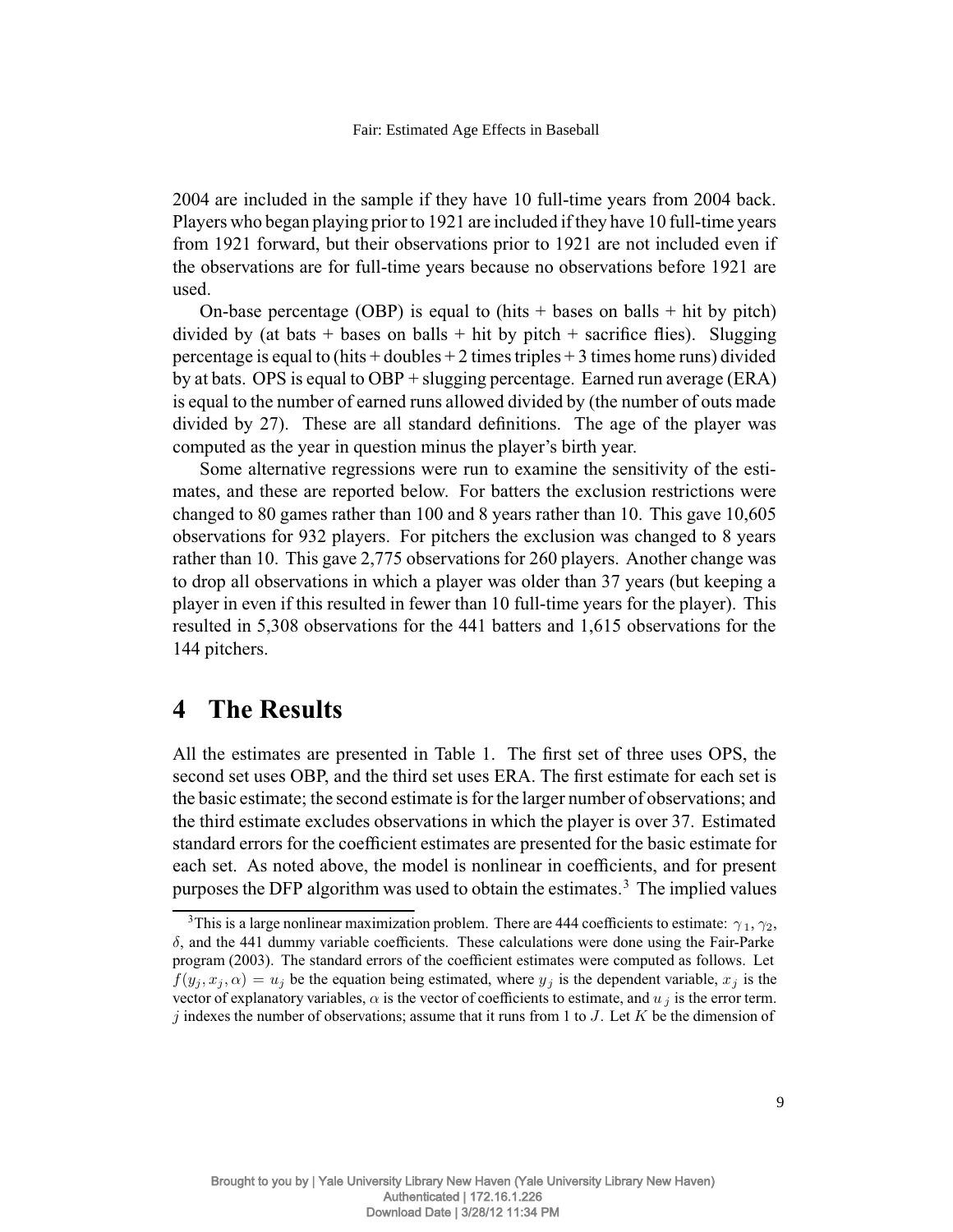|              | таріе т<br><b>Coefficient Estimates and Implied Aging Values</b> |              |        |           |                    |           |           |           |                        |           |           |           |
|--------------|------------------------------------------------------------------|--------------|--------|-----------|--------------------|-----------|-----------|-----------|------------------------|-----------|-----------|-----------|
|              |                                                                  | Estimate of  |        |           | #obs               |           |           |           | $R_k$ , $(D_k)$ by age |           |           |           |
|              | $\gamma_1$                                                       | $\gamma_2$   | δ      | <b>SE</b> | $(\# \text{plys})$ | 22        | 25        | 28        | 31                     | 34        | 37        | 40        |
| <b>OPS</b>   |                                                                  |              |        |           |                    |           |           |           |                        |           |           |           |
| 1            | $-0.001618$                                                      | $-0.000508$  | 27.59  | .0757     | 5596               | $-0.051$  | $-0.011$  | 0.000     | $-0.006$               | $-0.021$  | $-0.045$  | $-0.078$  |
|              | (.000205)                                                        | (.000021)    | (0.23) |           | (441)              | (2.28)    | (1.06)    | $(-0.05)$ | $(-0.44)$              | $(-0.82)$ | $(-1.21)$ | $(-1.59)$ |
| 2            | $-0.001617$                                                      | $-0.000550$  | 27.60  | .0758     | 10605              | $-0.051$  | $-0.011$  | 0.000     | $-0.006$               | $-0.023$  | $-0.049$  | $-0.085$  |
|              |                                                                  |              |        |           | (932)              | (2.36)    | (1.10)    | $(-0.06)$ | $(-0.49)$              | $(-0.92)$ | $(-1.35)$ | $(-1.78)$ |
| 3            | $-0.001483$                                                      | $-0.000609$  | 27.90  | .0749     | 5308               | $-0.052$  | $-0.012$  | 0.000     | $-0.006$               | $-0.023$  | $-0.050$  | $-0.089$  |
|              |                                                                  |              |        |           | (441)              | (2.20)    | (1.08)    | $(-0.02)$ | $(-0.47)$              | $(-0.93)$ | $(-1.39)$ | $(-1.85)$ |
| OBP          |                                                                  |              |        |           |                    |           |           |           |                        |           |           |           |
| 1.           | $-0.0005289$                                                     | $-0.0001495$ | 28.30  | .0276     | 5596               | $-0.021$  | $-0.006$  | 0.000     | $-0.001$               | $-0.005$  | $-0.011$  | $-0.020$  |
|              | (.0000621)                                                       | (.000074)    | (0.26) |           | (441)              | (1.88)    | (0.99)    | (0.09)    | $(-0.23)$              | $(-0.48)$ | $(-0.73)$ | $(-0.99)$ |
| 2            | $-0.0005252$                                                     | $-0.0001634$ | 28.30  | .0281     | 10605              | $-0.021$  | $-0.006$  | 0.000     | $-0.001$               | $-0.005$  | $-0.012$  | $-0.022$  |
|              |                                                                  |              |        |           | (932)              | (1.91)    | (1.00)    | (0.09)    | $(-0.26)$              | $(-0.54)$ | $(-0.82)$ | $(-1.11)$ |
| 3            | $-0.0005032$                                                     | $-0.0001742$ | 28.50  | .0271     | 5308               | $-0.021$  | $-0.006$  | 0.000     | $-0.001$               | $-0.005$  | $-0.013$  | $-0.023$  |
|              |                                                                  |              |        |           | (441)              | (1.84)    | (0.99)    | (0.14)    | $(-0.25)$              | $(-0.54)$ | $(-0.83)$ | $(-1.13)$ |
| <b>ERA</b>   |                                                                  |              |        |           |                    |           |           |           |                        |           |           |           |
| $\mathbf{1}$ | 0.006520                                                         | 0.002872     | 26.54  | .6845     | 1809               | 0.134     | 0.015     | 0.006     | 0.057                  | 0.160     | 0.314     | 0.520     |
|              | (.005388)                                                        | (.000658)    | (1.40) |           | (144)              | $(-1.69)$ | $(-0.57)$ | (0.24)    | (0.73)                 | (1.22)    | (1.72)    | (2.21)    |
| 2            | 0.021474                                                         | 0.002265     | 24.00  | .6910     | 2775               | 0.086     | 0.002     | 0.036     | 0.111                  | 0.226     | 0.383     | 0.580     |
|              |                                                                  |              |        |           | (260)              | $(-2.40)$ | (0.13)    | (0.51)    | (0.89)                 | (1.27)    | (1.64)    | (2.02)    |
| 3            | 0.011821                                                         | 0.001926     | 25.20  | .6848     | 1615               | 0.121     | 0.000     | 0.015     | 0.065                  | 0.149     | 0.268     | 0.422     |
|              |                                                                  |              |        |           | (144)              | $(-2.17)$ | $(-0.14)$ | (0.31)    | (0.64)                 | (0.97)    | (1.31)    | (1.64)    |

**Table 1**

**Notes:**

• Standard errors are in parentheses for the coefficient estimates.

• lines 1 and 3: 10 full-time years between 1921 and 2004; full-time year: 100 games for batters, 150 innings for pitchers.

• lines 3: player observation excluded if player aged 38 or over.

• lines 2: 8 full-time years between 1921 and 2004; full-time year: 80 games for batters, 150 innings for pitchers.

•  $R_k$  defined in equation (4);  $D_k$  defined in equation (6).

• Dummy variable included for each player. Dummy variable coefficient estimates presented in Table A.1 for OPS line 1 and OBP line 1 and in Table A.2 for ERA line 1 under the heading CNST.

• The mean of all the observations  $(\bar{y}$  in the text) is .793 OPS, line 1, .766 OPS, line 2, .795 OPS, line 3, .354 OBP, line 1, .346 OPS, line 2, .355 OPS, line 3, 3.50 ERA, line 1, 3.58 ERA, line 2, 3.48 ERA, line 3.

for  $R_k$  and  $D_k$  are presented for k equal to 22, 25, 28, 31, 34, 37, and 40. Remember that  $R_k$  is the amount by which a player at age k is below his estimated peak and that  $D_k$  is roughly the percentage change in the performance measure at age  $k$ .

A general result in Table 1 is that the estimates are not sensitive to the increase in the number of players (by using 8 years as the cutoff instead of 10 years and by using for batters 80 games played in a year instead of 100) and to the exclusion of observations in which the player was older than 37. Compare, for example, the values of  $R_k$  and  $D_k$  for  $k = 40$  in lines 1, 2, and 3 for each of the three measures. The following discussion will thus concentrate on the basic estimate—line 1—for each set.

The estimated covariance matrix of  $\hat{\alpha}$  is  $\hat{\sigma}^2(\hat{G}'\hat{G})^{-1}$ , where  $\hat{\sigma}^2$  is the estimate of the variance of  $u_j$  $\alpha$  (K coefficients to estimate). Let G' be the K × J matrix whose jth column is  $\partial f(y_j, x_j, \alpha)/\partial \alpha$ . and  $\hat{G}$  is G evaluated at  $\alpha = \hat{\alpha}$ . For regression 1 for batters J is 5596 and K is 444. For regression 1 for pitchers  $J$  is 1809 and  $K$  is 147.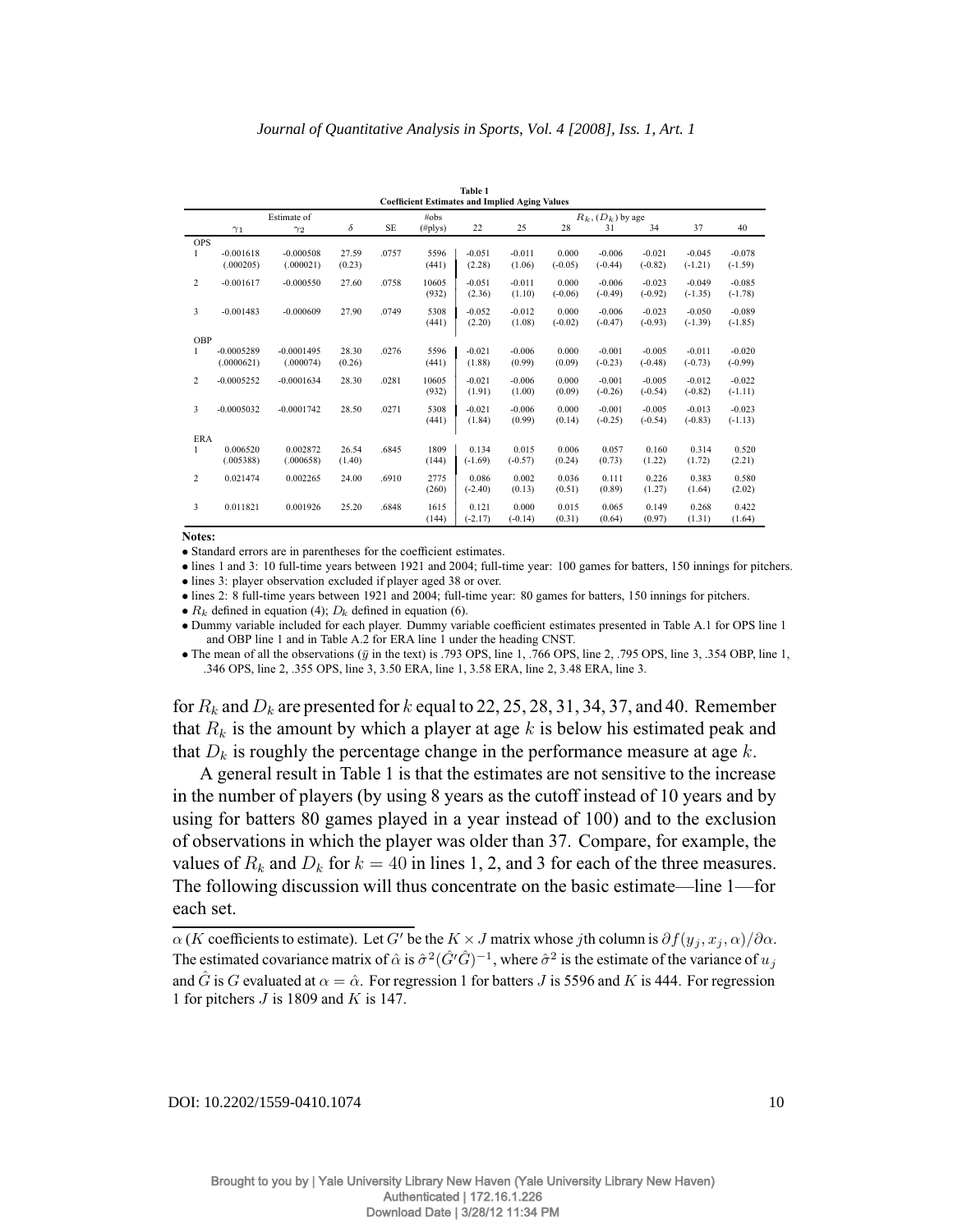Another general result in Table 1 is that the estimated rate of improvement before the peak-performance age is larger than the estimated rate of decline after the age. In other words, the learning curve at the beginning of a player's career is steeper than the declining curve after the peak-performance age.

Turning now to the basic estimates, for OPS  $\delta$  is 27.6 years and by age 37 the percentage rate of decline is 1.21 percent. For OBP the respective numbers are 28.3 years and 0.73 percent. The peak-performance ages are thus quite similar for the two measures, but OPS declines somewhat more rapidly than OBP. To get a sense of magnitudes, if a player's peak OPS is 0.800 (the mean of OPS in the sample is 0.793), then the -0.045 value for  $R_{37}$  means that his predicted OPS at age 37 is 0.755, a decrease of 5.6 percent. Similarly, if a player's peak OBP is 0.350 (the mean of OBP is the sample is 0.354), then the -0.011 value for  $R_{37}$  means that his predicted OBP at age 37 is 0.339, a decrease of 3.1 percent.

For ERA  $\delta$  is 26.5 and by age 37 the percentage rate of decline is 1.72 percent. If a pitcher's peak ERA is 3.50 (the mean of ERA in the sample is 3.50), then the 0.314 value for  $R_{37}$  means that his predicted ERA at age 37 is 3.814, an increase of 9.0 percent. The estimated decline for pitchers is thus somewhat larger than for batters, and the peak-performance age is slightly lower.

The precision of the estimates is fairly good, although better for batters than for pitchers. The estimated standard error for the estimated peak-performance age is 0.23 years for OPS and 0.26 years for OBP. For ERA it is 1.40 years. The sample period for pitchers is about a third the size of the period for batters, which at least partly accounts for the less precision for pitchers.

#### **5 Comparison to the Delta Approach**

As discussed in the Introduction, the delta approach has been used to measure aging effects. For example, Silver (2006, Table 7-3.4, p. 263) has used it for post World War II batters and the EqR measure. To examine this approach further, Table 2 presents estimated decline rates using the delta approach for the sample of 441 batters used in this paper and the OBP measure. For example, there were 344 of the 441 batters who played full time when they were both 32 and 33. The average OBP for this group was .3609 for age 32 and .3560 for age 33, which is a decline of 1.36 percent. There were then 315 of the 441 batters who played full time when they were both 33 and 34. The average OBP for this group was .3577 for age 33 and .3537 for age 34, which is a decline of 1.12 percent.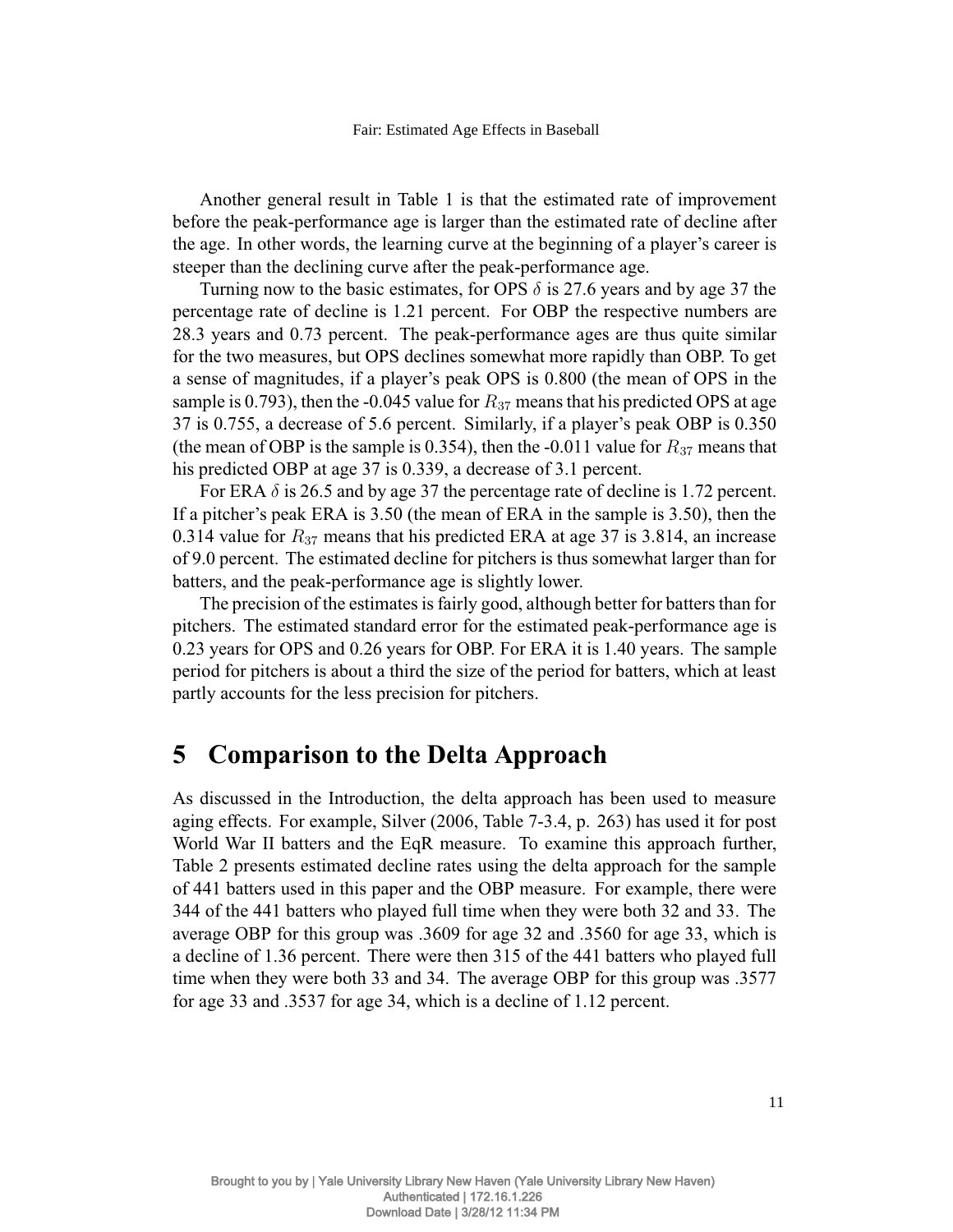|  | Journal of Quantitative Analysis in Sports, Vol. 4 [2008], Iss. 1, Art. 1 |  |
|--|---------------------------------------------------------------------------|--|
|  |                                                                           |  |

|           | <b>Estimated Decline Rates Using the Delta Approach</b> |                       |                        |          |  |  |  |  |  |
|-----------|---------------------------------------------------------|-----------------------|------------------------|----------|--|--|--|--|--|
| Ages      | # obs.                                                  | First Age<br>OBP ave. | Second Age<br>OBP ave. | % change |  |  |  |  |  |
| $21 - 22$ | 55                                                      | .3404                 | .3468                  | 1.88     |  |  |  |  |  |
| 22–23     | 133                                                     | .3412                 | .3493                  | 2.37     |  |  |  |  |  |
| $23 - 24$ | 226                                                     | .3491                 | .3533                  | 1.20     |  |  |  |  |  |
| 24–25     | 273                                                     | .3483                 | .3544                  | 1.75     |  |  |  |  |  |
| $25 - 26$ | 333                                                     | .3516                 | .3570                  | 1.54     |  |  |  |  |  |
| $26 - 27$ | 362                                                     | .3559                 | .3569                  | 0.28     |  |  |  |  |  |
| 27–28     | 380                                                     | .3576                 | .3582                  | 0.17     |  |  |  |  |  |
| $28 - 29$ | 381                                                     | .3588                 | .3586                  | $-0.00$  |  |  |  |  |  |
| $29 - 30$ | 368                                                     | .3590                 | .3577                  | $-0.36$  |  |  |  |  |  |
| $30 - 31$ | 375                                                     | .3585                 | .3610                  | 0.70     |  |  |  |  |  |
| $31 - 32$ | 359                                                     | .3609                 | .3599                  | $-0.28$  |  |  |  |  |  |
| $32 - 33$ | 344                                                     | .3609                 | .3560                  | $-1.36$  |  |  |  |  |  |
| $33 - 34$ | 315                                                     | .3577                 | .3537                  | $-1.12$  |  |  |  |  |  |
| $34 - 35$ | 263                                                     | .3578                 | .3511                  | $-1.87$  |  |  |  |  |  |
| $35 - 36$ | 210                                                     | .3544                 | .3508                  | $-1.02$  |  |  |  |  |  |
| $36 - 37$ | 146                                                     | .3545                 | .3525                  | $-0.56$  |  |  |  |  |  |
| $37 - 38$ | 96                                                      | .3543                 | .3480                  | $-1.78$  |  |  |  |  |  |
| 38–39     | 64                                                      | .3599                 | .3530                  | $-1.92$  |  |  |  |  |  |
| $39 - 40$ | 39                                                      | .3685                 | .3597                  | $-2.39$  |  |  |  |  |  |
| 40–41     | 22                                                      | .3585                 | .3439                  | $-4.07$  |  |  |  |  |  |

**Table 2**

Comparing Tables 1 and 2, it is obvious that the decline rates are larger in Table 2. In Table 1 for OBP, line 1, the decline rate is 0.48 percent for age 34, 0.73 percent for age 37, and 0.99 percent for age 40. In Table 2 the decline rate is 1.87 percent for age 34, 1.78 percent for age 37, and 4.07 percent for age 40. What can account for these large differences? A likely answer is that the delta approach overestimates decline rates at the older ages—that the delta-approach decline-rate estimates are biased. The reason is the following. First, note in Table 2 that the sample size drops fairly rapidly after age 32. Now consider a player who is thinking about retiring and who has had a better than average year for him. "Better-than-average" means that his error term in equation (1) is positive. This is likely to increase the chances that he chooses to play the next year. If players' error terms are uncorrelated across years, then a positive error in one year does not increase the chances of a positive error the next year. Our player is expected to have an average year (for him) the next year—an expected zero error term. If it turns out that he in fact has an average (or below average) year, this may lead him to retire at the end of the season. So error terms for players in their penultimate year are likely to be on average higher than the error terms in their last year. Players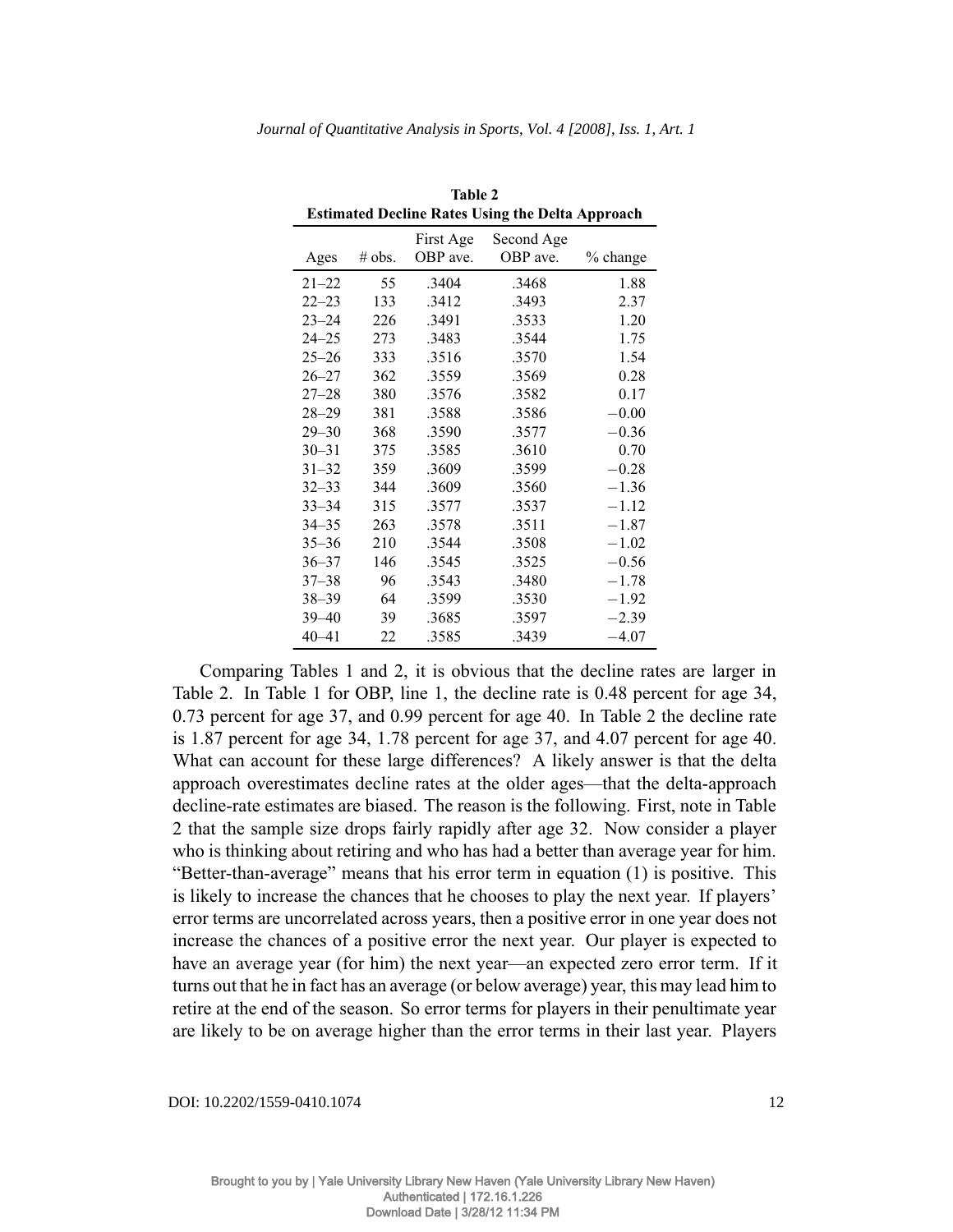don't retire as often when error terms are large. The delta approach will thus be biased at the older ages because the paired sample that is used will have on average larger errors for the younger of the two ages.

This bias can in fact been seen in the sample used in this paper. Of the 441 batters in the sample, 401 had retired. The average of the error terms for the last observation for each of these 401 players, using the error terms for the OBP regression in Table 1, line 1, is −0.00954, which is smaller than the average of the error terms from the second-to-last observation of −0.00448. (The last observation in the sample for a player is usually the year in which he retired.) So there is evidence that a player's error term is lower in the year in which he retires than in the year before he retires, thus leading the delta approach to be biased. Comparing the estimates in Tables 1 and 2 suggests that the bias is quite large.

## **6 Unusual Age-Performance Profiles**

Since there is a dummy variable for each player, the sum of a player's residuals across the years that he played is zero. Under the assumption that the errors,  $\epsilon_{it}$ , are *iid*, they should lie randomly around the age-performance curve in Figure 1 for each player. It is interesting to see if there are players whose patterns are noticeably different. For example, if a player got better with age, contrary to the assumptions of the model, one would see in Figure 1 large negative residuals at the young ages and large positive residuals at the old ages.

Using OPS regression 1 in Table 1, the following procedure was followed to choose players who have a pattern of large positive residuals in the second half of their careers. First, all residuals greater than one standard error (.0757) were recorded. Then a player was chosen if he had four or more of these residuals from age 28, the estimated peak-performance age, on. There were a total of 17 such players. In addition, for reasons discussed below, Rafael Palmeiro was chosen, giving a total of 18 players. The age-performance results for these players are presented in Table 3. The residualsin bold are greater than one standard error. The players are listed in alphabetic order except for Palmeiro, who is listed last.

The most remarkable performance by far in Table 3 is that of Barry Bonds. Three of his last four residuals (ages 37–40) are the largest in the sample period, and the last one is 5.5 times the estimated standard error of the equation. Not counting Bonds, Sammy Sosa has the largest residual (age 33, 2001) and Luis Gonzalez has the second largest (age 34, 2001). Mark McGwire has three residuals that are larger than two standard errors (age 33, 1996; age 35, 1998; age 36, 1999). Larry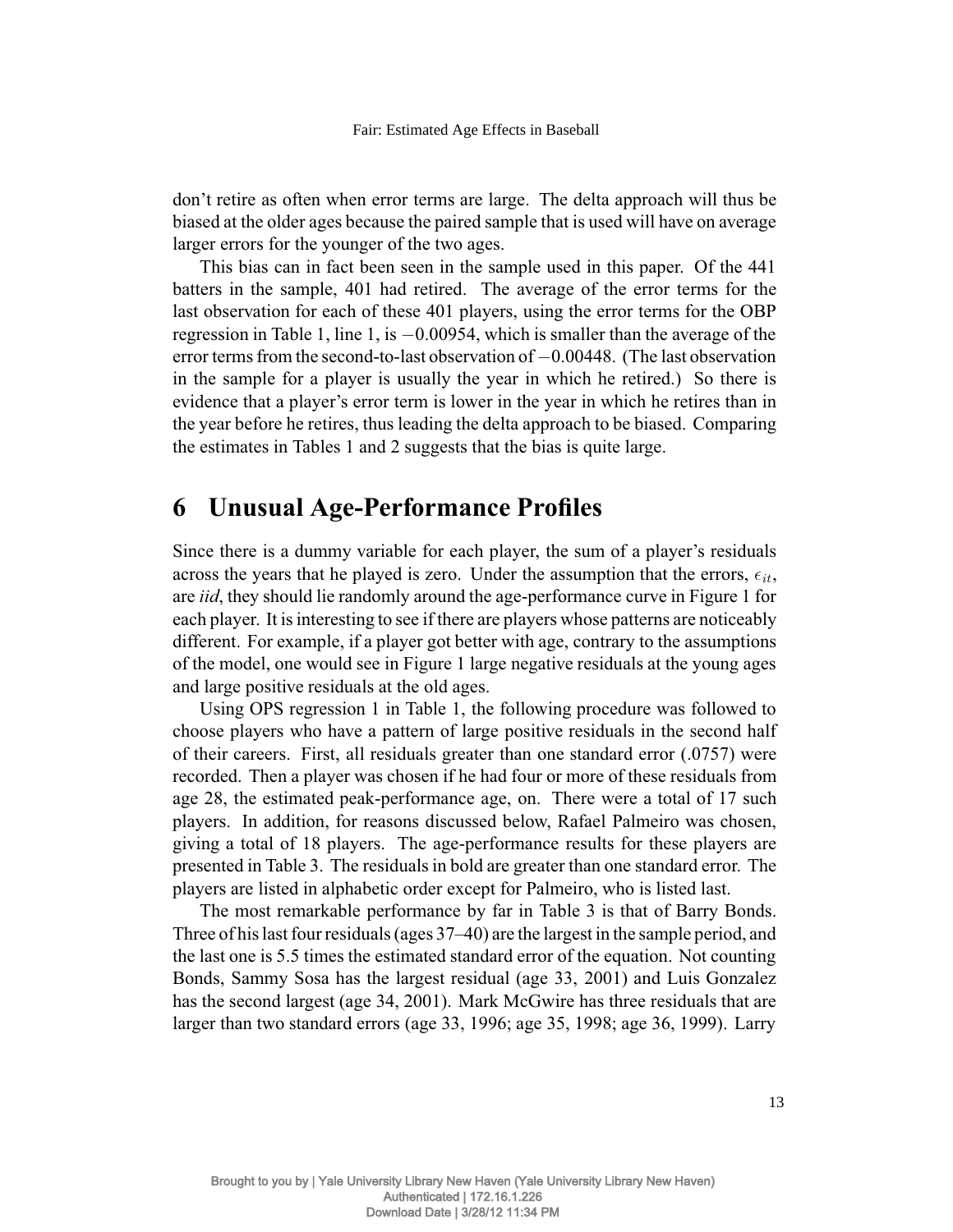|                     |          |                |                | Age-Periormance Results for Eignteen Piayers: OPS |                  |                     |                |                |                   |
|---------------------|----------|----------------|----------------|---------------------------------------------------|------------------|---------------------|----------------|----------------|-------------------|
| Year                | Age      | Pred.          | Act.           | Resid.                                            | Year             | Age                 | Pred.          | Act.           | Resid.            |
| <b>Albert Belle</b> |          |                |                |                                                   | <b>Bob Boone</b> |                     |                |                |                   |
| 1991                | 25       | 0.946          | 0.863          | $-0.083$                                          | 1973             | 26                  | 0.700          | 0.675          | $-0.025$          |
| 1992                | 26       | 0.952          | 0.797          | $-0.155$                                          | 1974             | 27                  | 0.704          | 0.617          | $-0.087$          |
| 1993                | 27       | 0.956          | 0.922          | $-0.034$                                          | 1976             | 29                  | 0.703          | 0.713          | 0.010             |
| 1994                | 28       | 0.956          | 1.152          | 0.196                                             | 1977             | 30                  | 0.701          | 0.780          | 0.079             |
| 1995                | 29       | 0.955          | 1.091          | 0.136                                             | 1978             | 31                  | 0.698          | 0.772          | 0.074             |
| 1996                | 30       | 0.954          | 1.033          | 0.079                                             | 1979             | 32                  | 0.694          | 0.789          | 0.094             |
| 1997                | 31       | 0.951          | 0.823          | $-0.128$                                          | 1980             | 33                  | 0.689          | 0.637          | $-0.052$          |
| 1998                | 32       | 0.947          | 1.055          | 0.108                                             | 1982             | 35                  | 0.676          | 0.647          | $-0.029$          |
| 1999                | 33       | 0.942          | 0.941          | 0.000                                             | 1983             | 36                  | 0.668          | 0.641          | $-0.027$          |
| 2000                | 34       | 0.936          | 0.817          | $-0.119$                                          | 1984             | 37                  | 0.659          | 0.504          | $-0.155$          |
|                     |          |                |                |                                                   | 1985             | 38                  | 0.649          | 0.623          | $-0.026$          |
|                     |          |                |                |                                                   | 1986             | 39                  | 0.638          | 0.593          | $-0.046$          |
|                     |          |                |                |                                                   | 1987             | 40                  | 0.626          | 0.615          | $-0.011$          |
|                     |          |                |                |                                                   | 1988             | 41                  | 0.613          | 0.739          | 0.126             |
|                     |          |                |                |                                                   | 1989             | 42                  | 0.599          | 0.675          | 0.076             |
| <b>Barry Bonds</b>  |          |                |                |                                                   |                  | <b>Ken Caminiti</b> |                |                |                   |
| 1986                | 22       | 1.035          | 0.746          | $-0.289$                                          | 1989             | 26                  | 0.803          | 0.685          | $-0.118$          |
| 1987                | 23       | 1.051          | 0.821          | $-0.231$                                          | 1990             | 27                  | 0.807          | 0.611          | $-0.196$          |
| 1988                | 24       | 1.065          | 0.859          | $-0.206$                                          | 1991             | 28                  | 0.807          | 0.695          | $-0.113$          |
| 1989                | 25       | 1.075          | 0.777          | $-0.298$                                          | 1992             | 29                  | 0.807          | 0.790          | $-0.016$          |
| 1990                | 26       | 1.081          | 0.970          | $-0.111$                                          | 1993             | 30                  | 0.805          | 0.711          | $-0.093$          |
| 1991                | 27       | 1.085          | 0.924          | $-0.161$                                          | 1994             | 31                  | 0.802          | 0.847          | 0.046             |
| 1992                | 28       | 1.085          | 1.080          | $-0.006$                                          | 1995             | 32                  | 0.798          | 0.894          | 0.096             |
| 1993                | 29       | 1.084          | 1.136          | 0.051                                             | 1996             | 33                  | 0.793          | 1.028          | 0.236             |
| 1994                | 30       | 1.083          | 1.073          | $-0.009$                                          | 1997             | 34                  | 0.787          | 0.897          | 0.110             |
| 1995                | 31       | 1.080          | 1.009          | $-0.071$                                          | 1998             | 35                  | 0.780          | 0.862          | 0.082             |
| 1996                | 32       | 1.076          | 1.076          | 0.000                                             | 2001             | 38                  | 0.753          | 0.719          | $-0.033$          |
| 1997                | 33       | 1.071          | 1.031          | $-0.040$                                          |                  |                     |                |                |                   |
| 1998                | 34       | 1.065          | 1.047          | $-0.018$                                          |                  |                     |                |                |                   |
| 1999                | 35       | 1.058          | 1.006          | $-0.051$                                          |                  |                     |                |                |                   |
| 2000                | 36       | 1.050          | 1.127          | 0.078                                             |                  |                     |                |                |                   |
| 2001                | 37       | 1.041          | 1.379          | 0.338                                             |                  |                     |                |                |                   |
| 2002<br>2003        | 38       | 1.031          | 1.381          | 0.350                                             |                  |                     |                |                |                   |
|                     | 39       | 1.019          | 1.278          | 0.258                                             |                  |                     |                |                |                   |
| 2004                | 40       | 1.007          | 1.422          | 0.414                                             |                  |                     |                |                |                   |
| <b>Chili Davis</b>  |          |                |                |                                                   |                  | <b>Dwight Evans</b> |                |                |                   |
| 1982                | 22       | 0.786          | 0.719          | $-0.067$                                          | 1973             | 22                  | 0.806          | 0.703          | $-0.103$          |
| 1983                | 23       | 0.802          | 0.657          | $-0.145$                                          | 1974             | 23                  | 0.823          | 0.756          | $-0.067$          |
| 1984                | 24       | 0.816          | 0.875          | 0.059                                             | 1975             | 24                  | 0.836          | 0.809          | $-0.027$          |
| 1985                | 25       | 0.825          | 0.761          | $-0.065$                                          | 1976             | 25                  | 0.846          | 0.755          | $-0.091$          |
| 1986                | 26       | 0.832          | 0.791          | $-0.041$                                          | 1978             | 27                  | 0.856          | 0.784          | $-0.072$          |
| 1987                | 27       | 0.836          | 0.786          | $-0.049$                                          | 1979             | 28                  | 0.857          | 0.820          | $-0.036$          |
| 1988                | 28       | 0.836          | 0.757          | $-0.079$                                          | 1980             | 29                  | 0.856          | 0.842          | $-0.014$          |
| 1989                | 29       | 0.835          | 0.775          | $-0.060$                                          | 1981             | 30                  | 0.854          | 0.937          | 0.083             |
| 1990                | 30       | 0.833          | 0.755          | $-0.078$                                          | 1982             | 31                  | 0.851          | 0.936          | 0.085             |
| 1991                | 31       | 0.830          | 0.892          | 0.062                                             | 1983             | 32                  | 0.847          | 0.774          | $-0.072$          |
| 1992                | 32       | 0.827          | 0.825          | $-0.002$                                          | 1984             | 33                  | 0.842          | 0.920          | 0.078             |
| 1993<br>1994        | 33       | 0.822          | 0.767          | $-0.055$<br>0.156                                 | 1985             | 34                  | 0.836          | 0.832          | $-0.004$<br>0.024 |
| 1995                | 34       | 0.816<br>0.809 | 0.971<br>0.943 | 0.135                                             | 1986<br>1987     | 35                  | 0.829          | 0.853<br>0.986 |                   |
| 1996                | 35<br>36 | 0.801          | 0.884          | 0.083                                             | 1988             | 36<br>37            | 0.821<br>0.812 | 0.861          | 0.166<br>0.050    |
| 1997                | 37       | 0.791          | 0.896          | 0.104                                             | 1989             | 38                  | 0.802          | 0.861          | 0.059             |
| 1999                | 39       | 0.770          | 0.812          | 0.041                                             | 1990             | 39                  | 0.791          | 0.740          | $-0.051$          |
|                     |          |                |                |                                                   | 1991             | 40                  | 0.779          | 0.771          | $-0.007$          |
|                     |          |                |                |                                                   |                  |                     |                |                |                   |

**Table 3 Age-Performance Results for Eighteen Players: OPS**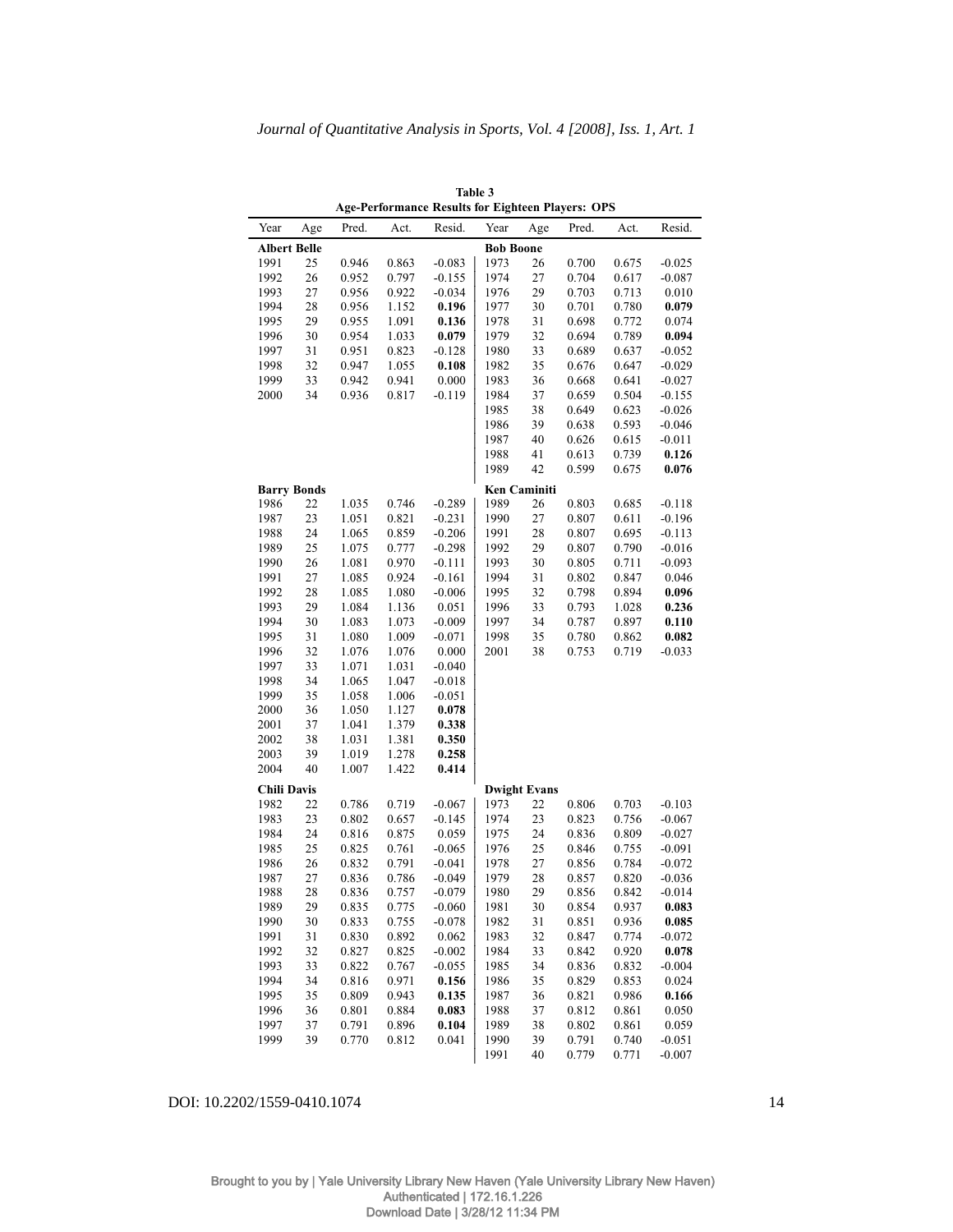|  | Fair: Estimated Age Effects in Baseball |  |  |  |  |
|--|-----------------------------------------|--|--|--|--|
|--|-----------------------------------------|--|--|--|--|

|                     |                          |                |                | Table 3 (continued) |      |                         |                |                |                |
|---------------------|--------------------------|----------------|----------------|---------------------|------|-------------------------|----------------|----------------|----------------|
| Year                | Age                      | Pred.          | Act.           | Resid.              | Year | Age                     | Pred.          | Act.           | Resid.         |
| <b>Steve Finley</b> |                          |                |                |                     |      | <b>Julio Franco</b>     |                |                |                |
| 1990                | 25                       | 0.801          | 0.632          | $-0.169$            | 1983 | 25                      | 0.824          | 0.693          | $-0.131$       |
| 1991                | 26                       | 0.808          | 0.737          | $-0.071$            | 1984 | 26                      | 0.831          | 0.679          | $-0.152$       |
| 1992                | 27                       | 0.811          | 0.762          | $-0.049$            | 1985 | 27                      | 0.834          | 0.723          | $-0.111$       |
| 1993                | 28                       | 0.812          | 0.689          | $-0.123$            | 1986 | 28                      | 0.835          | 0.760          | $-0.074$       |
| 1995                | 30                       | 0.809          | 0.786          | $-0.023$            | 1987 | 29                      | 0.834          | 0.818          | $-0.016$       |
| 1996                | 31                       | 0.806          | 0.885          | 0.079               | 1988 | 30                      | 0.832          | 0.771          | $-0.061$       |
| 1997                | 32                       | 0.802          | 0.788          | $-0.014$            | 1989 | 31                      | 0.829          | 0.848          | 0.019          |
| 1998                | 33                       | 0.797          | 0.702          | $-0.096$            | 1990 | 32                      | 0.825          | 0.785          | $-0.040$       |
| 1999                | 34                       | 0.791          | 0.861          | 0.070               | 1991 | 33                      | 0.820          | 0.882          | 0.062          |
| 2000                | 35                       | 0.784          | 0.904          | 0.120               | 1993 | 35                      | 0.807          | 0.798          | $-0.009$       |
| 2001                | 36                       | 0.776          | 0.767          | $-0.009$            | 1994 | 36                      | 0.799          | 0.916          | 0.117          |
| 2002                | 37                       | 0.767          | 0.869          | 0.102               | 1996 | 38                      | 0.780          | 0.877          | 0.097          |
| 2003                | 38                       | 0.757          | 0.863          | 0.105               | 1997 | 39                      | 0.769          | 0.730          | $-0.039$       |
| 2004                | 39                       | 0.746          | 0.823          | 0.077               | 2002 | 44                      | 0.698          | 0.739          | 0.040          |
|                     |                          |                |                |                     | 2003 | 45                      | 0.681          | 0.824          | 0.143          |
|                     |                          |                |                |                     | 2004 | 46                      | 0.663          | 0.818          | 0.155          |
| <b>Gary Gaetti</b>  |                          |                |                |                     |      | <b>Andres Galarraga</b> |                |                |                |
| 1982                | 24                       | 0.744          | 0.723          | $-0.021$            | 1986 | 25                      | 0.866          | 0.743          | $-0.123$       |
| 1983                | 25                       | 0.754          | 0.724          | $-0.030$            | 1987 | 26                      | 0.873          | 0.821          | $-0.052$       |
| 1984                | 26                       | 0.761          | 0.665          | $-0.095$            | 1988 | 27                      | 0.876          | 0.893          | 0.017          |
| 1985                | 27                       | 0.764          | 0.710          | $-0.054$            | 1989 | 28                      | 0.877          | 0.761          | $-0.116$       |
| 1986                | 28                       | 0.765          | 0.865          | 0.101               | 1990 | 29                      | 0.876          | 0.715          | $-0.161$       |
| 1987                | 29                       | 0.764          | 0.788          | 0.024               | 1991 | 30                      | 0.874          | 0.604          | $-0.270$       |
| 1988                | 30                       | 0.762          | 0.905          | 0.143               | 1993 | 32                      | 0.867          | 1.005          | 0.138          |
| 1989                | 31                       | 0.759          | 0.690          | $-0.069$            | 1994 | 33                      | 0.862          | 0.949          | 0.087          |
| 1990                | 32                       | 0.755          | 0.650          | $-0.105$            | 1995 | 34                      | 0.856          | 0.842          | $-0.014$       |
| 1991                | 33                       | 0.750          | 0.672          | $-0.078$            | 1996 | 35                      | 0.849          | 0.958          | 0.109          |
| 1992                | 34                       | 0.744          | 0.610          | $-0.134$            | 1997 | 36                      | 0.841          | 0.974          | 0.133          |
| 1993                | 35                       | 0.737          | 0.738          | 0.001               | 1998 | 37                      | 0.832          | 0.991          | 0.159          |
| 1995                | 37                       | 0.720          | 0.846          | 0.126               | 2000 | 39                      | 0.811          | 0.895          | 0.084          |
| 1996                | 38                       | 0.710          | 0.799          | 0.090               | 2001 | 40                      | 0.799          | 0.784          | $-0.014$       |
| 1997                | 39                       | 0.699          | 0.710          | 0.011               | 2002 | 41                      | 0.785          | 0.738          | $-0.047$       |
| 1998                | 40                       | 0.687          | 0.852          | 0.165               | 2003 | 42                      | 0.771          | 0.841          | 0.069          |
| 1999                | 41                       | 0.673          | 0.599          | $-0.074$            |      |                         |                |                |                |
|                     | <b>Charlie Gehringer</b> |                |                |                     |      | <b>Luis Gonzalez</b>    |                |                |                |
| 1926                | 23                       | 0.862          | 0.721          | $-0.141$            | 1991 | 24                      | 0.842          | 0.753          | $-0.088$       |
| 1927                | 24                       | 0.875          | 0.824          | $-0.052$            | 1992 | 25                      | 0.852          | 0.674          | $-0.177$       |
| 1928                | 25                       | 0.885          | 0.846          | $-0.039$            | 1993 | 26                      | 0.858          | 0.818          | $-0.040$       |
| 1929                | 26                       | 0.892          | 0.936          | 0.045               | 1994 | 27                      | 0.862          | 0.782          | $-0.080$       |
| 1930                | 27                       | 0.895          | 0.938          | 0.043               | 1995 | 28                      | 0.862          | 0.812          | $-0.051$       |
| 1931                | 28                       | 0.896          | 0.790          | $-0.106$            | 1996 | 29                      | 0.861          | 0.797          | $-0.065$       |
| 1932                | 29                       | 0.895          | 0.867          | $-0.028$            | 1997 | 30                      | 0.859          | 0.722          | $-0.138$       |
| 1933                | 30                       | 0.893          | 0.862          | $-0.031$            | 1998 | 31                      | 0.857          | 0.816          | $-0.041$       |
| 1934                | 31                       | 0.890          | 0.967          | 0.077               | 1999 | 32                      | 0.853          | 0.952          | 0.099          |
|                     |                          | 0.886          | 0.911          |                     | 2000 |                         | 0.848          |                |                |
| 1935<br>1936        | 32<br>33                 | 0.881          | 0.987          | 0.025<br>0.106      | 2001 | 33<br>34                | 0.842          | 0.935<br>1.117 | 0.088<br>0.275 |
|                     | 34                       |                |                |                     | 2002 |                         |                |                |                |
| 1937                |                          | 0.875<br>0.868 | 0.978<br>0.911 | 0.102               | 2003 | 35<br>36                | 0.835<br>0.827 | 0.896<br>0.934 | 0.061          |
| 1938                | 35                       |                |                | 0.043               |      |                         |                |                | 0.107          |
| 1939                | 36                       | 0.860          | 0.967          | 0.107               | 2004 | 37                      | 0.818          | 0.866          | 0.048          |
| 1940                | 37                       | 0.851          | 0.875          | 0.024               |      |                         |                |                |                |
| 1941                | 38                       | 0.841          | 0.666          | $-0.175$            |      |                         |                |                |                |

**Table 3 (continued)**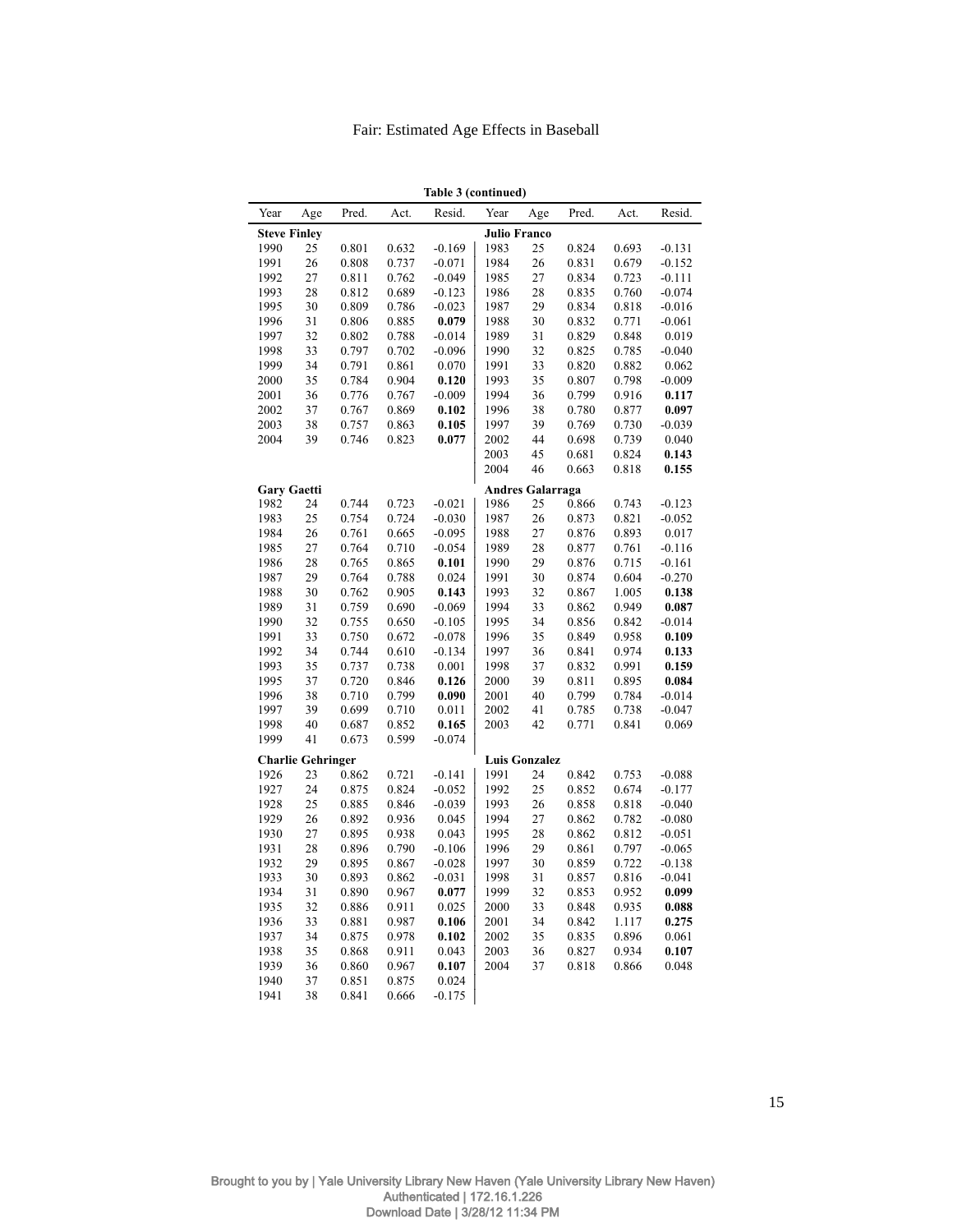|                   |                     |       |       | тарис э дебийниси) |                     |                        |       |       |          |
|-------------------|---------------------|-------|-------|--------------------|---------------------|------------------------|-------|-------|----------|
| Year              | Age                 | Pred. | Act.  | Resid.             | Year                | Age                    | Pred. | Act.  | Resid.   |
|                   | <b>Mark McGwire</b> |       |       |                    | <b>Paul Molitor</b> |                        |       |       |          |
| 1987              | 24                  | 0.981 | 0.987 | 0.007              | 1978                | 22                     | 0.805 | 0.673 | $-0.132$ |
| 1988              | 25                  | 0.991 | 0.830 | $-0.161$           | 1979                | 23                     | 0.822 | 0.842 | 0.020    |
| 1989              | 26                  | 0.997 | 0.806 | $-0.191$           | 1980                | 24                     | 0.835 | 0.809 | $-0.025$ |
| 1990              | 27                  | 1.001 | 0.859 | $-0.142$           | 1982                | 26                     | 0.851 | 0.816 | $-0.035$ |
| 1991              | 28                  | 1.002 | 0.714 | $-0.288$           | 1983                | 27                     | 0.855 | 0.743 | $-0.112$ |
| 1992              | 29                  | 1.001 | 0.970 | $-0.031$           | 1985                | 29                     | 0.855 | 0.764 | $-0.091$ |
| 1995              | 32                  | 0.992 | 1.125 | 0.134              | 1986                | 30                     | 0.853 | 0.765 | $-0.087$ |
| 1996              | 33                  | 0.987 | 1.198 | 0.211              | 1987                | 31                     | 0.850 | 1.003 | 0.153    |
| 1997              | 34                  | 0.981 | 1.039 | 0.058              | 1988                | 32                     | 0.846 | 0.836 | $-0.010$ |
| 1998              | 35                  | 0.974 | 1.222 | 0.249              | 1989                | 33                     | 0.841 | 0.818 | $-0.023$ |
| 1999              | 36                  | 0.966 | 1.120 | 0.155              | 1990                | 34                     | 0.835 | 0.807 | $-0.028$ |
|                   |                     |       |       |                    | 1991                | 35                     | 0.828 | 0.888 | 0.060    |
|                   |                     |       |       |                    | 1992                | 36                     | 0.820 | 0.851 | 0.031    |
|                   |                     |       |       |                    | 1993                | 37                     | 0.811 | 0.911 | 0.101    |
|                   |                     |       |       |                    | 1994                | 38                     | 0.801 | 0.927 | 0.127    |
|                   |                     |       |       |                    | 1995                | 39                     | 0.790 | 0.772 | $-0.017$ |
|                   |                     |       |       |                    | 1996                | 40                     | 0.778 | 0.858 | 0.081    |
|                   |                     |       |       |                    | 1997                | 41                     | 0.764 | 0.786 | 0.022    |
|                   |                     |       |       |                    | 1998                | 42                     | 0.750 | 0.718 | $-0.033$ |
| <b>Sammy Sosa</b> |                     |       |       |                    | <b>B.J. Surhoff</b> |                        |       |       |          |
| 1990              | 22                  | 0.854 | 0.687 | $-0.167$           | 1987                | 23                     | 0.732 | 0.773 | 0.041    |
| 1991              | 23                  | 0.870 | 0.576 | $-0.294$           | 1988                | 24                     | 0.745 | 0.611 | $-0.134$ |
| 1993              | 25                  | 0.893 | 0.794 | $-0.099$           | 1989                | 25                     | 0.755 | 0.626 | $-0.129$ |
| 1994              | 26                  | 0.900 | 0.884 | $-0.016$           | 1990                | 26                     | 0.762 | 0.706 | $-0.056$ |
| 1995              | 27                  | 0.904 | 0.840 | $-0.063$           | 1991                | 27                     | 0.766 | 0.691 | $-0.075$ |
| 1996              | 28                  | 0.904 | 0.888 | $-0.016$           | 1992                | 28                     | 0.766 | 0.635 | $-0.131$ |
| 1997              | 29                  | 0.903 | 0.779 | $-0.124$           | 1993                | 29                     | 0.765 | 0.709 | $-0.056$ |
| 1998              | 30                  | 0.901 | 1.024 | 0.122              | 1995                | 31                     | 0.760 | 0.870 | 0.109    |
| 1999              | 31                  | 0.898 | 1.002 | 0.103              | 1996                | 32                     | 0.756 | 0.834 | 0.078    |
| 2000              | 32                  | 0.894 | 1.040 | 0.145              | 1997                | 33                     | 0.751 | 0.803 | 0.052    |
| 2001              | 33                  | 0.889 | 1.174 | 0.285              | 1998                | 34                     | 0.745 | 0.789 | 0.044    |
| 2002              | 34                  | 0.883 | 0.993 | 0.110              | 1999                | 35                     | 0.738 | 0.839 | 0.101    |
| 2003              | 35                  | 0.876 | 0.911 | 0.035              | 2000                | 36                     | 0.730 | 0.787 | 0.057    |
| 2004              | 36                  | 0.868 | 0.849 | $-0.020$           | 2001                | 37                     | 0.721 | 0.726 | 0.004    |
|                   |                     |       |       |                    | 2004                | 40                     | 0.688 | 0.785 | 0.097    |
|                   | <b>Larry Walker</b> |       |       |                    |                     | <b>Rafael Palmeiro</b> |       |       |          |
| 1990              | 24                  | 0.967 | 0.761 | $-0.207$           | 1988                | 24                     | 0.893 | 0.785 | $-0.108$ |
| 1991              | 25                  | 0.977 | 0.807 | $-0.170$           | 1989                | 25                     | 0.903 | 0.728 | $-0.175$ |
| 1992              | 26                  | 0.984 | 0.859 | $-0.125$           | 1990                | 26                     | 0.910 | 0.829 | $-0.081$ |
| 1993              | 27                  | 0.988 | 0.841 | $-0.147$           | 1991                | 27                     | 0.914 | 0.922 | 0.008    |
| 1994              | 28                  | 0.988 | 0.981 | $-0.007$           | 1992                | 28                     | 0.914 | 0.786 | $-0.128$ |
| 1995              | 29                  | 0.987 | 0.988 | 0.001              | 1993                | 29                     | 0.913 | 0.926 | 0.013    |
| 1997              | 31                  | 0.982 | 1.172 | 0.189              | 1994                | 30                     | 0.911 | 0.942 | 0.031    |
| 1998              | 32                  | 0.978 | 1.075 | 0.096              | 1995                | 31                     | 0.908 | 0.963 | 0.055    |
| 1999              | 33                  | 0.974 | 1.168 | 0.195              | 1996                | 32                     | 0.904 | 0.927 | 0.023    |
| 2001              | 35                  | 0.961 | 1.111 | 0.151              | 1997                | 33                     | 0.899 | 0.815 | $-0.085$ |
| 2002              | 36                  | 0.952 | 1.023 | 0.071              | 1998                | 34                     | 0.893 | 0.945 | 0.051    |
| 2003              | 37                  | 0.943 | 0.898 | $-0.046$           | 1999                | 35                     | 0.886 | 1.050 | 0.164    |
|                   |                     |       |       |                    | 2000                | 36                     | 0.878 | 0.954 | 0.076    |
|                   |                     |       |       |                    | 2001                | 37                     | 0.869 | 0.944 | 0.075    |
|                   |                     |       |       |                    | 2002                | 38                     | 0.859 | 0.962 | 0.103    |
|                   |                     |       |       |                    | 2003                | 39                     | 0.848 | 0.867 | 0.019    |
|                   |                     |       |       |                    | 2004                | 40                     | 0.836 | 0.796 | $-0.040$ |

**Table 3 (continued)**

• Act. = actual OPS, Pred. = predicted OPS, Resid. = Act. - Pred.<br>• Resid. sums to zero across time for each player.<br>• Values of Resid. greater than one standard error are in **bold.**<br>• Equation is OPS line 1 in Table 1. S

• Resid. in 2001 for Palmeiro is .0750.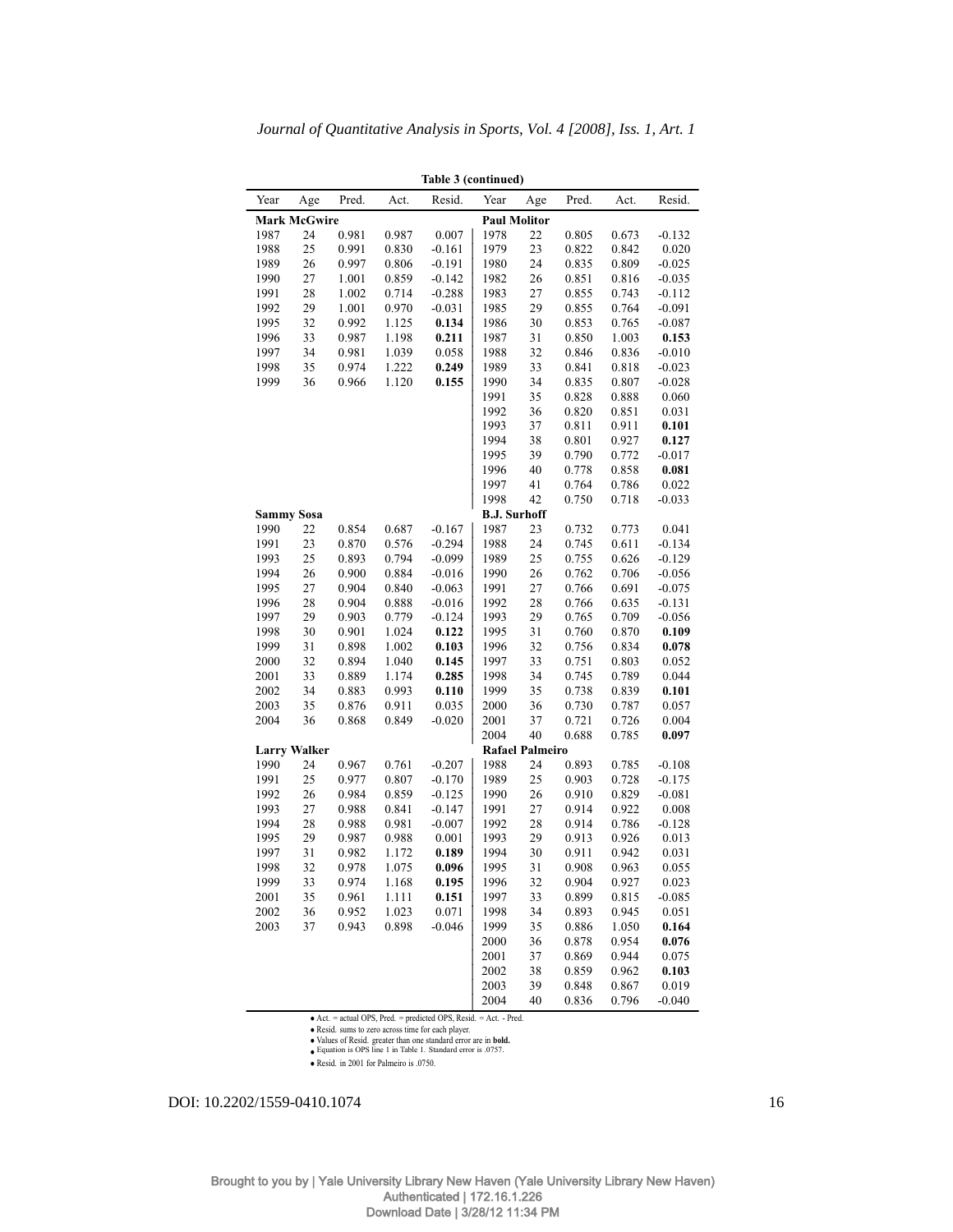Walker has two residuals that are larger than two standard errors (age 31, 1997; age 33, 1999) and one that is nearly two standard errors (age 35, 2001). Aside from the players just mentioned, 8 other players have one residual greater than two standard errors: Albert Belle (age 28, 1994), Ken Caminiti (age 33, 1996), Chili Davis (age 34, 1994), Dwight Evans (age 36, 1987), Julio Franco (age 46, 2004), Gary Gaetti (age 40, 1998), Andres Galarraga (age 37, 1998), and Paul Molitor (age 31, 1987).

There are only 3 players in Table 3 who did not play more than half their careers in the 1990s and beyond: Bob Boone (1973–1989), Dwight Evans (1973– 1991), and Charlie Gehringer (1926–1941). Remember that the period searched was 1921–2004, so this concentration is unusual. An obvious question is whether performance-enhancing drugs had anything to do with this concentration. In 2005 Palmeiro tested positively for steroids, and so it is of interest to see what his ageperformance results look like. He is listed last in Table 3. Palmeiro's pattern looks similiar to that of many of the others in the table. He has three residuals greater than one standard error in the second half of his career, one of these greater than two standard errors (age 35, 1999; age 36, 2000; age 38, 2002). In addition, his residual in 2001 was .0750, which is very close to the standard error of .0757. He was thus very close to being chosen the way the other players were. No other players were this close to being chosen.

Since there is no direct information about drug use in the data used in this paper, Table 3 can only be interpreted as showing patterns for some players that are consistent with such use, not confirming such use. The patterns do not appear strong for the three pre-1990 players: Boone, Evans, and Gehringer. For the other players, some have their large residuals spread out more than others. The most spread out are those for Gaetti, Molitor, and Surhoff. Regarding Galarraga, four of his six large residuals occurred when he was playing for Colorado (1993–1997). Walker played for Colorado between 1995 and 2003, and his four large residuals all occurred in this period. Colorado has a very hitter-friendly ball park. Regarding the results in Table 3, there are likely to be different views on which of the patterns seem most suspicious, especially depending on how one weights other information and views about the players. This is not pursued further here.

From the perspective of this paper, the unusual patterns in Table 3 do not fit the model well and thus are not encouraging for the model. On the other hand, there are only at most about 15 players out of the 441 in the sample for which this is true. Even star players like Babe Ruth, Ted Williams, Rogers Hornsby, and Lou Gehrig do not show systematic patterns. In this sense the model works well, with only a few key exceptions.

17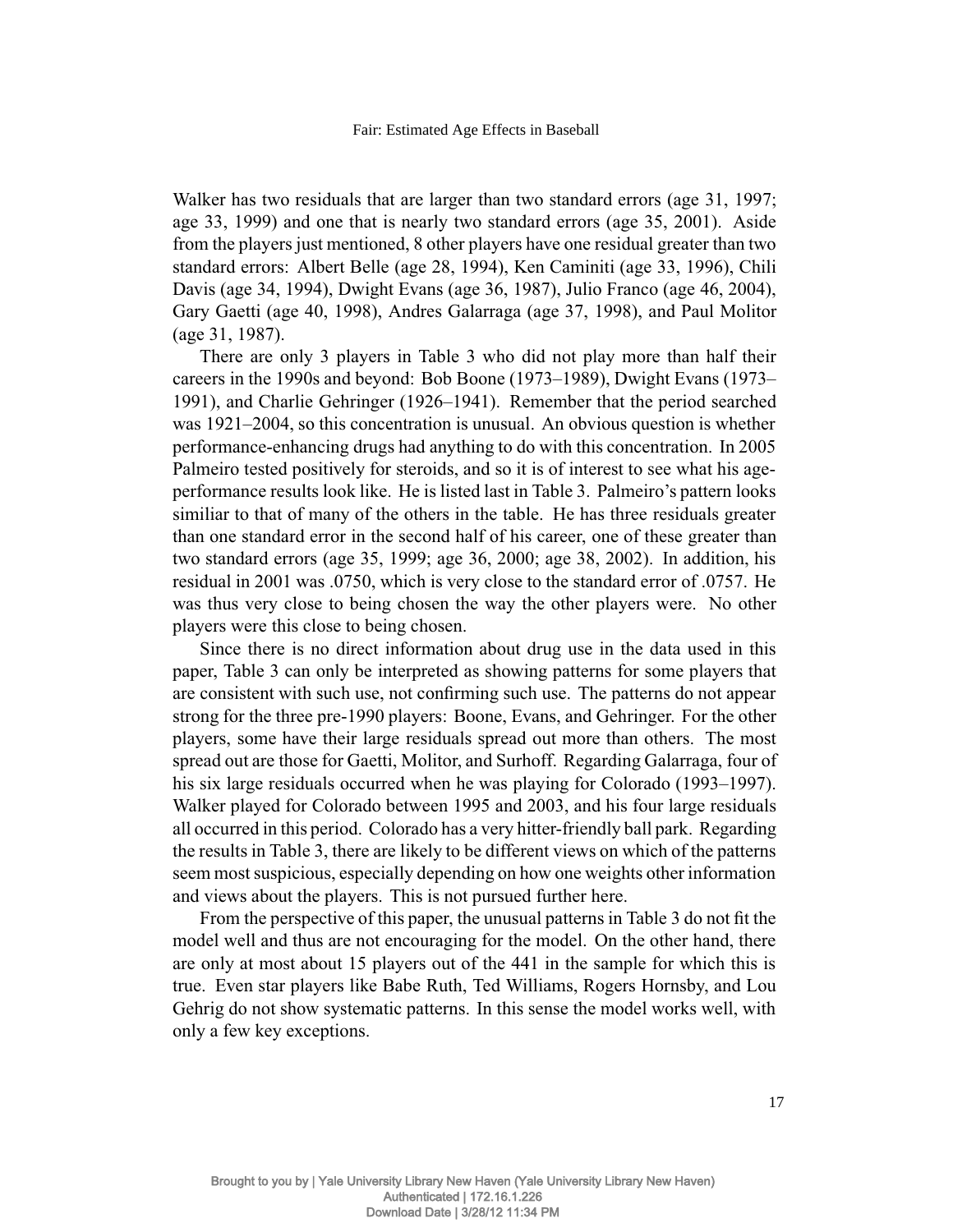## **7 Comparison to Other Events**

In Fair (2007) rates of decline were estimated for various athletic events and for chess. Deterioration rates were estimated from age 35 on using world records by age. Given the results in Table 1, one way to compare the present results to the earlier ones is to compute what percent is lost by age 40 in each event. For example, for OPS in line 1, the percent lost is .078 divided by the mean (.793), which is 9.8 percent. For OPB in line 1, the percent lost is .020 divided by .354, which is 5.6 percent. Finally, for ERA in line 1, the percent lost is .520 divided by 3.50, which is 14.9 percent. As discussed in Section 4, pitchers are estimated to decline more rapidly than batters.

The above three percents can be compared to the percents for the other events. This is done in Table 4. The results for the other events are taken from Table 3 in Fair (2007). Two ways of comparing the results are presented in Table 4. The first is simply to list the percent lost by age 40 for each event. The second is to take, say, the 9.8 percent at age 40 for OPS and list the age at which this percent is reached for each of the other events. This second way is done for OPS, OBP, and ERA.

It should be kept in mind that the percent declines for the other events are declines from age 35. If decline in fact starts before age 35, as it is estimated to do for baseball, then the percents for the other events are too low.<sup>4</sup>

The events are listed in the notes to Table 4. The rates of decline for baseball are larger than they are for the other events. For OBP, non-sprint running ("Run"), and the high jump, the results are not too far apart: 5.6 percent versus 4.1 percent and 4.5 percent, with Run and the high jump being only 2 years ahead of OBP (42 years versus 40). The rate of decline for Sprint is smaller, even smaller for the swimming events, and very small for chess. The most extreme case is ERA versus Chess1, where the 14.9 percent decline for ERA at age 40 is not reached until age 85 for chess! Remember, however, that the ERA results are based on a smaller sample than the OPS and OBP results, and so the 14.9 percent figure is less reliable than the others. Nevertheless, other things being equal, chess players do seem to have a considerable advantage over pitchers.

The estimates for the other events have the advantage of being based on age records up to very old ages, in some cases up to age 100. Because of the way professional baseball works, it is not possible to get trustworthy estimates at ages

<sup>&</sup>lt;sup>4</sup>The aging estimates in Fair (2007) are not affected if decline starts before age 35. The estimates just require that decline has begun by age 35. Although the first age of decline is not estimated, for the events considered in the paper there does not appear to be much decline before age 35.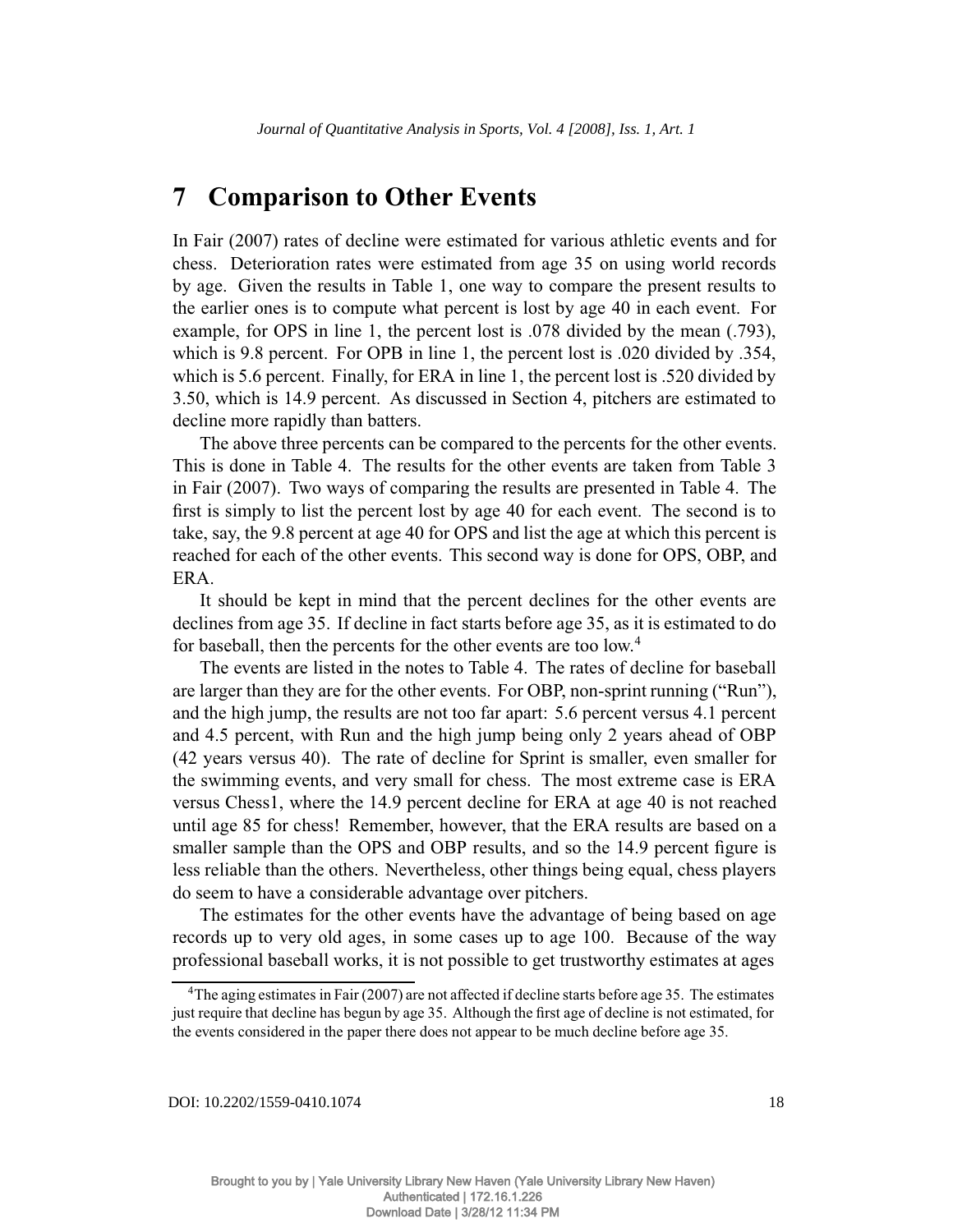#### Fair: Estimated Age Effects in Baseball

**Table 4**

|                    | таріс т<br><b>Comparison of Aging Effects Across Events</b> |                           |                           |                         |  |  |  |  |  |  |
|--------------------|-------------------------------------------------------------|---------------------------|---------------------------|-------------------------|--|--|--|--|--|--|
|                    | % loss at<br>age 40                                         | Age at<br>$9.8\%$<br>loss | Age at<br>$5.6\%$<br>loss | Age at<br>14.9%<br>loss |  |  |  |  |  |  |
| <b>OPS</b>         | 9.8                                                         | 40                        |                           |                         |  |  |  |  |  |  |
| OBP                | 5.6                                                         |                           | 40                        |                         |  |  |  |  |  |  |
| <b>ERA</b>         | 14.9                                                        |                           |                           | 40                      |  |  |  |  |  |  |
| Sprint             | 3.0                                                         | 51                        | 45                        | 59                      |  |  |  |  |  |  |
| Run                | 4.1                                                         | 47                        | 42                        | 53                      |  |  |  |  |  |  |
| High Jump          | 4.5                                                         | 46                        | 42                        | 51                      |  |  |  |  |  |  |
| M50                | 2.1                                                         | 57                        | 48                        | 68                      |  |  |  |  |  |  |
| M <sub>100</sub>   | 2.5                                                         | 54                        | 46                        | 63                      |  |  |  |  |  |  |
| $M200+$            | 1.8                                                         | 59                        | 50                        | 64                      |  |  |  |  |  |  |
| Chess1             | 0.9                                                         | 79                        | 64                        | 85                      |  |  |  |  |  |  |
| Chess <sub>2</sub> | 0.8                                                         | 71                        | 63                        | 78                      |  |  |  |  |  |  |

**Notes:**

• Sprint  $= 100, 200,$  and 400 meter track.

• Run = all running except 100, 200, and 400 meter track.

•  $M50 = 50$  meter and yard swimming events.

•  $M100 = 100$  meter and yard swimming events.

•  $M200+$  = all other swimming events.

• Chess $1$  = Chess, best rating.

• Chess2 = Chess, second best rating.

Non baseball results taken from Table 3 in Fair (2007).

much beyond 40. In events like running and swimming people of all ages can participate. An elite runner, for example, can continue to run even when he (or she) is past the age at which he has any chance of placing in the top group. There are thus many observations on performances of old elite runners. Thisis not true of professional baseball, where once a player is out of the top group, he is not allowed to play. (Even Roger Clemens is not likely to be playing when he is 60.) There is thus no way of estimating the rate of decline of professional baseball players beyond the age of about 40. It may be if players were allowed to play into old age, their rates of decline would not be much different from those in, say, running or the high jump, but this cannot be tested.

It is interesting to speculate why rates of decline might be larger in baseball. One possibility is that baseball skills, like fast hand/eye coordination and bat speed, decline faster than skills in the other events. Another possibility is that this reflects players' responsesto the fact that once they are out of the top group they can't play.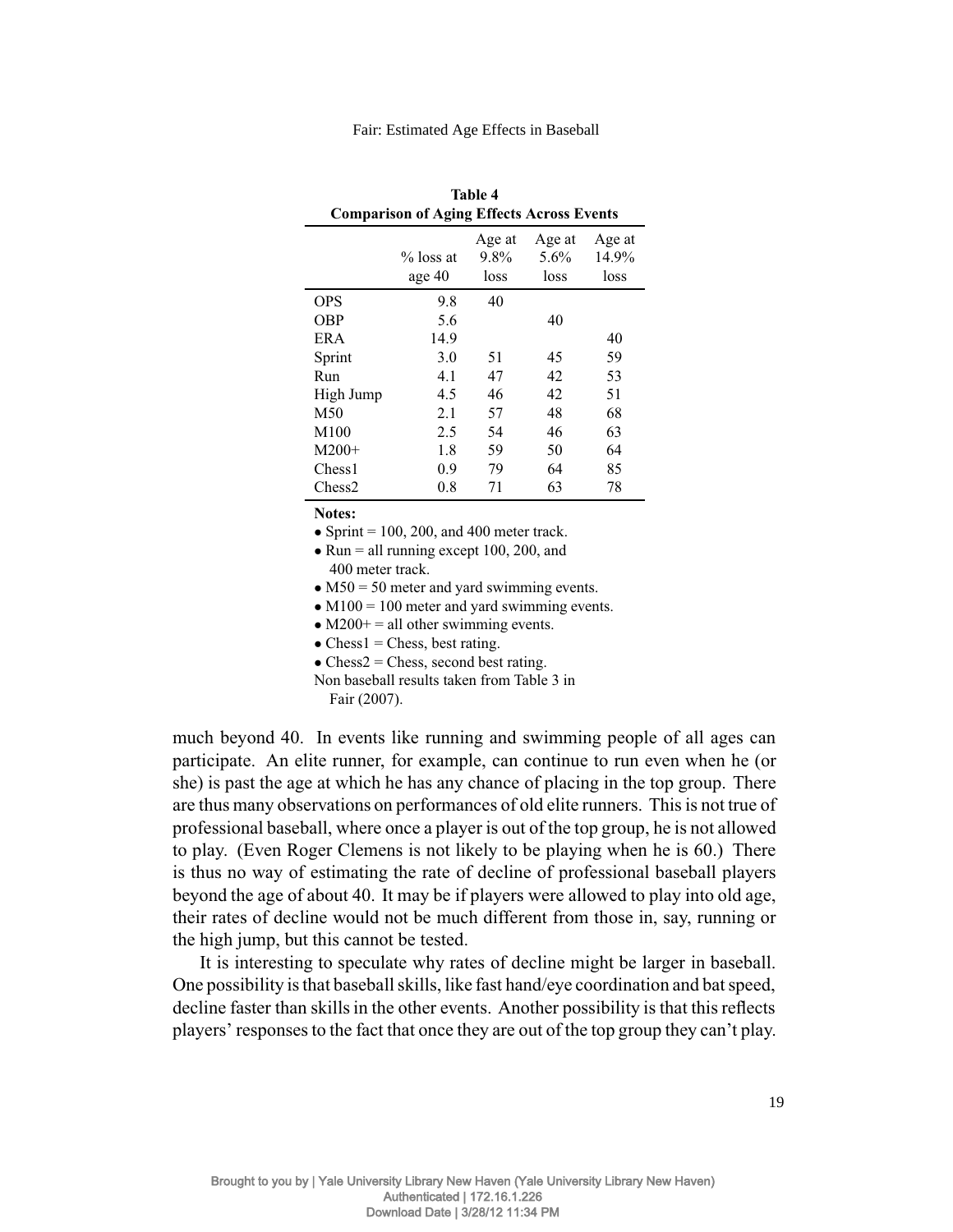Assume that a player has some choice of his age-performance profile. Assume in particular that he can choose curve A or B in Figure 2, where, contrary to the assumptions of the model, neither curve is quadratic after the peak-performance age. The two curves reflect a trade-off between yearly performances and decline rates. It may be, as in curve A, that a player can stay near his peak-performance value for a number of years after his peak-performance age, but at a cost of faster bodily deterioration later. An alternative strategy may be, as in curve B, not to push as hard after the peak-performance age and have a slower decline rate. If  $bmin$ in Figure 2 is the minimum performance level for a player to stay in the major leagues, then the player is forced to retire at age  $k_1$  if he chooses curve A and at age  $k_2$  if he chooses curve B. Which curve a player chooses if he is maximizing career income depends on the wage rate paid at each performance level.

Now say that the wage rate is simply proportional to the performance measure and that curves A and B are such that the player is indifferent between them. If  $bmin$  is then lowered to  $bmin'$ , it is clear that the player will now prefer B to A since the added area under B between  $k'_2$  and  $k_2$  is greater than that under A between  $k'_1$  and  $k_1$ . There is thus an incentive to choose flatter age-performance profiles as the minimum performance level is lowered. If this level is lower for the other events than it is for baseball, this could explain at least part of the larger estimated decline rates for baseball.

If players do have some choice over their age-performance profile, the estimates in this paper reflect this choice, although, contrary to the curves in Figure 2, the functional form is restricted to be quadratic. The assumption of the model that  $\beta_1$ ,  $\beta_2$ ,  $\gamma_1$ ,  $\gamma_2$ , and  $\delta$  are the same for all players is stronger in this case because it reflects the assumption that players all make the same choice.

## **8 Possible Changes Over Time**

The regressions in Table 1 span a period of 84 years, a period in which a number of important changes occurred in baseball. Mention has already been made of the designated hitter rule in the American League. Another change is that beginning in the early 1970s, the reserve clause was eliminated and players got more bargaining power. Under the reserve clause, most contracts were one-year contracts, and players were required to negotiate with their current team. The main bargaining weapon of players was to hold out. After the reserve clause was eliminated, many contracts became multi year and players had more freedom to move around. This all resulted in a larger fraction of baseball revenues going to the players. There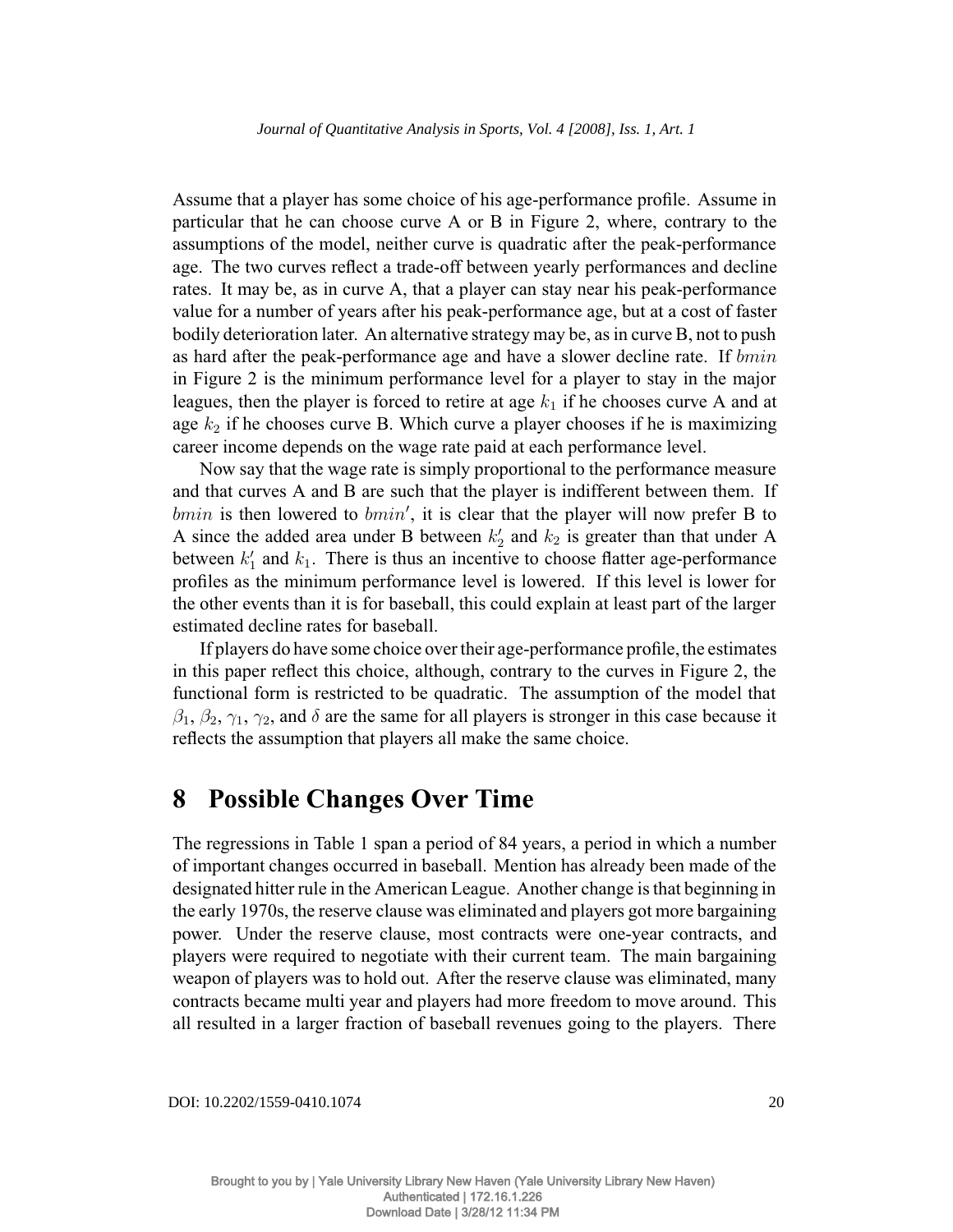

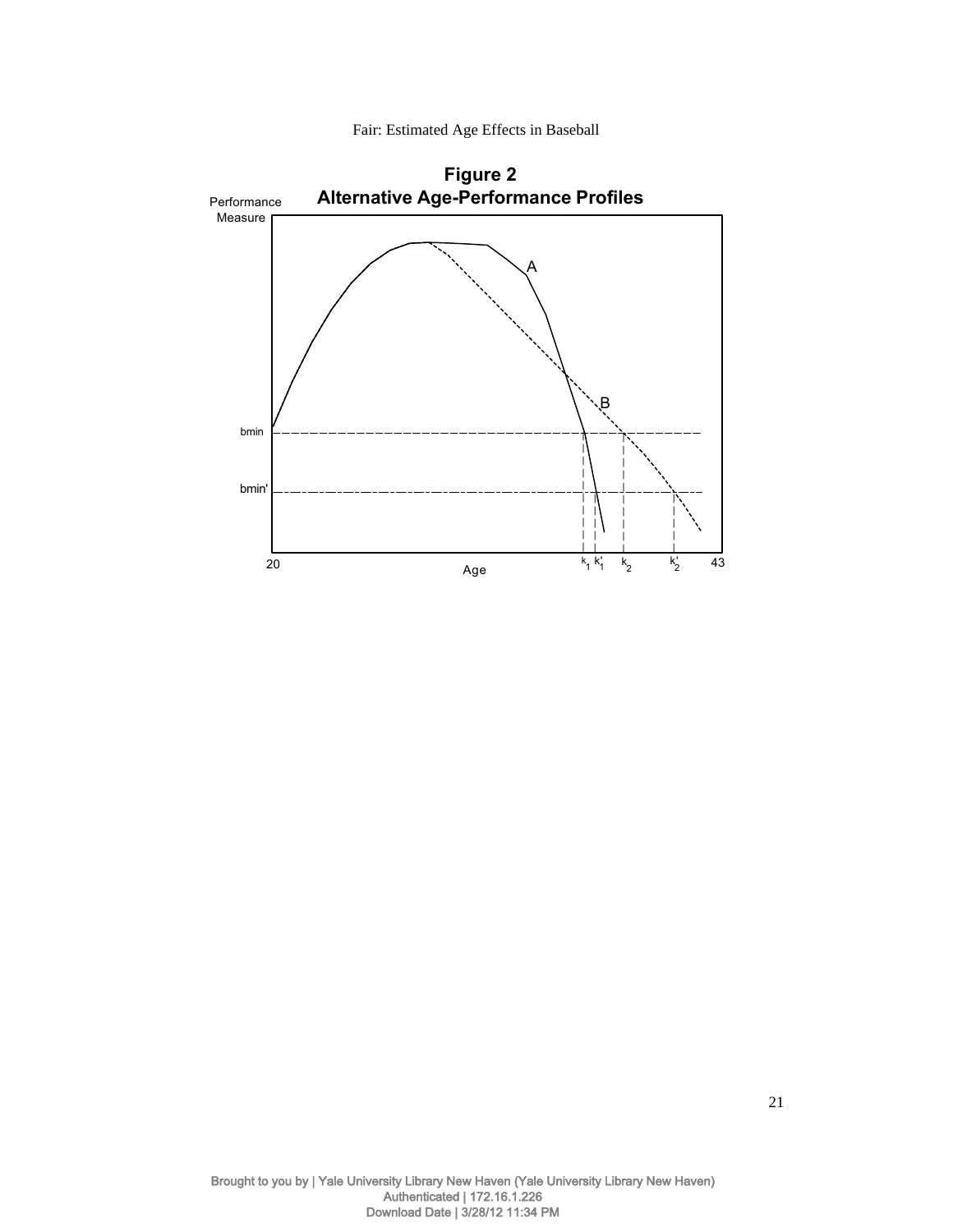may also have been technical progress over this period, with advances in medical procedures, increased training knowledge, and the like.

It is thus of interest to see if the coefficient estimates in Table 1 are stable over time. The sample was divided into two periods, the first consisting of players who began playing in the major leagues in 1965 or earlier and the second of those who began playing in 1966 or later. For batters, the first period consisted of 212 players and 2674 observations and the second consisted of 229 players and 2922 observations. For pitchers, there were 65 players and 807 observations in the first period and 79 players and 1002 observations in the second. The first equation for each of the three performance measures in Table 1 was tested. A  $\chi^2$  test was made of the hypothesis that the coefficients are the same in the two periods. There are 3 degrees of freedom, since 6 age coefficients are estimated instead of 3. The critical  $\chi^2$  value is 7.83 at the 95 percent confidence level and 11.34 at the 99 percent level.

For OBP the  $\chi^2$  value is 1.72, and so the stability hypothesis is not rejected. For OPS the results are somewhat sensitive to whether Barry Bonds and Mark McGwire are included. With the two included the  $\chi^2$  value is 12.72, and so the stability hypothesis is rejected at the 99 percent level. When the two are not included, the  $\chi^2$  value is 11.13, and so the stability hypothesis is rejected at the 95 percent level but not the 99 percent level. For ERA the  $\chi^2$  value is 17.15, a rejection at the 99 percent level.

The results are thus mixed, especially considering that the ERA results are less reliable because of the smaller sample sizes. It is the case, however, that the estimates using the second period only imply lower decline rates than those in Table 4 for all three measures of performance. For OPS the percent loss at age 40 is 6.5 percent instead of 9.8 percent. For OBP the loss is 4.0 percent instead of 5.6 percent. For ERA the loss is 12.9 percent instead of 14.9 percent. The 4.0 percent figure for OBP is now close to the figures for Run and High Jump in Table 4: 4.1 percent and 4.5 percent.

If the decline rates in baseball are now smaller than they used to be, this could simply be due to technical progress mentioned above. If, for example, curve A in Figure 2 is shifted to the right from the peak-performance age, the cumulative decline at any given age will be smaller. This may be all that is going on. However, if, as discussed in Section 6, players have the option of choosing different ageperformance profiles, an interesting question is whether the elimination of the reserve clause has led them, other things being equal, to choose a profile with a smaller decline rate? Quirk and Fort (1992, pp. 235–239) show that the salary distribution in baseball has gotten more unequal with the elimination of the reserve clause. This, however, works in the wrong direction regarding decline rates. If the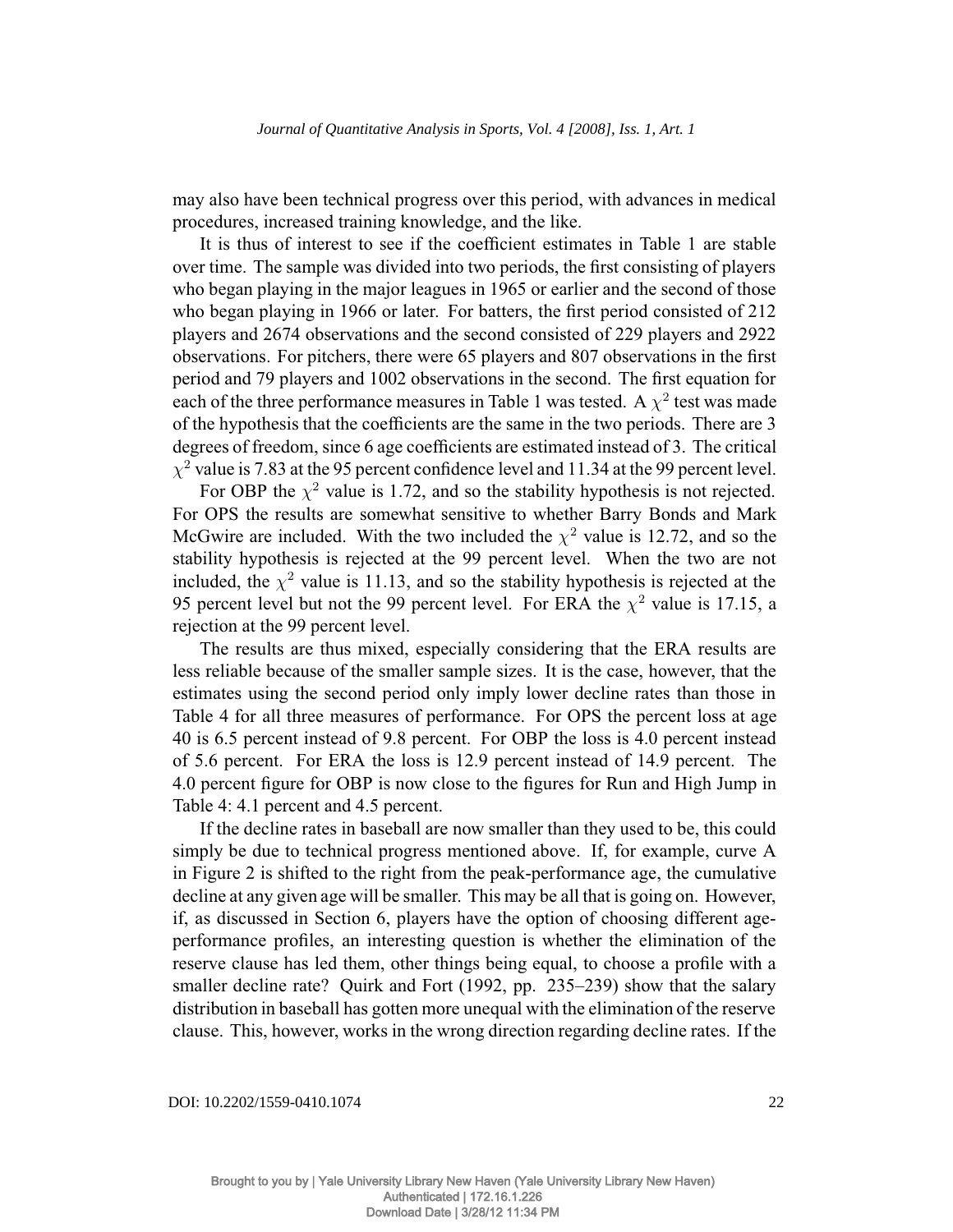relative reward to doing well has increased, this should, other things being equal, lead to players choosing curve A over curve B in Figure 2, since curve A has more years of very high performance than does curve B. So it is unclear whether the elimination of the reserve clause has anything to do with a fall in the decline rate. A related question is why teams moved in the more recent period to a five-man pitching rotation from a four-man rotation, thus possibly decreasing the decline rate for pitchers. Has this something to do with the change in structure in the 1970s? These are left as open questions. The main result here is that there is some evidence of slightly smaller decline rates in the second half of the 84-year period, but the rates are still generally larger than those for the other events.

### **9 Ranking of Players**

As noted in the Introduction, the regressions can be used to rank players on the basis of the size of the estimated dummy variable coefficients. Each player has his own estimated constant term. The 441 batters are ranked in Table A.1, and the 144 pitchers are ranked in Table A.2. Remember that a player is in the sample if he has played 10 or more full-time years between 1921 and 2004, where "full time" is defined as 100 or more games per year for batters and 450 or more outs for pitchers. In Table A.1 batters are ranked by the size of the player constant terms in the basic OPS regression—OPS line 1 in Table 1. The constant terms are denoted "CNST." Each player's lifetime OPS is also presented for comparison purposes along with his ranking using this measure. Table A.1 also presents the player constant terms in the basic OBP regression—OBP line 1 in Table 1—and each player's lifetime OBP. In Table A.2 pitchers are ranked by the size of the player constant terms in the basic ERA regression—ERA line 1 in Table 1. Each player's lifetime ERA is also presented for comparison purposes along with hisranking using this measure.

A number of caveats are in order before discussing these tables. Baseball aficionados have strong feelings about who is better than whom, and it isimportant to be clear on what criterion is being used in the present ranking. First, what counts in the present ranking is the performance of a player in his full-time years, not all years. (The lifetime values also presented in the tables are for all years, not just full-time years.) Second, the present ranking adjusts for age effects. A player's dummy variable coefficient determines the position of his graph in Figure 1, and the present ranking is simply a ranking by the height of the player's graph in this figure. Lifetime values do not account for possible differences in ages played. The present ranking thus answers the following question: How good was player  $i$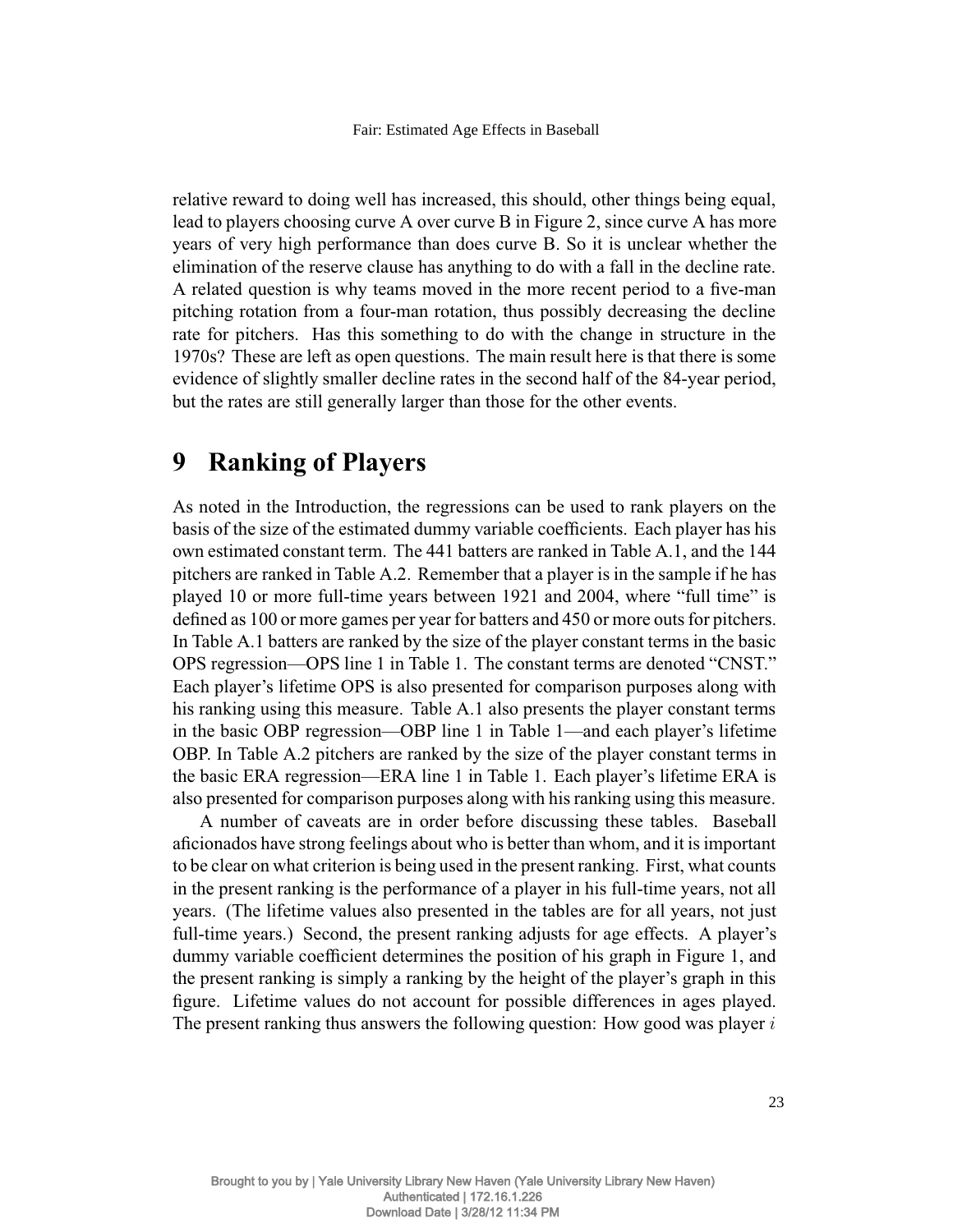age corrected when he played full time? The population consists of players who played full time for 10 or more years between 1921 and 2004.

A useful way to think about the presentranking isto consider when a player will be ranked higher in the present ranking than in the lifetime ranking. One possibility is that his performance when he played part time was on average worse than when he played full time, possibly because he was injured. The present ranking does not use part time performances, but lifetime values do. Another possibility, focusing only on full-time years,isthat he played full timemuch longerthan average and thus played more years beyond the peak-performance age. The present ranking adjusts for this, but lifetime values do not. Therefore, whether one likes the present ranking depends on the question he or she is interested in. If one feels that performances during part-time years should count, the present ranking is not relevant. Also, of course, if one does not want to adjust for age differences, the present ranking is not relevant.

As a final point before turning to the rankings, issues like ball park differences and the designated hitter rule in the American League are more important potential problems in the ranking of players than they are in the estimation of aging effects in Table 1. Consider a pitcher who pitched his entire life in the American League under the designated hitter rule. If because of this he had on average larger ERAs than he would have had in the National League, this does not matter in the estimation of aging effects. It just means that his constant term is larger than otherwise. The assumption upon which the estimation is based is that aging effects are the same between the two leagues, not that the players' constant terms are. However, in ranking players by the size of their constant terms, it does matter if the designated hitter rule leads to larger ERAs in the American League, since the estimated constant terms are affected by this. Likewise, if a batter played in a hitter-friendly ball park his entire career, this will affect his constant term but not the estimated aging coefficients. It should thus be kept in mind that the present ranking does not take into account issueslike ball park differences and the designated hitter rule and this may be important in some cases.

Turning now to Table A.1, for OPS the ranking is Babe Ruth 1 and Ted Williams 2 using both CNST and Lifetime. The order is reversed using OBP. A real winner in the table is Henry Heilmann, who ranks 8 using CNST for both OPS and OBP. The Lifetime rankings, however, are 25 and 16, respectively. Heilmann played 14 full-time years, 4 of them before 1921. It turns out that he did noticeably better beginning in 1921 (the live ball?). He is thus ranked higher using CNST than Lifetime since CNST counts only performances from 1921 on. Apparently he was a very nice person, possessing "many virtues, including loyalty, kindness,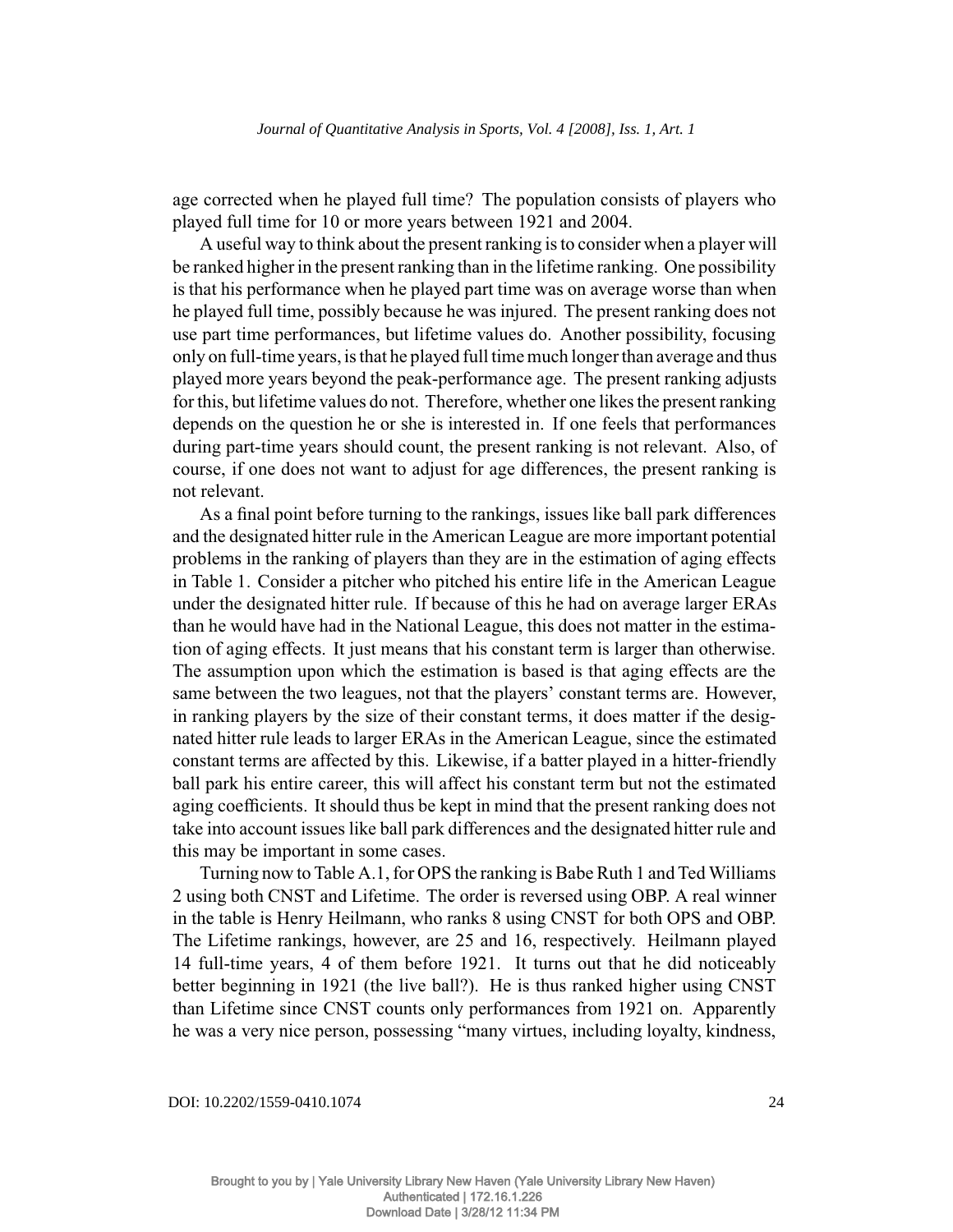tolerance and generosity."<sup>5</sup>

Most of the large differences between the CNST and Lifetime rankings can be traced to the length of the player's career. For example, for OPS Ralph Kiner is ranked 19 using Lifetime but only 27 using CNST. Kiner played exactly 10 years (all full time), ages 24-33, which is below average regarding the number of years played beyond the peak-performance age (27.59 for OPS). Thus his lifetime performance is more impressive than his performance age corrected. On the other side, for OPS Carl Yastrzemski is ranked 75 using CNST but only 99 using Lifetime. Yastrzemski played 23 years, ages 22-44, all but age 42 full time, which is way above average regarding the number of years played both before and after the peak-performance age. Remember, however, that not all the differences between the CNST and Lifetime rankings are due to length-of-career differences. Some are due to the different treatments of part-time and full-time performances, where Lifetime counts part-time years and CNST does not.

There are large differences between the OPS rankings and the OBP rankings for both CNST and Lifetime. Using CNST, Manny Ramirez is 7 OPS and 15 OBP, Mark McGwire is 11 OPS and 41 OBP, Willy Mays 19 OPS and 56 OBP, Ken Griffey Jr. 20 OPS and 72 OBP, Hank Aaron 22 OPS and 87 OBP, Albert Belle 25 OPS and 121 OBP, and so on. On the other side, Edgar Martinez is 9 OBP and 17 OPS, Mickey Cochrane is 13 OBP and 45 OPS, Jackie Robinson is 23 OBP and 60 OPS, Arky Vaughan is 18 OBP and 67 OPS, Wade Boggs is 16 OBP and 82 OPS, and so on. Within OBP, the differences between CNST and Lifetime are similar to those within OPS.

Pitchers are ranked in Table A.2. Similar considerations apply here as applied for batters. Whitey Ford ranks first in both rankings. Mike Cuellar ranks 5 using CNST but 14 using Lifetime. Cuellar played 10 full-time years, ages 29-38, which is above average regarding the number of years played after the peak-performance age (26.54 for ERA). Thus, age corrected (i.e., using CNST), he looks better. Even more extreme is Phil Niekro, who ranks 10 CNST and 48 Lifetime. Niekro pitched 24 years, ages 25-48, with all but ages 25, 26, 27, 42, and 48 being full time. This is way above average regarding the number of years played after the peakperformance age, and so age correcting his performance makes a big difference. On the other side, Juan Marichal ranks 4 Lifetime but only 11 CNST. Marichal played 13 full-time years, ages 24-36, which is somewhat below average regarding the number of years played after the peak-performance age. Hal Newhouser ranks 9 Lifetime but only 18 CNST. He played 11 full-time years, ages 20-31 except for

<sup>5</sup>Ira Smith, *Baseball's Famous Outfielders*, as quoted in James (2001), p. 798.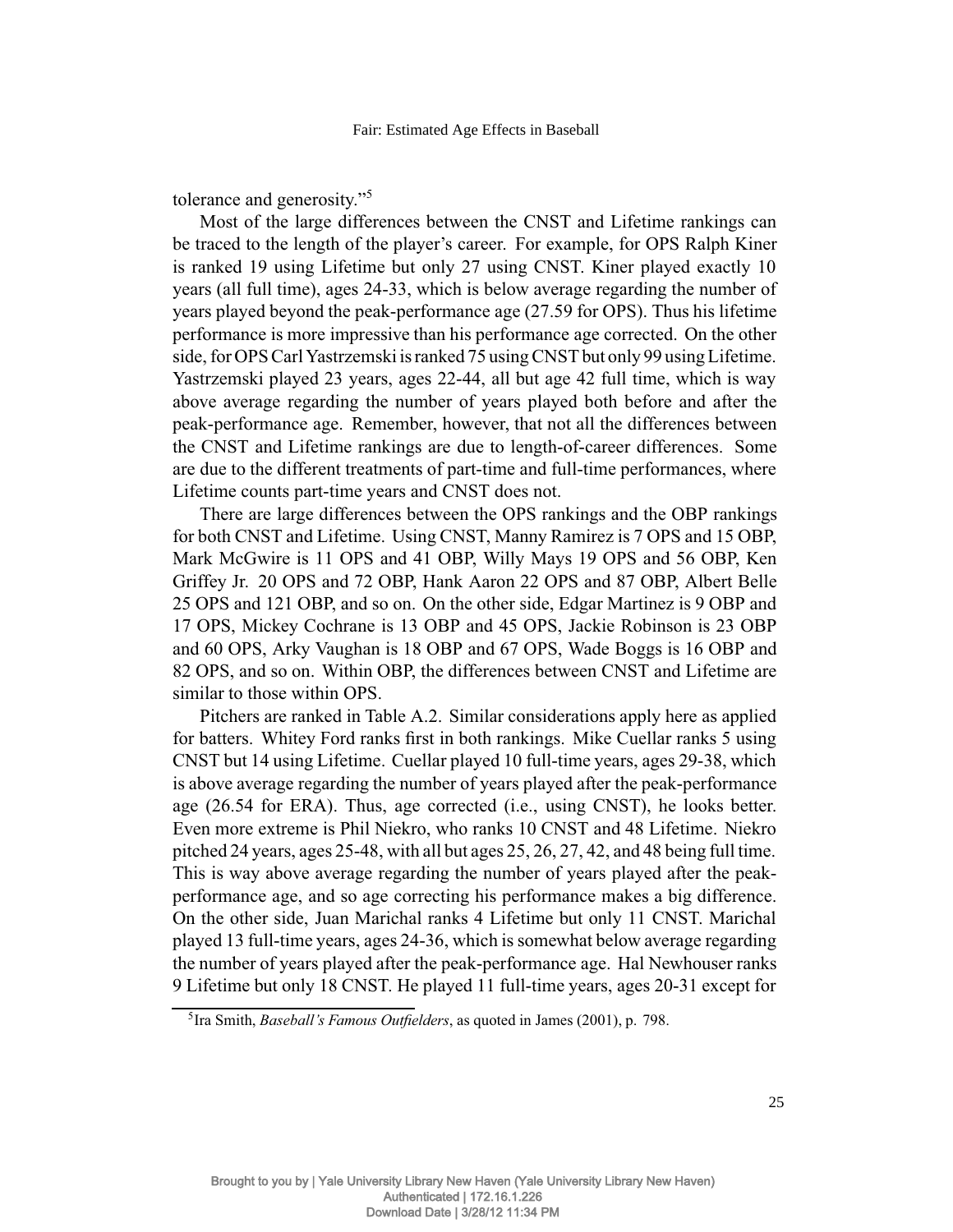age 30. Another noticeable case is Steve Rogers, who ranks 17 Lifetime but only 46 CNST. He played 11 full-time years, ages 25-35. (Sandy Koufax is not in the rankings because he played only 9 full-time years.)

Hopefully the rankings in Tables A.1 and A.2 will serve as food for thought for baseball fans.

#### **10 Conclusion**

The estimated aging effectsinTable 1 are based on the sample of playerswho played 10 or more full-time years in the major leagues between 1921 and 2004. The peakperformance age is around 28 for batters and 26 for pitchers. The (percentage) rates of decline after the peak-performance age are greater for pitchers than for batters and greater for OPS than for OBP. Overall, the estimated rates of decline are modest, although even a small decline in a highly competitive sport like baseball can be important. Table 4 shows that the losses in baseball are larger than the losses in track and field, running, and swimming events and considerably larger than the lossesin chess. The resultsreported in Section 8 suggest that decline rates in baseball may have decreased slightly in the more recent period. The results in Section 7 show that there are 18 batters whose performances in the second half of their careers noticeably exceed what the model predicts they should have been. All but 3 of these players played from 1990 on. It is not possible from the data used in this study to determine whether any of these performances are due to illegal drug use. From the perspective of evaluating the model used in this paper it is encouraging that there are only 18 batters out of 441 who deviate noticeably from the model's predictions.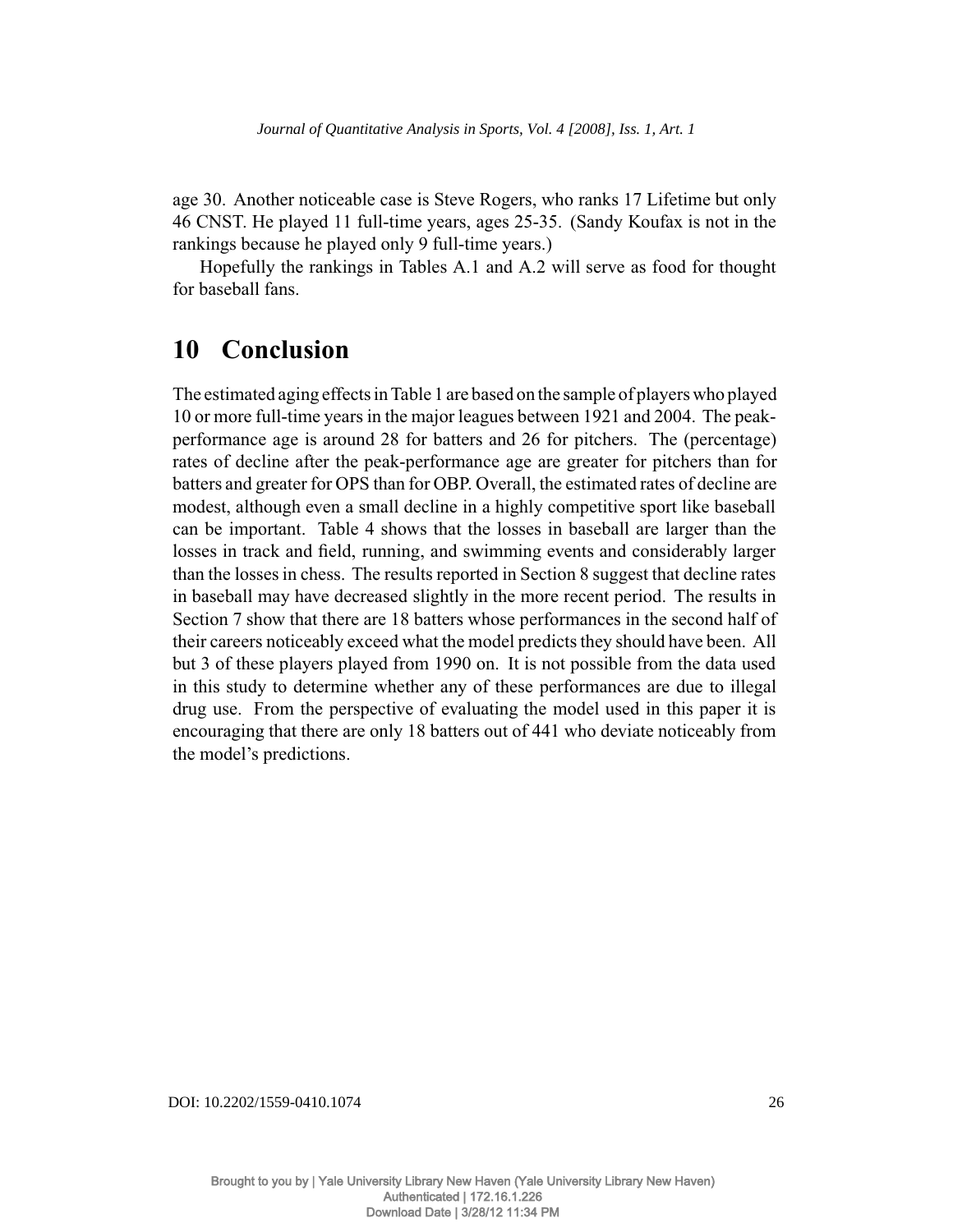| <b>Ranking of Batters</b> |              |               |                |            |                |               |                |            |  |
|---------------------------|--------------|---------------|----------------|------------|----------------|---------------|----------------|------------|--|
|                           |              | <b>OPS</b>    |                |            |                | <b>OBP</b>    |                |            |  |
|                           |              | Full time &   |                |            |                | Full time &   |                |            |  |
|                           |              | age corrected |                | Lifetime   |                | age corrected |                | Lifetime   |  |
|                           | Rank         | <b>CNST</b>   | Rank           | <b>OPS</b> | Rank           | <b>CNST</b>   | Rank           | <b>OPS</b> |  |
| Babe Ruth                 | 1            | 0.822         | 1              | 1.164      | $\overline{c}$ | 0.368         | $\overline{c}$ | 0.474      |  |
| Ted Williams              | $\mathbf{2}$ | 0.756         | $\mathfrak{2}$ | 1.115      | $\mathbf{1}$   | 0.371         | $\mathbf{1}$   | 0.482      |  |
| Rogers Hornsby            | 3            | 0.718         | 6              | 1.010      | 3              | 0.341         | 5              | 0.434      |  |
| Lou Gehrig                | 4            | 0.706         | 3              | 1.080      | $\overline{4}$ | 0.332         | 3              | 0.447      |  |
| <b>Barry Bonds</b>        | 5            | 0.699         | $\overline{4}$ | 1.053      | 5              | 0.329         | 4              | 0.443      |  |
| Jimmie Foxx               | 6            | 0.668         | 5              | 1.038      | 7              | 0.315         | 7              | 0.428      |  |
| Manny Ramirez             | 7            | 0.649         | 7              | 1.010      | 15             | 0.301         | 14             | 0.411      |  |
| Harry Heilmann            | 8            | 0.638         | 25             | 0.930      | 6              | 0.321         | 16             | 0.409      |  |
| <b>Frank Thomas</b>       | 9            | 0.628         | 8              | 0.996      | 8              | 0.314         | 6              | 0.429      |  |
| Jim Thome                 | 10           | 0.626         | 10             | 0.979      | 14             | 0.301         | 15             | 0.410      |  |
| Mark McGwire              | 11           | 0.615         | 9              | 0.982      | 41             | 0.279         | 36             | 0.394      |  |
| Mickey Mantle             | 12           | 0.613         | 11             | 0.977      | 10             | 0.309         | 8              | 0.420      |  |
| Stan Musial               | 13           | 0.612         | 13             | 0.976      | 12             | 0.302         | 11             | 0.417      |  |
| Joe DiMaggio              | 14           | 0.606         | 12             | 0.977      | 30             | 0.283         | 29             | 0.398      |  |
| Larry Walker              | 15           | 0.602         | 14             | 0.969      | 26             | 0.286         | 24             | 0.401      |  |
| Mel Ott                   | 16           | 0.598         | 17             | 0.947      | 11             | 0.308         | 13             | 0.414      |  |
| <b>Edgar Martinez</b>     | 17           | 0.595         | 24             | 0.933      | 9              | 0.311         | 10             | 0.418      |  |
| Johnny Mize               | 18           | 0.590         | 15             | 0.959      | 27             | 0.286         | 32             | 0.397      |  |
| Willie Mays               | 19           | 0.587         | 20             | 0.941      | 56             | 0.274         | 62             | 0.384      |  |
| Ken Griffey Jr.           | 20           | 0.584         | 22             | 0.937      | 72             | 0.269         | 85             | 0.377      |  |
| Jeff Bagwell              | 21           | 0.582         | 16             | 0.951      | 21             | 0.293         | 18             | 0.408      |  |
| Hank Aaron                | 22           | 0.578         | 26             | 0.928      | 87             | 0.265         | 100            | 0.374      |  |
| Gary Sheffield            | 23           | 0.577         | 28             | 0.928      | 20             | 0.293         | 26             | 0.400      |  |
| Mike Piazza               | 24           | 0.576         | 18             | 0.947      | 69             | 0.269         | 59             | 0.386      |  |
| Albert Belle              | 25           | 0.570         | 23             | 0.933      | 121            | 0.256         | 121            | 0.369      |  |
| Frank Robinson            | 26           | 0.561         | 29             | 0.926      | 45             | 0.277         | 48             | 0.389      |  |
| Ralph Kiner               | 27           | 0.559         | 19             | 0.946      | 42             | 0.279         | 31             | 0.398      |  |
| Earl Averill              | 28           | 0.558         | 27             | 0.928      | 40             | 0.279         | 35             | 0.395      |  |
| Chipper Jones             | 29           | 0.557         | 21             | 0.937      | 32             | 0.283         | 25             | 0.401      |  |
| Duke Snider               | 30           |               | 31             |            | 81             |               |                |            |  |
|                           |              | 0.553         |                | 0.919      |                | 0.266         | 75             | 0.380      |  |
| Al Simmons                | 31           | 0.551         | 33             | 0.915      | 76             | 0.267         | 74             | 0.380      |  |
| Dick Allen                | 32           | 0.545         | 34             | 0.912      | 84             | 0.266         | 79             | 0.378      |  |
| Mike Schmidt              | 33           | 0.543         | 35             | 0.907      | 79             | 0.267         | 72             | 0.380      |  |
| Juan Gonzalez             | 34           | 0.542         | 37             | 0.904      | 240            | 0.234         | 268            | 0.343      |  |
| Bob Johnson               | 35           | 0.539         | 38             | 0.899      | 38             | 0.280         | 40             | 0.393      |  |
| <b>Bill Terry</b>         | 36           | 0.538         | 39             | 0.899      | 34             | 0.281         | 41             | 0.393      |  |
| Mo Vaughn                 | 37           | 0.532         | 36             | 0.906      | 86             | 0.265         | 68             | 0.383      |  |
| Chuck Klein               | 38           | 0.530         | 30             | 0.922      | 113            | 0.259         | 77             | 0.379      |  |
| Fred McGriff              | 39           | 0.529         | 48             | 0.886      | 85             | 0.266         | 86             | 0.377      |  |
| Willie McCovey            | 40           | 0.528         | 42             | 0.889      | 92             | 0.263         | 97             | 0.374      |  |
| Babe Herman               | 41           | 0.528         | 32             | 0.915      | 91             | 0.263         | 67             | 0.383      |  |
| Rafael Palmeiro           | 42           | 0.528         | 43             | 0.889      | 104            | 0.260         | 106            | 0.372      |  |
| Tim Salmon                | 43           | 0.524         | 47             | 0.886      | 55             | 0.274         | 55             | 0.386      |  |
| Goose Goslin              | 44           | 0.523         | 46             | 0.887      | 51             | 0.274         | 53             | 0.387      |  |
| Mickey Cochrane           | 45           | 0.521         | 40             | 0.897      | 13             | 0.302         | 9              | 0.419      |  |
| Sammy Sosa                | 46           | 0.518         | 41             | 0.892      | 272            | 0.229         | 242            | 0.348      |  |
| Willie Stargell           | 47           | 0.518         | 44             | 0.889      | 190            | 0.243         | 169            | 0.360      |  |
| <b>Ellis Burks</b>        | 48           | 0.518         | 60             | 0.874      | 143            | 0.252         | 146            | 0.363      |  |
| Moises Alou               | 49           | 0.517         | 54             | 0.880      | 135            | 0.253         | 132            | 0.367      |  |
| <b>Eddie Mathews</b>      | 50           | 0.515         | 49             | 0.885      | 98             | 0.262         | 90             | 0.376      |  |

**Table A.1**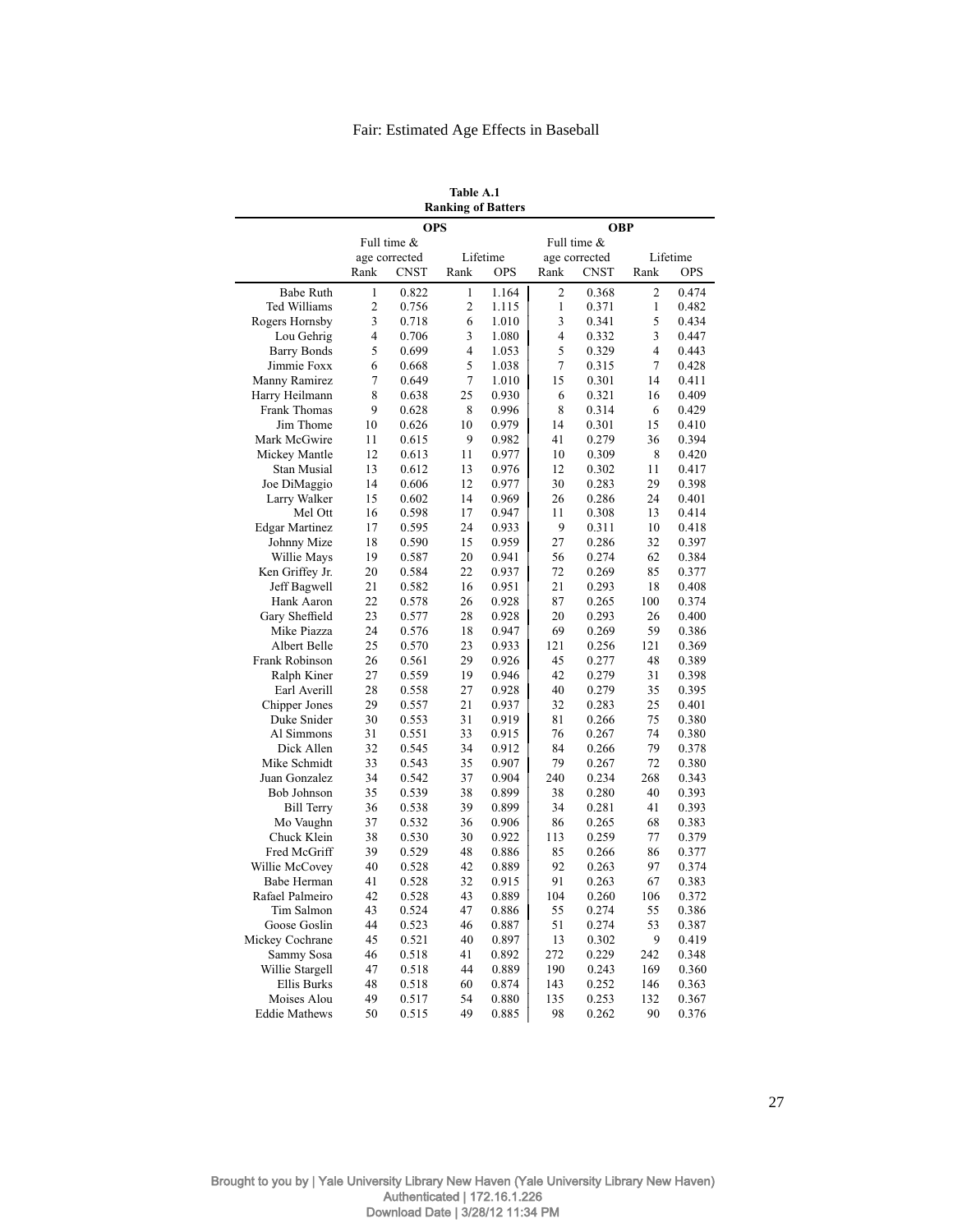|                                 | Table A.1 (continued)<br><b>Ranking of Batters</b> |                |          |                |            |                |          |                |  |
|---------------------------------|----------------------------------------------------|----------------|----------|----------------|------------|----------------|----------|----------------|--|
|                                 |                                                    | <b>OPS</b>     |          |                | <b>OBP</b> |                |          |                |  |
|                                 |                                                    | Full time &    |          |                |            | Full time &    |          |                |  |
|                                 |                                                    | age corrected  |          | Lifetime       |            | age corrected  |          | Lifetime       |  |
|                                 | Rank                                               | <b>CNST</b>    | Rank     | <b>OPS</b>     | Rank       | <b>CNST</b>    | Rank     | <b>OPS</b>     |  |
| Harmon Killebrew                | 51                                                 | 0.514          | 50       | 0.884          | 102        | 0.261          | 92       | 0.376          |  |
| Darryl Strawberry               | 52                                                 | 0.513          | 68       | 0.862          | 164        | 0.247          | 197      | 0.356          |  |
| Bernie Williams                 | 53                                                 | 0.513          | 59       | 0.875          | 53         | 0.274          | 52       | 0.388          |  |
| Charlie Gehringer               | 54                                                 | 0.510          | 51       | 0.884          | 25         | 0.287          | 21       | 0.404          |  |
| Ryan Klesko                     | 55                                                 | 0.509          | 45       | 0.888          | 117        | 0.258          | 104      | 0.373          |  |
| Paul Waner                      | 56                                                 | 0.508          | 57       | 0.878          | 24         | 0.289          | 20       | 0.404          |  |
| Will Clark                      | 57                                                 | 0.508          | 53       | 0.880          | 66         | 0.270          | 63       | 0.384          |  |
| Larry Doby                      | 58                                                 | 0.508          | 58       | 0.876          | 58         | 0.273          | 57       | 0.386          |  |
| Gabby Hartnett                  | 59                                                 | 0.507          | 72       | 0.858          | 108        | 0.259          | 120      | 0.370          |  |
| Jackie Robinson                 | 60                                                 | 0.505          | 52       | 0.883          | 23         | 0.291          | 17       | 0.409          |  |
| Jack Clark                      | 61                                                 | 0.505          | 80       | 0.854          | 61         | 0.271          | 78       | 0.379          |  |
| David Justice                   | 62                                                 | 0.503          | 56       | 0.878          | 97         | 0.262          | 84       | 0.378          |  |
| Al Kaline                       | 63                                                 | 0.502          | 78       | 0.855          | 75         | 0.267          | 93       | 0.376          |  |
| George Brett                    | 64                                                 | 0.501          | 76       | 0.857          | 109        | 0.259          | 122      | 0.369          |  |
| Joe Cronin                      | 65                                                 | 0.501          | 75       | 0.857          | 39         | 0.279          | 46       | 0.390          |  |
| Jose Canseco                    | 66                                                 | 0.500          | 63       | 0.867          | 223        | 0.238          | 216      | 0.353          |  |
| Arky Vaughan                    | 67                                                 | 0.499          | 70       | 0.859          | 18         | 0.295          | 19       | 0.406          |  |
| Jeff Heath                      | 68                                                 | 0.499          | 55       | 0.879          | 131        | 0.254          | 117      | 0.370          |  |
| Norm Cash                       | 69                                                 | 0.498          | 67       | 0.862          | 112        | 0.259          | 99       | 0.374          |  |
| <b>Bill Dickey</b>              | 70                                                 | 0.497          | 62       | 0.868          | 89         | 0.265          | 70       | 0.382          |  |
| Joe Medwick                     | 71                                                 | 0.496          | 64       | 0.867          | 162        | 0.248          | 153      | 0.362          |  |
| Jim Bottomley                   | 72                                                 | 0.495          | 61       | 0.870          | 129        | 0.254          | 123      | 0.369          |  |
| George Grantham                 | 73                                                 | 0.495          | 82       | 0.854          | 29         | 0.284          | 42       | 0.392          |  |
| Heinie Manush                   | 74                                                 | 0.494          | 77       | 0.856          | 83         | 0.266          | 88       | 0.377          |  |
| Carl Yastrzemski<br>Kiki Cuyler | 75                                                 | 0.493          | 99       | 0.842          | 63         | 0.270          | 76<br>54 | 0.380          |  |
|                                 | 76                                                 | 0.491          | 69       | 0.860          | 67<br>48   | 0.269          | 49       | 0.386          |  |
| Minnie Minoso                   | 77<br>78                                           | 0.491<br>0.490 | 88<br>93 | 0.848<br>0.846 | 226        | 0.276<br>0.237 | 247      | 0.389          |  |
| Andres Galarraga<br>Tony Gwynn  | 79                                                 | 0.490          | 91       | 0.847          | 46         | 0.277          | 50       | 0.347<br>0.388 |  |
| Orlando Cepeda                  | 80                                                 | 0.490          | 87       | 0.849          | 208        | 0.240          | 233      | 0.350          |  |
| John Olerud                     | 81                                                 | 0.488          | 65       | 0.864          | 33         | 0.282          | 28       | 0.399          |  |
| Wade Boggs                      | 82                                                 | 0.488          | 73       | 0.858          | 16         | 0.298          | 12       | 0.415          |  |
| Reggie Jackson                  | 83                                                 | 0.488          | 95       | 0.846          | 181        | 0.244          | 202      | 0.356          |  |
| Reggie Smith                    | 84                                                 | 0.487          | 79       | 0.855          | 139        | 0.252          | 134      | 0.366          |  |
| Shawn Green                     | 85                                                 | 0.486          | 66       | 0.864          | 213        | 0.240          | 196      | 0.357          |  |
| Rudy York                       | 86                                                 | 0.483          | 96       | 0.846          | 161        | 0.248          | 154      | 0.362          |  |
| Jim Rice                        | 87                                                 | 0.482          | 81       | 0.854          | 221        | 0.238          | 224      | 0.352          |  |
| <b>Billy Williams</b>           | 88                                                 | 0.480          | 83       | 0.853          | 165        | 0.247          | 160      | 0.361          |  |
| Enos Slaughter                  | 89                                                 | 0.479          | 107      | 0.835          | 62         | 0.271          | 71       | 0.382          |  |
| Kent Hrbek                      | 90                                                 | 0.479          | 90       | 0.848          | 133        | 0.253          | 131      | 0.367          |  |
| Fred Lynn                       | 91                                                 | 0.479          | 97       | 0.845          | 178        | 0.245          | 166      | 0.360          |  |
| <b>Eddie Murray</b>             | 92                                                 | 0.479          | 105      | 0.836          | 155        | 0.249          | 175      | 0.359          |  |
| Rico Carty                      | 93                                                 | 0.478          | 110      | 0.833          | 120        | 0.257          | 124      | 0.369          |  |
| Sid Gordon                      | 94                                                 | 0.476          | 98       | 0.843          | 95         | 0.263          | 89       | 0.377          |  |
| Luis Gonzalez                   | 95                                                 | 0.476          | 71       | 0.859          | 147        | 0.250          | 119      | 0.370          |  |
| Rickey Henderson                | 96                                                 | 0.476          | 135      | 0.820          | 19         | 0.295          | 23       | 0.401          |  |
| Dave Winfield                   | 97                                                 | 0.476          | 120      | 0.827          | 192        | 0.243          | 218      | 0.353          |  |
| Jeff Kent                       | 98                                                 | 0.474          | 74       | 0.858          | 251        | 0.233          | 222      | 0.352          |  |
| Rocky Colavito                  | 99                                                 | 0.473          | 89       | 0.848          | 186        | 0.243          | 177      | 0.359          |  |
| Sam Rice                        | 100                                                | 0.473          | 183      | 0.801          | 71         | 0.269          | 101      | 0.374          |  |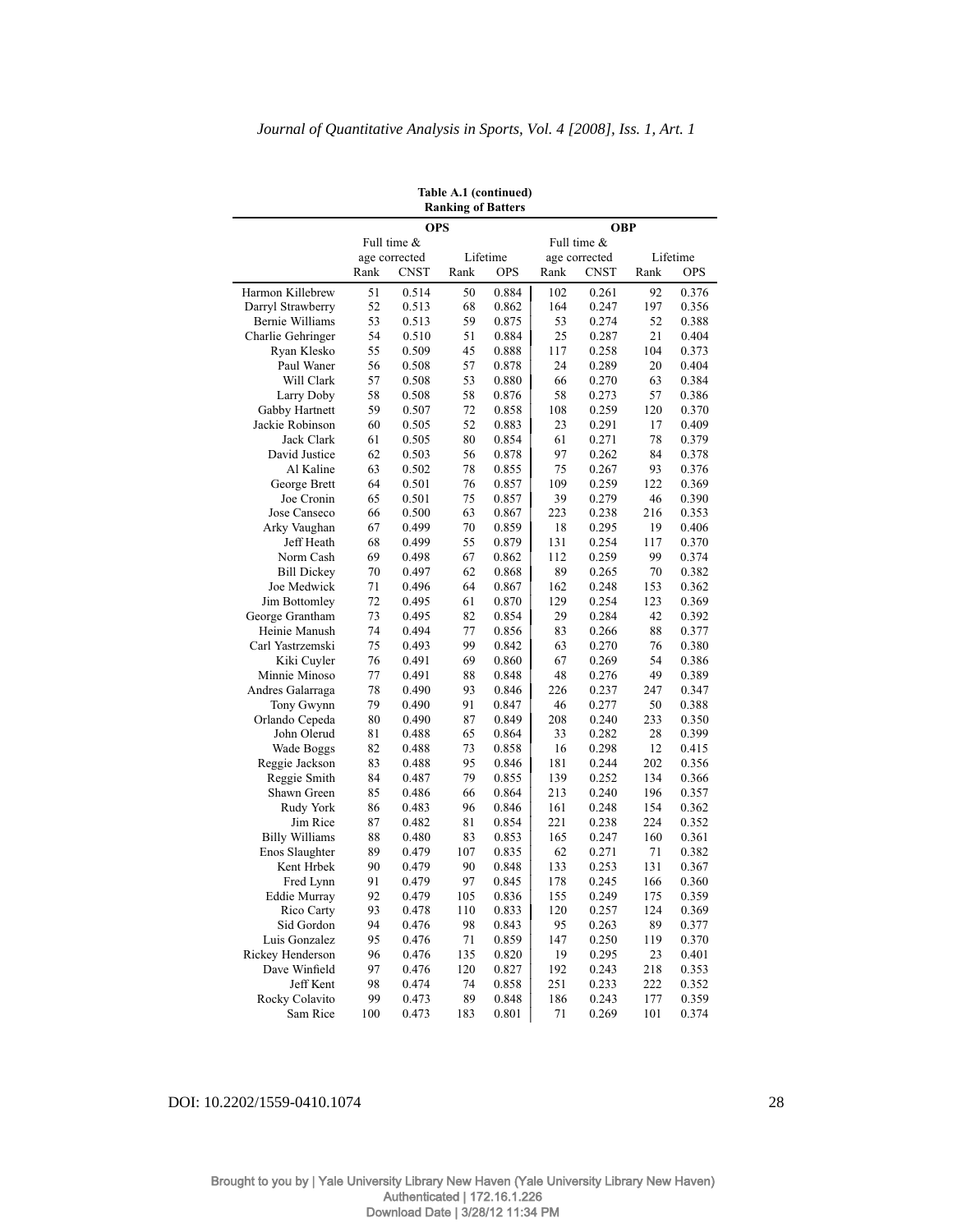| Table A.1 (continued)     |  |
|---------------------------|--|
| <b>Ranking of Batters</b> |  |

|                    | лаплінд<br><b>UL DAUCES</b> |                           |      |          |      |                           |      |            |
|--------------------|-----------------------------|---------------------------|------|----------|------|---------------------------|------|------------|
|                    |                             | <b>OPS</b><br>Full time & |      |          |      | <b>OBP</b><br>Full time & |      |            |
|                    |                             | age corrected             |      | Lifetime |      | age corrected             |      | Lifetime   |
|                    | Rank                        | <b>CNST</b>               | Rank | OPS      | Rank | <b>CNST</b>               | Rank | <b>OPS</b> |
|                    |                             |                           |      |          |      |                           |      |            |
| Ted Kluszewski     | 101                         | 0.472                     | 86   | 0.850    | 234  | 0.234                     | 217  | 0.353      |
| Ray Lankford       | 102                         | 0.472                     | 100  | 0.841    | 152  | 0.249                     | 142  | 0.364      |
| Gene Woodling      | 103                         | 0.472                     | 142  | 0.817    | 44   | 0.278                     | 56   | 0.386      |
| Dwight Evans       | 104                         | 0.470                     | 102  | 0.840    | 122  | 0.256                     | 118  | 0.370      |
| <b>Roy Sievers</b> | 105                         | 0.470                     | 119  | 0.829    | 198  | 0.242                     | 211  | 0.354      |
| Harold Baines      | 106                         | 0.470                     | 133  | 0.820    | 154  | 0.249                     | 201  | 0.356      |
| Tony Lazzeri       | 107                         | 0.470                     | 92   | 0.846    | 93   | 0.263                     | 73   | 0.380      |
| Frank Howard       | 108                         | 0.470                     | 85   | 0.851    | 235  | 0.234                     | 219  | 0.352      |
| Paul Molitor       | 109                         | 0.469                     | 143  | 0.817    | 110  | 0.259                     | 126  | 0.369      |
| <b>Bobby Bonds</b> | 110                         | 0.469                     | 123  | 0.824    | 195  | 0.242                     | 214  | 0.353      |
| Paul O'Neill       | 111                         | 0.467                     | 111  | 0.833    | 158  | 0.249                     | 148  | 0.363      |
| Roberto Clemente   | 112                         | 0.467                     | 108  | 0.834    | 176  | 0.245                     | 176  | 0.359      |
| Greg Luzinski      | 113                         | 0.466                     | 101  | 0.840    | 166  | 0.247                     | 149  | 0.363      |
| <b>Bobby Doerr</b> | 114                         | 0.466                     | 126  | 0.823    | 132  | 0.253                     | 159  | 0.362      |
| <b>Bob Meusel</b>  | 115                         | 0.464                     | 84   | 0.852    | 228  | 0.236                     | 199  | 0.356      |
| Vic Wertz          | 116                         | 0.463                     | 109  | 0.833    | 142  | 0.252                     | 141  | 0.364      |
| Dante Bichette     | 117                         | 0.463                     | 106  | 0.835    | 320  | 0.219                     | 309  | 0.336      |
| Keith Hernandez    | 118                         | 0.463                     | 132  | 0.821    | 47   | 0.276                     | 61   | 0.384      |
| Andre Thornton     | 119                         | 0.462                     | 154  | 0.811    | 140  | 0.252                     | 172  | 0.360      |
| Joe Morgan         | 120                         | 0.462                     | 137  | 0.819    | 35   | 0.281                     | 43   | 0.392      |
| Ben Chapman        | 121                         | 0.462                     | 125  | 0.823    | 57   | 0.273                     | 66   | 0.383      |
| Kirby Puckett      | 122                         | 0.461                     | 104  | 0.837    | 183  | 0.244                     | 171  | 0.360      |
| Gil Hodges         | 123                         | 0.461                     | 94   | 0.846    | 220  | 0.239                     | 181  | 0.359      |
| Ernie Banks        | 124                         | 0.461                     | 116  | 0.830    | 341  | 0.215                     | 337  | 0.330      |
| Reggie Sanders     | 125                         | 0.461                     | 112  | 0.832    | 282  | 0.228                     | 260  | 0.344      |
| Ivan Rodriguez     | 126                         | 0.461                     | 103  | 0.837    | 245  | 0.233                     | 246  | 0.347      |
| <b>Boog Powell</b> | 127                         | 0.460                     | 128  | 0.822    | 153  | 0.249                     | 165  | 0.360      |
| Yogi Berra         | 128                         | 0.460                     | 114  | 0.830    | 244  | 0.234                     | 241  | 0.348      |
| Rod Carew          | 129                         | 0.458                     | 129  | 0.822    | 36   | 0.280                     | 39   | 0.393      |
| <b>Bing Miller</b> | 130                         | 0.458                     | 134  | 0.820    | 172  | 0.245                     | 180  | 0.359      |
| Mark Grace         | 131                         | 0.457                     | 122  | 0.825    | 70   | 0.269                     | 65   | 0.383      |
| Joe Judge          | 132                         | 0.457                     | 189  | 0.798    | 65   | 0.270                     | 80   | 0.378      |
| Ron Santo          | 133                         | 0.457                     | 121  | 0.826    | 151  | 0.250                     | 151  | 0.362      |
| Carlton Fisk       | 134                         | 0.456                     | 191  | 0.797    | 266  | 0.230                     | 287  | 0.341      |
| Bobby Bonilla      | 135                         | 0.456                     | 118  | 0.829    | 184  | 0.244                     | 189  | 0.358      |
| Tony Oliva         | 136                         | 0.455                     | 117  | 0.830    | 225  | 0.238                     | 215  | 0.353      |
| George Foster      | 137                         | 0.454                     | 138  | 0.818    | 283  | 0.228                     | 295  | 0.339      |
| Dixie Walker       | 138                         | 0.454                     | 136  | 0.820    | 64   | 0.270                     | 69   | 0.383      |
| Roberto Alomar     | 139                         | 0.453                     | 150  | 0.814    | 100  | 0.261                     | 111  | 0.371      |
| Barry Larkin       | 140                         | 0.452                     | 147  | 0.815    | 124  | 0.255                     | 113  | 0.370      |
| Luke Appling       | 141                         | 0.451                     | 188  | 0.798    | 22   | 0.292                     | 27   | 0.399      |
| Tony Perez         | 142                         | 0.451                     | 170  | 0.804    | 277  | 0.228                     | 286  | 0.341      |
| Harlond Clift      | 143                         | 0.451                     | 113  | 0.831    | 50   | 0.275                     | 45   | 0.390      |
| Vern Stephens      | 144                         | 0.450                     | 146  | 0.815    | 203  | 0.241                     | 204  | 0.355      |
| Chili Davis        | 145                         | 0.450                     | 155  | 0.811    | 160  | 0.248                     | 173  | 0.360      |
| Don Mattingly      | 146                         | 0.450                     | 115  | 0.830    | 216  | 0.239                     | 186  | 0.358      |
| Dave Parker        | 147                         | 0.449                     | 159  | 0.810    | 287  | 0.227                     | 294  | 0.339      |
| Ron Gant           | 148                         | 0.449                     | 173  | 0.803    | 288  | 0.226                     | 312  | 0.336      |
| Tino Martinez      | 149                         | 0.449                     | 141  | 0.817    | 257  | 0.232                     | 256  | 0.345      |
| Julio Franco       | 150                         | 0.449                     | 228  | 0.785    | 101  | 0.261                     | 133  | 0.366      |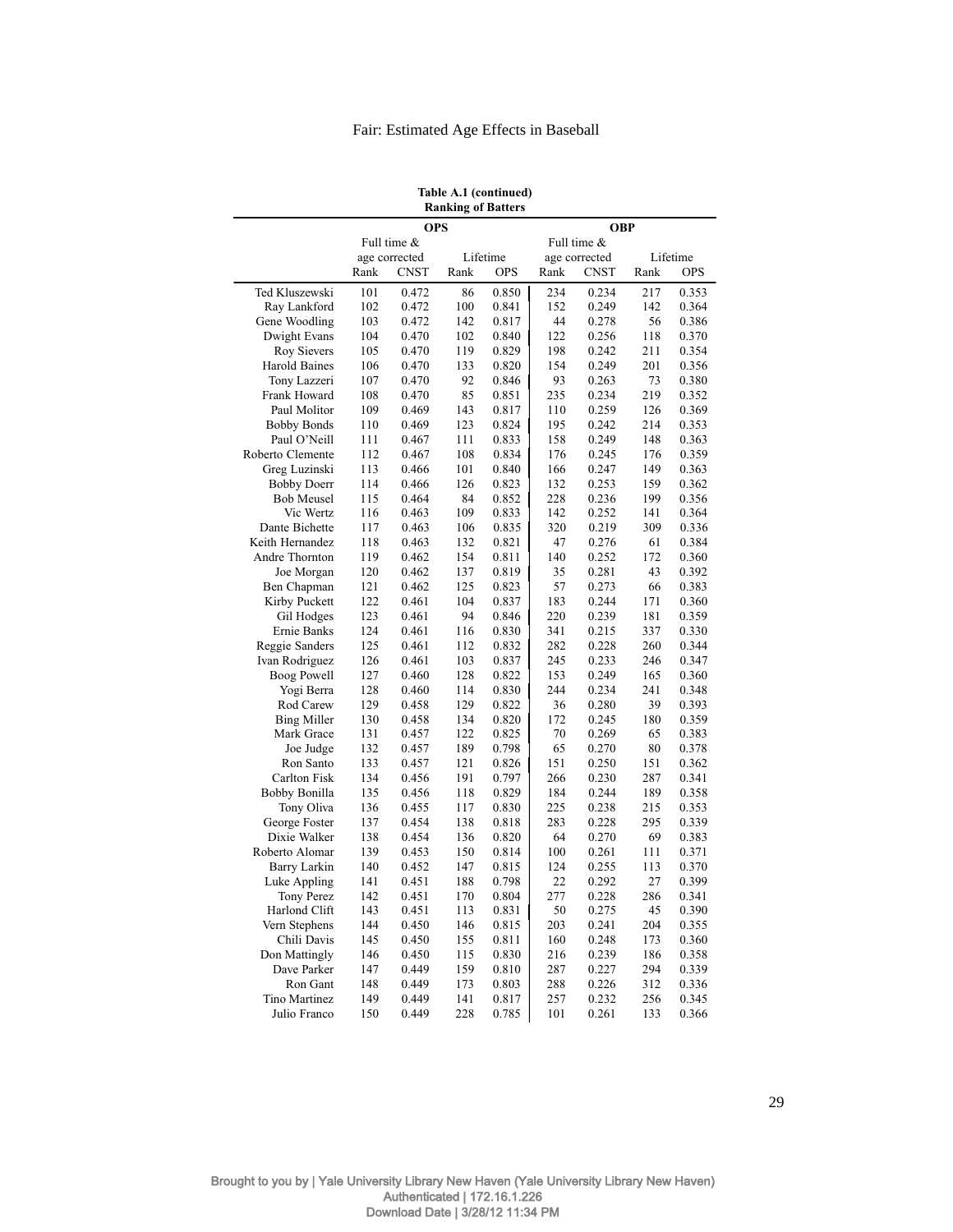|                        | 16 1111 (COMUNI<br><b>Ranking of Batters</b> |               |      |            |      |               |      |            |
|------------------------|----------------------------------------------|---------------|------|------------|------|---------------|------|------------|
|                        |                                              | <b>OPS</b>    |      |            |      | <b>OBP</b>    |      |            |
|                        |                                              | Full time &   |      |            |      | Full time &   |      |            |
|                        |                                              | age corrected |      | Lifetime   |      | age corrected |      | Lifetime   |
|                        | Rank                                         | CNST          | Rank | <b>OPS</b> | Rank | <b>CNST</b>   | Rank | <b>OPS</b> |
| Ernie Lombardi         | 151                                          | 0.449         | 139  | 0.818      | 182  | 0.244         | 187  | 0.358      |
| Elmer Valo             | 152                                          | 0.448         | 213  | 0.790      | 17   | 0.296         | 30   | 0.398      |
| Johnny Bench           | 153                                          | 0.448         | 140  | 0.818      | 279  | 0.228         | 281  | 0.342      |
| Joe Adcock             | 154                                          | 0.448         | 130  | 0.822      | 313  | 0.221         | 302  | 0.337      |
| Vinny Castilla         | 155                                          | 0.447         | 151  | 0.813      | 371  | 0.208         | 367  | 0.324      |
| Hal McRae              | 156                                          | 0.447         | 168  | 0.805      | 206  | 0.240         | 228  | 0.351      |
| <b>Bob Watson</b>      | 157                                          | 0.446         | 156  | 0.811      | 136  | 0.253         | 144  | 0.363      |
| Andre Dawson           | 158                                          | 0.446         | 167  | 0.805      | 352  | 0.212         | 368  | 0.323      |
| Ken Singleton          | 159                                          | 0.445         | 124  | 0.824      | 68   | 0.269         | 51   | 0.388      |
| Matt Williams          | 160                                          | 0.444         | 169  | 0.805      | 381  | 0.205         | 390  | 0.317      |
| Frankie Frisch         | 161                                          | 0.444         | 182  | 0.801      | 107  | 0.259         | 127  | 0.369      |
| Dale Murphy            | 162                                          | 0.443         | 148  | 0.815      | 259  | 0.231         | 253  | 0.346      |
| Andy Pafko             | 163                                          | 0.443         | 185  | 0.799      | 215  | 0.240         | 232  | 0.350      |
| <b>Tim Raines</b>      | 164                                          | 0.443         | 157  | 0.810      | 60   | 0.271         | 60   | 0.385      |
| Joe Gordon             | 165                                          | 0.443         | 127  | 0.823      | 212  | 0.240         | 192  | 0.357      |
| Cesar Cedeno           | 166                                          | 0.443         | 212  | 0.790      | 196  | 0.242         | 251  | 0.346      |
| Craig Biggio           | 167                                          | 0.442         | 160  | 0.807      | 106  | 0.260         | 102  | 0.373      |
| <b>Bob Elliott</b>     | 168                                          | 0.441         | 149  | 0.815      | 105  | 0.260         | 95   | 0.375      |
| Joe Torre              | 169                                          | 0.441         | 144  | 0.817      | 159  | 0.249         | 139  | 0.365      |
| Joe Vosmik             | 170                                          | 0.440         | 163  | 0.807      | 115  | 0.258         | 125  | 0.369      |
| Del Ennis              | 171                                          | 0.439         | 153  | 0.812      | 289  | 0.226         | 292  | 0.340      |
| Cecil Cooper           | 172                                          | 0.438         | 175  | 0.802      | 303  | 0.223         | 305  | 0.337      |
| Jeff Conine            | 173                                          | 0.438         | 184  | 0.799      | 233  | 0.235         | 239  | 0.348      |
| Carl Furillo           | 174                                          | 0.438         | 152  | 0.813      | 219  | 0.239         | 205  | 0.355      |
| <b>Brian Downing</b>   | 175                                          | 0.438         | 195  | 0.796      | 111  | 0.259         | 116  | 0.370      |
| Jimmy Wynn             | 176                                          | 0.437         | 181  | 0.801      | 130  | 0.254         | 136  | 0.365      |
| Lonnie Smith           | 177                                          | 0.437         | 207  | 0.791      | 90   | 0.264         | 110  | 0.371      |
| Wally Joyner           | 178                                          | 0.436         | 180  | 0.802      | 149  | 0.250         | 152  | 0.362      |
| Pete Rose              | 179                                          | 0.436         | 230  | 0.784      | 80   | 0.267         | 94   | 0.375      |
| Ken Boyer              | 180                                          | 0.435         | 158  | 0.810      | 256  | 0.232         | 238  | 0.349      |
| Mickey Vernon          | 181                                          | 0.435         | 220  | 0.787      | 148  | 0.250         | 184  | 0.359      |
| <b>Rusty Staub</b>     | 182                                          | 0.434         | 203  | 0.793      | 137  | 0.253         | 150  | 0.362      |
| Gary Matthews          | 183                                          | 0.434         | 177  | 0.802      | 145  | 0.250         | 143  | 0.364      |
| Greg Vaughn            | 184                                          | 0.433         | 162  | 0.807      | 322  | 0.219         | 303  | 0.337      |
| Rick Monday            | 185                                          | 0.432         | 172  | 0.804      | 170  | 0.246         | 162  | 0.361      |
| <b>Bobby Murcer</b>    | 186                                          | 0.432         | 179  | 0.802      | 179  | 0.245         | 190  | 0.357      |
| <b>Bobby Grich</b>     | 187                                          | 0.432         | 200  | 0.794      | 118  | 0.258         | 114  | 0.370      |
| Phil Cavarretta        | 188                                          | 0.431         | 217  | 0.788      | 94   | 0.263         | 105  | 0.372      |
| <b>Brady Anderson</b>  | 189                                          | 0.431         | 219  | 0.787      | 144  | 0.251         | 155  | 0.362      |
| Darrell Evans          | 190                                          | 0.431         | 204  | 0.792      | 163  | 0.247         | 161  | 0.361      |
| Dom DiMaggio           | 191                                          | 0.431         | 178  | 0.802      | 74   | 0.268         | 64   | 0.383      |
| Al Oliver              | 192                                          | 0.430         | 199  | 0.795      | 254  | 0.232         | 262  | 0.344      |
| <b>Bobby Higginson</b> | 193                                          | 0.430         | 145  | 0.816      | 207  | 0.240         | 179  | 0.359      |
| Kenny Lofton           | 194                                          | 0.430         | 194  | 0.797      | 116  | 0.258         | 108  | 0.372      |
| Richie Hebner          | 195                                          | 0.430         | 210  | 0.790      | 205  | 0.241         | 221  | 0.352      |
| Garret Anderson        | 196                                          | 0.430         | 165  | 0.806      | 345  | 0.214         | 344  | 0.329      |
| Robin Ventura          | 197                                          | 0.429         | 166  | 0.806      | 174  | 0.245         | 156  | 0.362      |
| Pie Traynor            | 198                                          | 0.429         | 192  | 0.797      | 157  | 0.249         | 157  | 0.362      |
| Roger Maris            | 199                                          | 0.429         | 131  | 0.822      | 286  | 0.227         | 255  | 0.345      |
| Sam West               | 200                                          | 0.428         | 196  | 0.796      | 127  | 0.255         | 112  | 0.371      |

**Table A.1 (continued)**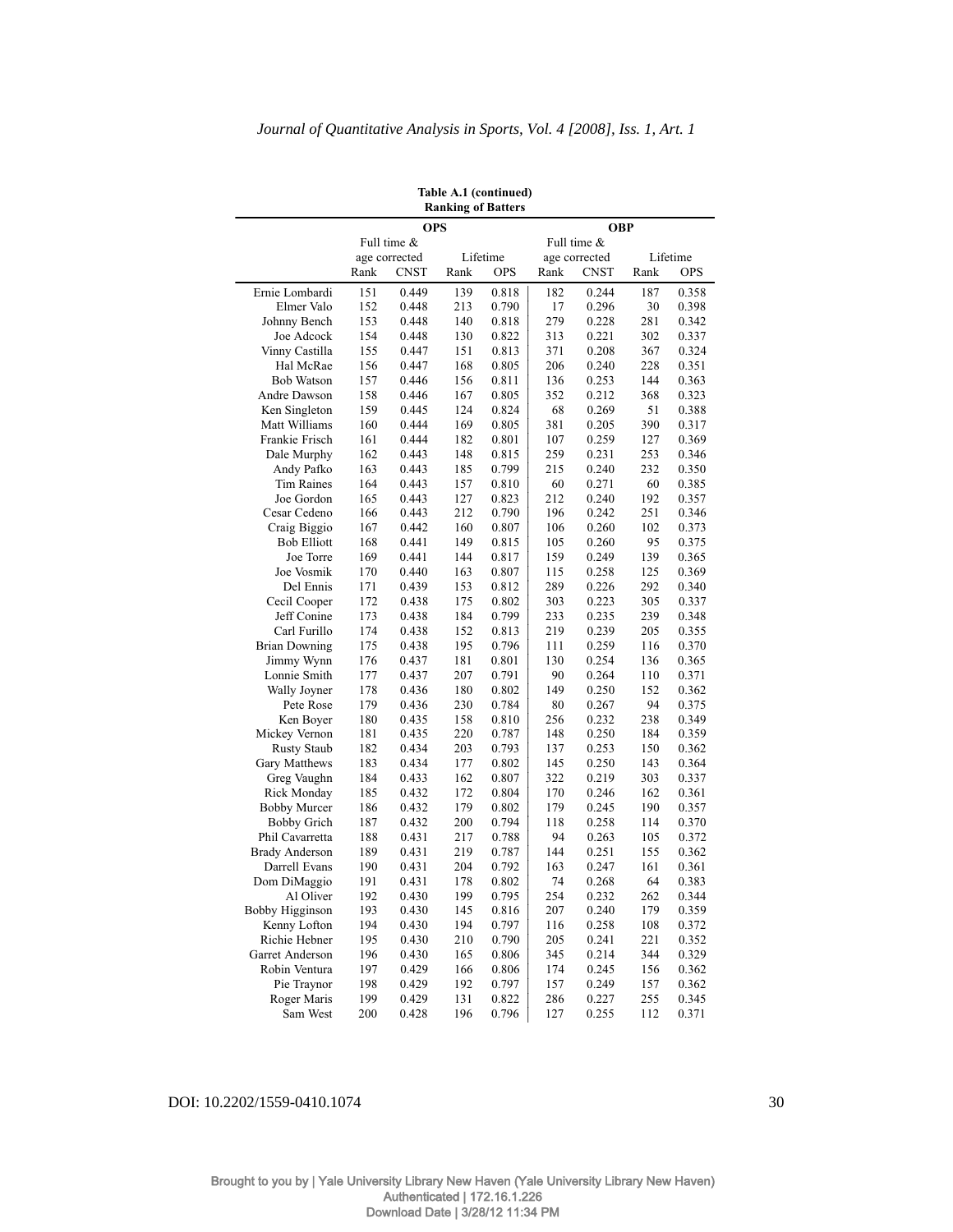**Table A.1 (continued) Ranking of Batters**

|                      |      | <b>OPS</b>    |      |            | <b>OBP</b> |               |      |            |
|----------------------|------|---------------|------|------------|------------|---------------|------|------------|
|                      |      | Full time &   |      |            |            | Full time &   |      |            |
|                      |      | age corrected |      | Lifetime   |            | age corrected |      | Lifetime   |
|                      | Rank | <b>CNST</b>   | Rank | <b>OPS</b> | Rank       | <b>CNST</b>   | Rank | <b>OPS</b> |
| <b>Buddy Myer</b>    | 201  | 0.427         | 198  | 0.795      | 52         | 0.274         | 47   | 0.389      |
| <b>Ryne Sandberg</b> | 202  | 0.426         | 197  | 0.795      | 269        | 0.230         | 264  | 0.344      |
| <b>Steve Finley</b>  | 203  | 0.426         | 224  | 0.787      | 302        | 0.224         | 304  | 0.337      |
| Joe Sewell           | 204  | 0.425         | 171  | 0.804      | 54         | 0.274         | 44   | 0.391      |
| Pinky Higgins        | 205  | 0.425         | 187  | 0.798      | 126        | 0.255         | 115  | 0.370      |
| <b>Bill Madlock</b>  | 206  | 0.425         | 161  | 0.807      | 171        | 0.246         | 137  | 0.365      |
| George Hendrick      | 207  | 0.425         | 246  | 0.775      | 312        | 0.221         | 343  | 0.329      |
| <b>Bill Skowron</b>  | 208  | 0.424         | 206  | 0.792      | 319        | 0.219         | 327  | 0.332      |
| <b>Bill White</b>    | 209  | 0.424         | 164  | 0.806      | 247        | 0.233         | 229  | 0.351      |
| J.T. Snow            | 210  | 0.424         | 208  | 0.791      | 168        | 0.246         | 185  | 0.358      |
| Chet Lemon           | 211  | 0.423         | 193  | 0.797      | 210        | 0.240         | 206  | 0.355      |
| Ken Griffey Sr.      | 212  | 0.423         | 211  | 0.790      | 191        | 0.243         | 183  | 0.359      |
| Stan Hack            | 213  | 0.423         | 209  | 0.791      | 43         | 0.278         | 37   | 0.394      |
| Earl Torgeson        | 214  | 0.422         | 176  | 0.802      | 73         | 0.268         | 58   | 0.386      |
| Ken Caminiti         | 215  | 0.421         | 202  | 0.793      | 274        | 0.229         | 250  | 0.347      |
| Ted Simmons          | 216  | 0.421         | 227  | 0.785      | 248        | 0.233         | 240  | 0.348      |
| Ron Cey              | 217  | 0.421         | 186  | 0.798      | 232        | 0.235         | 212  | 0.354      |
| Hank Bauer           | 218  | 0.421         | 229  | 0.785      | 250        | 0.233         | 254  | 0.346      |
| Willie Horton        | 219  | 0.421         | 216  | 0.789      | 327        | 0.218         | 325  | 0.332      |
| Lu Blue              | 220  | 0.421         | 174  | 0.803      | 31         | 0.283         | 22   | 0.402      |
| Ben Oglivie          | 221  | 0.420         | 225  | 0.786      | 306        | 0.222         | 310  | 0.336      |
| Cal Ripken Jr.       | 222  | 0.420         | 218  | 0.788      | 284        | 0.228         | 291  | 0.340      |
| Jimmie Dykes         | 223  | 0.419         | 271  | 0.764      | 114        | 0.258         | 138  | 0.365      |
| Ron Fairly           | 224  | 0.419         | 262  | 0.768      | 134        | 0.253         | 168  | 0.360      |
| Charlie Jamieson     | 225  | 0.418         | 276  | 0.763      | 59         | 0.272         | 83   | 0.378      |
| Marty McManus        | 226  | 0.418         | 221  | 0.787      | 173        | 0.245         | 191  | 0.357      |
| Don Baylor           | 227  | 0.417         | 242  | 0.777      | 273        | 0.229         | 280  | 0.342      |
| Gary Carter          | 228  | 0.417         | 251  | 0.773      | 300        | 0.224         | 313  | 0.335      |
| Chuck Knoblauch      | 229  | 0.416         | 231  | 0.783      | 88         | 0.265         | 82   | 0.378      |
| Travis Jackson       | 230  | 0.415         | 257  | 0.770      | 276        | 0.228         | 306  | 0.337      |
| Lou Whitaker         | 231  | 0.415         | 215  | 0.789      | 146        | 0.250         | 147  | 0.363      |
| Al Smith             | 232  | 0.415         | 222  | 0.787      | 201        | 0.241         | 188  | 0.358      |
| George Kell          | 233  | 0.414         | 232  | 0.781      | 128        | 0.254         | 129  | 0.367      |
| <b>Bobby Thomson</b> | 234  | 0.413         | 201  | 0.794      | 348        | 0.214         | 329  | 0.332      |
| Robin Yount          | 235  | 0.413         | 255  | 0.772      | 253        | 0.232         | 279  | 0.342      |
| Andy Van Slyke       | 236  | 0.413         | 205  | 0.792      | 242        | 0.234         | 235  | 0.349      |
| George McQuinn       | 237  | 0.413         | 233  | 0.781      | 187        | 0.243         | 193  | 0.357      |
| Edgardo Alfonzo      | 238  | 0.412         | 190  | 0.797      | 197        | 0.242         | 158  | 0.362      |
| <b>Wally Moses</b>   | 239  | 0.412         | 236  | 0.779      | 156        | 0.249         | 145  | 0.363      |
| Travis Fryman        | 240  | 0.411         | 237  | 0.779      | 305        | 0.222         | 311  | 0.336      |
| <b>Steve Garvey</b>  | 241  | 0.411         | 243  | 0.775      | 334        | 0.216         | 340  | 0.329      |
| <b>Dusty Baker</b>   | 242  | 0.411         | 238  | 0.779      | 231        | 0.235         | 248  | 0.347      |
| Amos Otis            | 243  | 0.411         | 261  | 0.768      | 243        | 0.234         | 270  | 0.343      |
| Alan Trammell        | 244  | 0.410         | 264  | 0.767      | 188        | 0.243         | 226  | 0.351      |
| Ray Durham           | 245  | 0.410         | 214  | 0.789      | 229        | 0.236         | 210  | 0.354      |
| Richie Ashburn       | 246  | 0.409         | 240  | 0.778      | 28         | 0.284         | 33   | 0.396      |
| Sam Chapman          | 247  | 0.408         | 234  | 0.780      | 275        | 0.229         | 277  | 0.343      |
| Eric Karros          | 248  | 0.406         | 239  | 0.779      | 364        | 0.210         | 364  | 0.325      |
| Mike Hargrove        | 249  | 0.405         | 223  | 0.787      | 49         | 0.275         | 34   | 0.396      |
| George Bell          | 250  | 0.405         | 226  | 0.785      | 405        | 0.198         | 395  | 0.316      |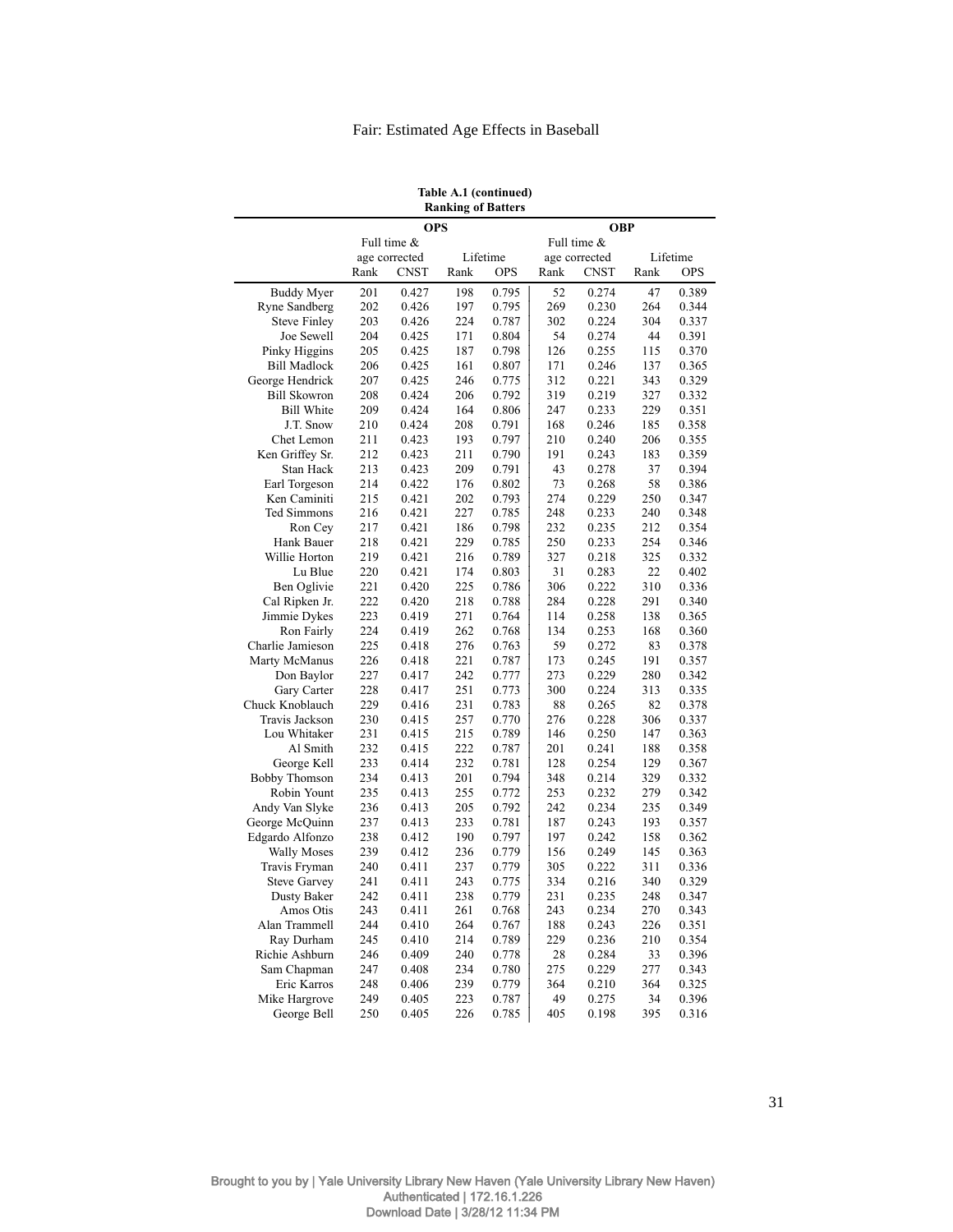| таріс А.І (сониниси)<br><b>Ranking of Batters</b> |      |               |      |            |      |               |      |            |
|---------------------------------------------------|------|---------------|------|------------|------|---------------|------|------------|
|                                                   |      | <b>OPS</b>    |      |            |      | <b>OBP</b>    |      |            |
|                                                   |      | Full time &   |      |            |      | Full time &   |      |            |
|                                                   |      | age corrected |      | Lifetime   |      | age corrected |      | Lifetime   |
|                                                   | Rank | <b>CNST</b>   | Rank | <b>OPS</b> | Rank | <b>CNST</b>   | Rank | <b>OPS</b> |
| Ruben Sierra                                      | 251  | 0.405         | 260  | 0.769      | 379  | 0.206         | 391  | 0.317      |
| Johnny Callison                                   | 252  | 0.404         | 253  | 0.772      | 317  | 0.220         | 333  | 0.331      |
| Jose Cruz                                         | 253  | 0.404         | 247  | 0.774      | 227  | 0.236         | 207  | 0.354      |
| Ken Keltner                                       | 254  | 0.404         | 241  | 0.778      | 308  | 0.222         | 298  | 0.338      |
| Frank Thomas                                      | 255  | 0.403         | 249  | 0.774      | 8    | 0.314         | 6    | 0.429      |
| Joe Carter                                        | 256  | 0.403         | 256  | 0.771      | 420  | 0.192         | 421  | 0.306      |
| Dave Kingman                                      | 257  | 0.403         | 235  | 0.779      | 431  | 0.185         | 428  | 0.302      |
| <b>Tony Phillips</b>                              | 258  | 0.401         | 274  | 0.763      | 103  | 0.260         | 98   | 0.374      |
| Jay Bell                                          | 259  | 0.401         | 282  | 0.759      | 255  | 0.232         | 266  | 0.343      |
| <b>Billy Herman</b>                               | 260  | 0.401         | 250  | 0.774      | 138  | 0.252         | 130  | 0.367      |
| Joe Kuhel                                         | 261  | 0.400         | 270  | 0.765      | 175  | 0.245         | 182  | 0.359      |
| Kevin McReynolds                                  | 262  | 0.400         | 245  | 0.775      | 355  | 0.212         | 346  | 0.328      |
| <b>Brett Butler</b>                               | 263  | 0.399         | 294  | 0.753      | 82   | 0.266         | 87   | 0.377      |
| Doug DeCinces                                     | 264  | 0.398         | 248  | 0.774      | 351  | 0.213         | 342  | 0.329      |
| <b>Eddie Yost</b>                                 | 265  | 0.398         | 268  | 0.765      | 37   | 0.280         | 38   | 0.394      |
| Graig Nettles                                     | 266  | 0.398         | 301  | 0.750      | 324  | 0.219         | 341  | 0.329      |
| Gregg Jefferies                                   | 267  | 0.398         | 267  | 0.765      | 237  | 0.234         | 261  | 0.344      |
| Todd Zeile                                        | 268  | 0.398         | 258  | 0.769      | 271  | 0.229         | 252  | 0.346      |
| <b>Bret Boone</b>                                 | 269  | 0.397         | 252  | 0.773      | 354  | 0.212         | 355  | 0.327      |
| Lee May                                           | 270  | 0.397         | 254  | 0.772      | 411  | 0.196         | 405  | 0.313      |
| Roy White                                         | 271  | 0.396         | 272  | 0.764      | 169  | 0.246         | 170  | 0.360      |
| Dan Driessen                                      | 272  | 0.395         | 265  | 0.767      | 211  | 0.240         | 200  | 0.356      |
| Carlos Baerga                                     | 273  | 0.395         | 286  | 0.757      | 310  | 0.221         | 328  | 0.332      |
| Tom Brunansky                                     | 274  | 0.395         | 278  | 0.761      | 332  | 0.216         | 351  | 0.327      |
| Sal Bando                                         | 275  | 0.395         | 280  | 0.760      | 214  | 0.240         | 220  | 0.352      |
| Claudell Washington                               | 276  | 0.395         | 316  | 0.745      | 321  | 0.219         | 362  | 0.325      |
| Harvey Kuenn                                      | 277  | 0.393         | 269  | 0.765      | 200  | 0.241         | 195  | 0.357      |
| Sherm Lollar                                      | 278  | 0.393         | 283  | 0.759      | 193  | 0.243         | 194  | 0.357      |
| Dave Henderson                                    | 279  | 0.392         | 289  | 0.756      | 378  | 0.206         | 379  | 0.320      |
|                                                   | 280  | 0.392         | 296  | 0.753      | 264  | 0.230         | 275  |            |
| Lou Brock                                         |      |               | 259  |            |      |               |      | 0.343      |
| Vada Pinson                                       | 281  | 0.391         |      | 0.769      | 363  | 0.210         | 353  | 0.327      |
| Darrell Porter                                    | 282  | 0.391         | 275  | 0.763      | 202  | 0.241         | 209  | 0.354      |
| Jim Eisenreich                                    | 283  | 0.391         | 312  | 0.746      | 239  | 0.234         | 283  | 0.342      |
| Gil McDougald                                     | 284  | 0.390         | 266  | 0.766      | 209  | 0.240         | 198  | 0.356      |
| Larry Parrish<br><b>Rick Ferrell</b>              | 285  | 0.390         | 285  | 0.757      | 382  | 0.205         | 385  | 0.318      |
|                                                   | 286  | 0.389         | 322  | 0.741      | 77   | 0.267         | 81   | 0.378      |
| Toby Harrah                                       | 287  | 0.388         | 281  | 0.760      | 150  | 0.250         | 140  | 0.365      |
| Carney Lansford                                   | 288  | 0.387         | 292  | 0.753      | 236  | 0.234         | 273  | 0.343      |
| Gus Bell                                          | 289  | 0.387         | 244  | 0.775      | 357  | 0.211         | 336  | 0.330      |
| Lance Parrish                                     | 290  | 0.386         | 293  | 0.753      | 396  | 0.200         | 404  | 0.313      |
| <b>Buddy Bell</b>                                 | 291  | 0.385         | 306  | 0.747      | 267  | 0.230         | 289  | 0.341      |
| Lou Piniella                                      | 292  | 0.385         | 320  | 0.741      | 311  | 0.221         | 324  | 0.333      |
| <b>Billy Goodman</b>                              | 293  | 0.385         | 290  | 0.754      | 96   | 0.263         | 91   | 0.376      |
| Eric Young                                        | 294  | 0.385         | 297  | 0.753      | 167  | 0.247         | 163  | 0.361      |
| Charlie Grimm                                     | 295  | 0.385         | 325  | 0.738      | 246  | 0.233         | 285  | 0.341      |
| <b>Bob Bailey</b>                                 | 296  | 0.384         | 300  | 0.750      | 230  | 0.236         | 244  | 0.347      |
| George Scott                                      | 297  | 0.384         | 263  | 0.767      | 344  | 0.214         | 321  | 0.333      |
| Tony Gonzalez                                     | 298  | 0.383         | 273  | 0.763      | 260  | 0.231         | 231  | 0.350      |
| Jorge Orta                                        | 299  | 0.383         | 308  | 0.746      | 307  | 0.222         | 315  | 0.334      |
| <b>Bruce Bochte</b>                               | 300  | 0.382         | 287  | 0.756      | 180  | 0.245         | 167  | 0.360      |

**Table A.1 (continued)**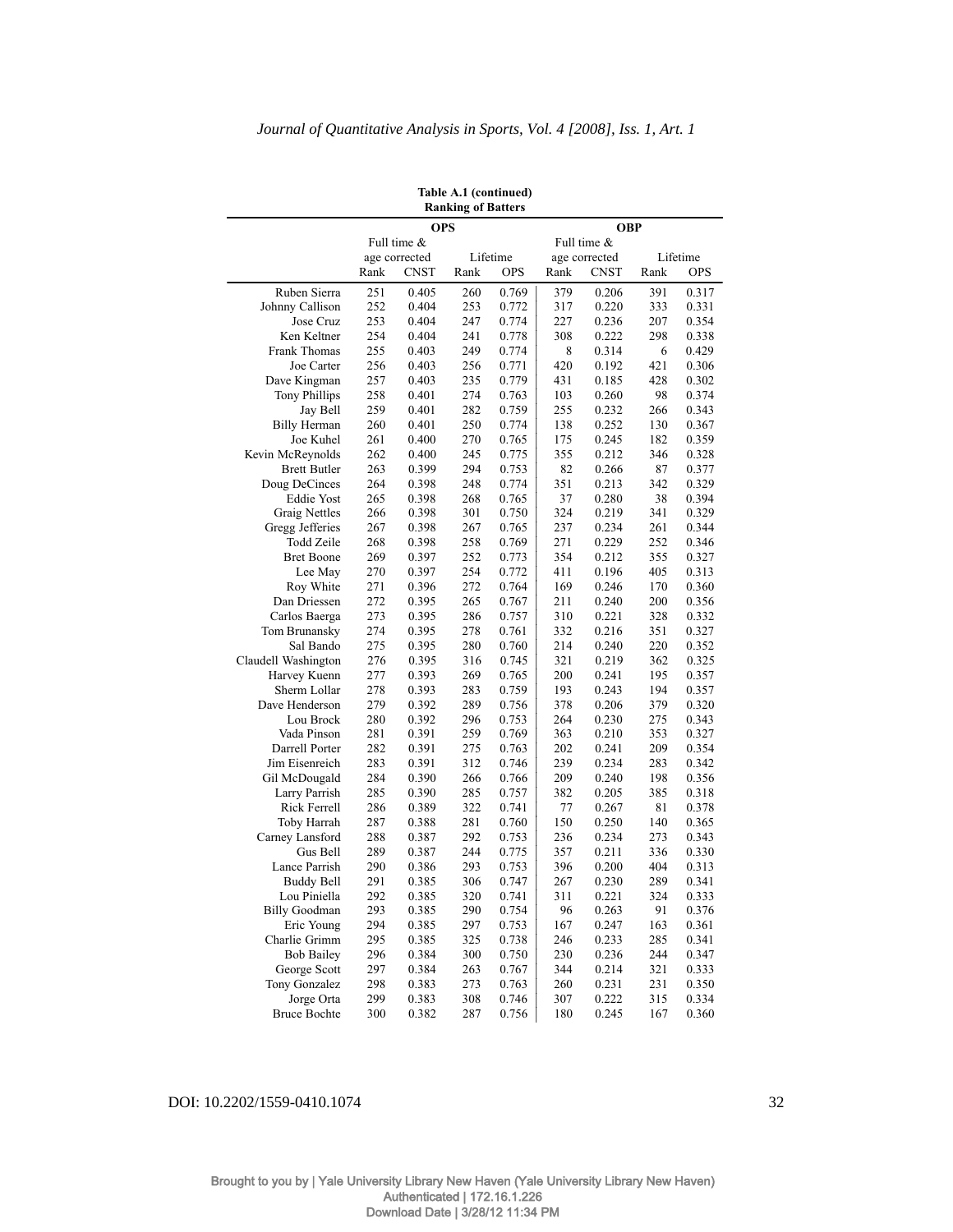| Table A.1 (continued)     |  |
|---------------------------|--|
| <b>Ranking of Batters</b> |  |

|                        |      | <b>OPS</b>    |      |            |      | <b>OBP</b>    |      |            |  |
|------------------------|------|---------------|------|------------|------|---------------|------|------------|--|
|                        |      | Full time &   |      |            |      | Full time &   |      |            |  |
|                        |      | age corrected |      | Lifetime   |      | age corrected |      | Lifetime   |  |
|                        | Rank | <b>CNST</b>   | Rank | <b>OPS</b> | Rank | <b>CNST</b>   | Rank | <b>OPS</b> |  |
| <b>B.J.</b> Surhoff    | 301  | 0.380         | 302  | 0.749      | 318  | 0.219         | 317  | 0.334      |  |
| Felipe Alou            | 302  | 0.380         | 279  | 0.760      | 368  | 0.208         | 348  | 0.328      |  |
| Tony Fernandez         | 303  | 0.379         | 309  | 0.746      | 241  | 0.234         | 245  | 0.347      |  |
| Willie Kamm            | 304  | 0.379         | 288  | 0.756      | 123  | 0.256         | 109  | 0.372      |  |
| Gary Gaetti            | 305  | 0.379         | 321  | 0.741      | 415  | 0.194         | 417  | 0.308      |  |
| Dave Martinez          | 306  | 0.378         | 339  | 0.730      | 252  | 0.232         | 284  | 0.341      |  |
| Gee Walker             | 307  | 0.378         | 277  | 0.761      | 360  | 0.211         | 334  | 0.331      |  |
| <b>Hector Lopez</b>    | 308  | 0.378         | 317  | 0.745      | 331  | 0.216         | 339  | 0.330      |  |
| Rico Petrocelli        | 309  | 0.378         | 298  | 0.752      | 333  | 0.216         | 326  | 0.332      |  |
| Pinky Whitney          | 310  | 0.377         | 284  | 0.758      | 290  | 0.226         | 274  | 0.343      |  |
| Pee Wee Reese          | 311  | 0.377         | 319  | 0.743      | 141  | 0.252         | 135  | 0.366      |  |
| Dick Bartell           | 312  | 0.377         | 307  | 0.747      | 217  | 0.239         | 203  | 0.355      |  |
| <b>Greg Gross</b>      | 313  | 0.376         | 351  | 0.723      | 78   | 0.267         | 107  | 0.372      |  |
| <b>Bill Freehan</b>    | 314  | 0.376         | 299  | 0.752      | 299  | 0.224         | 293  | 0.340      |  |
| Pete Runnels           | 315  | 0.376         | 295  | 0.753      | 119  | 0.257         | 96   | 0.374      |  |
| Willie Jones           | 316  | 0.375         | 291  | 0.753      | 296  | 0.225         | 269  | 0.343      |  |
| Jerry Mumphrey         | 317  | 0.374         | 315  | 0.745      | 238  | 0.234         | 237  | 0.349      |  |
| Lloyd Waner            | 318  | 0.374         | 305  | 0.747      | 224  | 0.238         | 213  | 0.353      |  |
| Tony Cuccinello        | 319  | 0.373         | 327  | 0.737      | 265  | 0.230         | 271  | 0.343      |  |
| Devon White            | 320  | 0.372         | 324  | 0.739      | 384  | 0.204         | 380  | 0.320      |  |
| <b>Bill Buckner</b>    | 321  | 0.372         | 343  | 0.729      | 356  | 0.212         | 375  | 0.321      |  |
| Delino DeShields       | 322  | 0.372         | 341  | 0.729      | 189  | 0.243         | 223  | 0.352      |  |
| Elston Howard          | 323  | 0.372         | 304  | 0.749      | 391  | 0.202         | 374  | 0.322      |  |
| Terry Steinbach        | 324  | 0.371         | 311  | 0.746      | 362  | 0.210         | 359  | 0.326      |  |
| <b>Chris Chambliss</b> | 325  | 0.371         | 303  | 0.749      | 326  | 0.218         | 316  | 0.334      |  |
| Curt Flood             | 326  | 0.371         | 337  | 0.732      | 258  | 0.231         | 278  | 0.342      |  |
| <b>Alvin Dark</b>      | 327  | 0.370         | 318  | 0.744      | 329  | 0.217         | 322  | 0.333      |  |
| Dick McAuliffe         | 328  | 0.370         | 310  | 0.746      | 285  | 0.227         | 272  | 0.343      |  |
| Lloyd Moseby           | 329  | 0.369         | 313  | 0.746      | 335  | 0.216         | 332  | 0.332      |  |
| <b>Tommy Davis</b>     | 330  | 0.369         | 333  | 0.734      | 342  | 0.215         | 345  | 0.329      |  |
| Roy Smalley            | 331  | 0.367         | 323  | 0.740      | 280  | 0.228         | 258  | 0.345      |  |
| Marquis Grissom        | 332  | 0.366         | 329  | 0.736      | 392  | 0.201         | 384  | 0.319      |  |
| Jim Fregosi            | 333  | 0.365         | 328  | 0.736      | 295  | 0.225         | 297  | 0.338      |  |
| Davey Lopes            | 334  | 0.364         | 326  | 0.737      | 263  | 0.231         | 236  | 0.349      |  |
| Jose Offerman          | 335  | 0.364         | 330  | 0.734      | 177  | 0.245         | 164  | 0.361      |  |
| Willie McGee           | 336  | 0.363         | 342  | 0.729      | 314  | 0.220         | 319  | 0.333      |  |
| Willie Randolph        | 337  | 0.363         | 350  | 0.724      | 99   | 0.262         | 103  | 0.373      |  |
| Tim Wallach            | 338  | 0.362         | 336  | 0.732      | 395  | 0.200         | 397  | 0.316      |  |
| Garry Maddox           | 339  | 0.361         | 334  | 0.733      | 386  | 0.203         | 378  | 0.320      |  |
| <b>Brooks Robinson</b> | 340  | 0.360         | 353  | 0.723      | 358  | 0.211         | 373  | 0.322      |  |
| Don Money              | 341  | 0.360         | 331  | 0.734      | 347  | 0.214         | 349  | 0.328      |  |
| Al Bumbry              | 342  | 0.359         | 356  | 0.721      | 261  | 0.231         | 267  | 0.343      |  |
| Lonny Frey             | 343  | 0.359         | 332  | 0.734      | 194  | 0.243         | 178  | 0.359      |  |
| Pete O'Brien           | 344  | 0.359         | 314  | 0.745      | 330  | 0.216         | 307  | 0.336      |  |
| <b>Bill Bruton</b>     | 345  | 0.358         | 357  | 0.720      | 336  | 0.216         | 347  | 0.328      |  |
| Willie Montanez        | 346  | 0.358         | 340  | 0.729      | 349  | 0.213         | 352  | 0.327      |  |
| Doc Cramer             | 347  | 0.357         | 360  | 0.716      | 278  | 0.228         | 290  | 0.340      |  |
| Deron Johnson          | 348  | 0.356         | 338  | 0.731      | 416  | 0.194         | 411  | 0.311      |  |
| Willie Davis           | 349  | 0.356         | 352  | 0.723      | 404  | 0.198         | 408  | 0.311      |  |
| Benito Santiago        | 350  | 0.354         | 354  | 0.722      | 414  | 0.194         | 419  | 0.307      |  |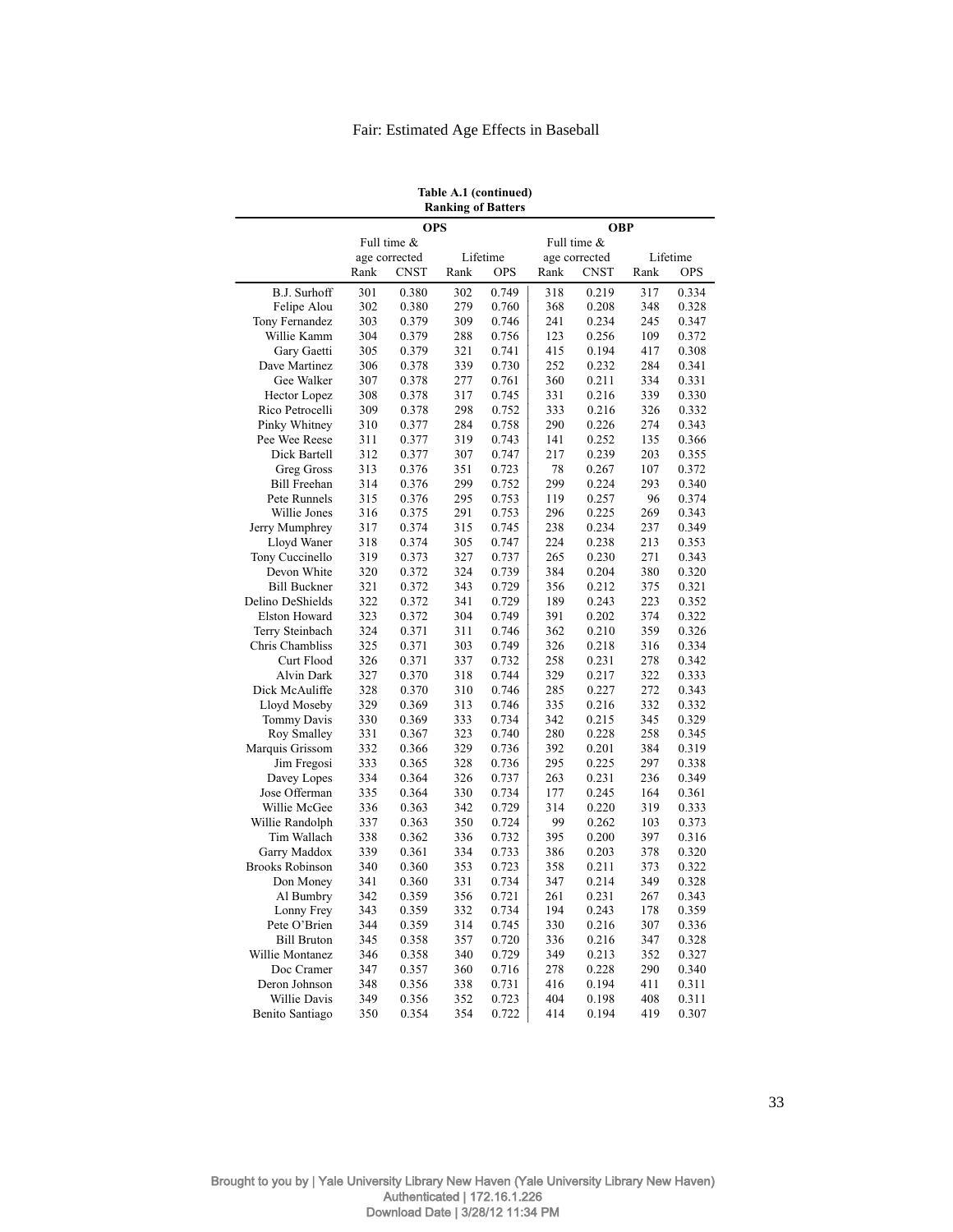| 14910 71.1 (Continueu <i>)</i><br><b>Ranking of Batters</b> |      |                |      |                |      |                |      |                |
|-------------------------------------------------------------|------|----------------|------|----------------|------|----------------|------|----------------|
|                                                             |      | <b>OPS</b>     |      |                |      | <b>OBP</b>     |      |                |
|                                                             |      | Full time &    |      |                |      | Full time &    |      |                |
|                                                             |      | age corrected  |      | Lifetime       |      | age corrected  |      | Lifetime       |
|                                                             | Rank | CNST           | Rank | <b>OPS</b>     | Rank | CNST           | Rank | <b>OPS</b>     |
| Whitey Lockman                                              | 351  | 0.354          | 335  | 0.732          | 292  | 0.226          | 282  | 0.342          |
| Red Schoendienst                                            | 352  | 0.353          | 349  | 0.724          | 304  | 0.222          | 300  | 0.337          |
| Jose Cardenal                                               | 353  | 0.352          | 344  | 0.728          | 340  | 0.216          | 323  | 0.333          |
| <b>Bill Doran</b>                                           | 354  | 0.352          | 345  | 0.728          | 222  | 0.238          | 208  | 0.354          |
| Ken Oberkfell                                               | 355  | 0.351          | 364  | 0.713          | 204  | 0.241          | 230  | 0.351          |
| Charlie Hayes                                               | 356  | 0.348          | 363  | 0.714          | 383  | 0.204          | 392  | 0.316          |
| Ed Kranepool                                                | 357  | 0.346          | 382  | 0.693          | 353  | 0.212          | 393  | 0.316          |
| Jim Piersall                                                | 358  | 0.345          | 358  | 0.718          | 346  | 0.214          | 331  | 0.332          |
| Tim McCarver                                                | 359  | 0.345          | 347  | 0.725          | 337  | 0.216          | 301  | 0.337          |
| Phil Garner                                                 | 360  | 0.344          | 366  | 0.711          | 375  | 0.207          | 370  | 0.323          |
| Jim Gilliam                                                 | 361  | 0.344          | 361  | 0.715          | 185  | 0.244          | 174  | 0.360          |
| Ron Hunt                                                    | 362  | 0.344          | 362  | 0.715          | 125  | 0.255          | 128  | 0.368          |
| Al Cowens                                                   | 363  | 0.342          | 355  | 0.722          | 388  | 0.202          | 383  | 0.319          |
| Vic Power                                                   | 364  | 0.342          | 348  | 0.725          | 413  | 0.195          | 400  | 0.315          |
| Ossie Bluege                                                | 365  | 0.341          | 370  | 0.707          | 218  | 0.239          | 225  | 0.352          |
| Matty Alou                                                  | 366  | 0.340          | 346  | 0.726          | 297  | 0.225          | 259  | 0.344          |
| Peanuts Lowrey                                              | 367  | 0.339          | 376  | 0.698          | 298  | 0.225          | 308  | 0.336          |
| Mark McLemore                                               | 368  | 0.338          | 384  | 0.690          | 199  | 0.241          | 234  | 0.349          |
| Nellie Fox                                                  | 369  | 0.338          | 368  | 0.710          | 262  | 0.231          | 243  | 0.347          |
| Denis Menke                                                 | 370  | 0.336          | 365  | 0.713          | 270  | 0.230          | 276  | 0.343          |
| Tommy Harper                                                | 371  | 0.334          | 359  | 0.717          | 323  | 0.219          | 296  | 0.338          |
| Dave Philley                                                | 372  | 0.333          | 367  | 0.710          | 325  | 0.218          | 318  | 0.334          |
| Phil Rizzuto                                                | 373  | 0.330          | 372  | 0.706          | 249  | 0.233          | 227  | 0.351          |
| Omar Vizquel                                                | 374  | 0.329          | 375  | 0.699          | 291  | 0.226          | 288  | 0.341          |
| Rabbit Maranville                                           | 375  | 0.329          | 420  |                | 339  | 0.216          | 386  |                |
| Dick Groat                                                  | 376  | 0.328          | 380  | 0.658<br>0.696 | 343  | 0.215          | 338  | 0.318<br>0.330 |
| Terry Pendleton                                             | 377  | 0.327          | 371  | 0.707          | 408  | 0.197          | 398  | 0.316          |
| Stan Javier                                                 | 378  | 0.327          | 369  | 0.708          | 293  | 0.226          | 257  | 0.345          |
| Johnny Roseboro                                             | 379  | 0.326          | 378  | 0.697          | 361  | 0.210          | 360  | 0.326          |
| Willie Wilson                                               | 380  | 0.321          | 373  | 0.702          | 369  | 0.208          | 357  | 0.326          |
| Joe Orsulak                                                 | 381  | 0.321          | 377  |                | 370  | 0.208          | 366  | 0.324          |
| Mike Scioscia                                               | 382  | 0.320          | 374  | 0.698<br>0.700 | 294  | 0.225          | 263  | 0.344          |
| Mike Bordick                                                | 383  | 0.320          | 387  | 0.685          | 366  | 0.209          | 369  | 0.323          |
| Frank White                                                 | 384  | 0.319          | 399  | 0.675          | 434  | 0.182          | 436  | 0.293          |
| <b>Steve Sax</b>                                            | 385  |                |      |                | 309  |                | 314  |                |
| <b>Bob Boone</b>                                            | 386  | 0.319          | 383  | 0.692          | 376  | 0.221          |      | 0.335          |
| <b>Granny Hamner</b>                                        |      | 0.318<br>0.318 | 416  | 0.661          |      | 0.206          | 399  | 0.315          |
| <b>Bill Virdon</b>                                          | 387  |                | 386  | 0.686          | 417  | 0.192          | 425  | 0.303<br>0.316 |
|                                                             | 388  | 0.317          | 381  | 0.696          | 397  | 0.200          | 394  |                |
| Chris Speier                                                | 389  | 0.317          | 398  | 0.676          | 328  | 0.217          | 354  | 0.327          |
| Paul Blair<br>Enos Cabell                                   | 390  | 0.315          | 390  | 0.684          | 422  | 0.191          | 426  | 0.302          |
|                                                             | 391  | 0.313          | 396  | 0.677          | 410  | 0.196          | 418  | 0.308          |
| Royce Clayton                                               | 392  | 0.313          | 391  | 0.684          | 402  | 0.198          | 406  | 0.312          |
| Bob Kennedy                                                 | 393  | 0.311          | 413  | 0.664          | 394  | 0.201          | 413  | 0.309          |
| Dave Concepcion                                             | 394  | 0.310          | 393  | 0.679          | 365  | 0.209          | 372  | 0.322          |
| Greg Gagne                                                  | 395  | 0.309          | 389  | 0.684          | 429  | 0.186<br>0.228 | 427  | 0.302          |
| Tom Herr                                                    | 396  | 0.308          | 379  | 0.697          | 281  |                | 249  | 0.347          |
| Clete Boyer                                                 | 397  | 0.307          | 407  | 0.670          | 428  | 0.186          | 432  | 0.299          |
| Scott Fletcher                                              | 398  | 0.307          | 402  | 0.674          | 316  | 0.220          | 330  | 0.332          |
| Frank Bolling                                               | 399  | 0.307          | 394  | 0.679          | 403  | 0.198          | 403  | 0.313          |
| Maury Wills                                                 | 400  | 0.306          | 415  | 0.661          | 315  | 0.220          | 335  | 0.330          |

**Table A.1 (continued)**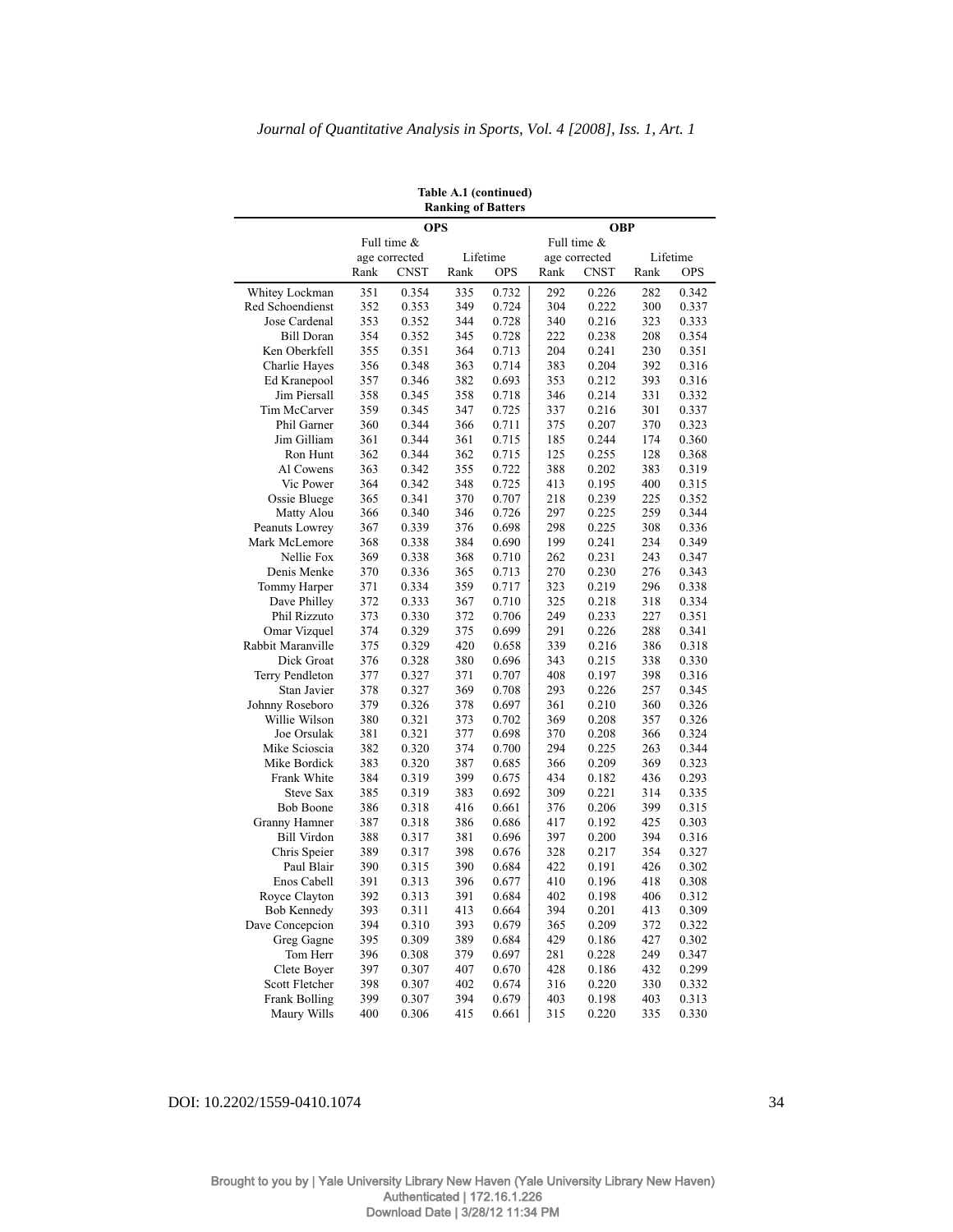| <b>Ranking of Batters</b> |      |               |      |            |      |               |      |            |
|---------------------------|------|---------------|------|------------|------|---------------|------|------------|
| <b>OPS</b><br><b>OBP</b>  |      |               |      |            |      |               |      |            |
|                           |      | Full time &   |      |            |      | Full time &   |      |            |
|                           |      | age corrected |      | Lifetime   |      | age corrected |      | Lifetime   |
|                           | Rank | <b>CNST</b>   | Rank | <b>OPS</b> | Rank | <b>CNST</b>   | Rank | <b>OPS</b> |
| <b>Bill Mazeroski</b>     | 401  | 0.303         | 410  | 0.667      | 427  | 0.187         | 431  | 0.299      |
| Leo Cardenas              | 402  | 0.302         | 395  | 0.678      | 412  | 0.195         | 407  | 0.311      |
| Jim Gantner               | 403  | 0.302         | 406  | 0.671      | 389  | 0.202         | 381  | 0.319      |
| Jim Davenport             | 404  | 0.301         | 388  | 0.684      | 399  | 0.199         | 387  | 0.318      |
| <b>Brad Ausmus</b>        | 405  | 0.301         | 392  | 0.680      | 367  | 0.209         | 361  | 0.326      |
| Otis Nixon                | 406  | 0.301         | 419  | 0.658      | 268  | 0.230         | 265  | 0.344      |
| Jim Sundberg              | 407  | 0.300         | 401  | 0.674      | 359  | 0.211         | 356  | 0.327      |
| Ozzie Smith               | 408  | 0.299         | 411  | 0.666      | 301  | 0.224         | 299  | 0.338      |
| Russ Snyder               | 409  | 0.298         | 385  | 0.688      | 390  | 0.202         | 363  | 0.325      |
| Al Lopez                  | 410  | 0.298         | 414  | 0.663      | 350  | 0.213         | 358  | 0.326      |
| Lenny Harris              | 411  | 0.298         | 412  | 0.665      | 398  | 0.199         | 388  | 0.317      |
| Tommy McCraw              | 412  | 0.297         | 408  | 0.670      | 424  | 0.190         | 416  | 0.309      |
| Del Unser                 | 413  | 0.295         | 397  | 0.677      | 393  | 0.201         | 382  | 0.319      |
| Garry Templeton           | 414  | 0.294         | 403  | 0.673      | 426  | 0.187         | 423  | 0.304      |
| Chico Carrasquel          | 415  | 0.294         | 400  | 0.674      | 338  | 0.216         | 320  | 0.333      |
| Manny Trillo              | 416  | 0.294         | 417  | 0.660      | 387  | 0.202         | 396  | 0.316      |
| Marty Marion              | 417  | 0.293         | 409  | 0.668      | 373  | 0.208         | 371  | 0.323      |
| Tony Taylor               | 418  | 0.293         | 405  | 0.673      | 385  | 0.204         | 376  | 0.321      |
| <b>Billy Jurges</b>       | 419  | 0.291         | 418  | 0.660      | 374  | 0.207         | 365  | 0.325      |
| Tony Pena                 | 420  | 0.291         | 404  | 0.673      | 423  | 0.190         | 415  | 0.309      |
| Luis Aparicio             | 421  | 0.288         | 423  | 0.653      | 407  | 0.197         | 410  | 0.311      |
| Hughie Critz              | 422  | 0.287         | 421  | 0.656      | 421  | 0.191         | 424  | 0.303      |
| Derrel Thomas             | 423  | 0.287         | 426  | 0.649      | 377  | 0.206         | 389  | 0.317      |
| Bert Campaneris           | 424  | 0.286         | 424  | 0.653      | 401  | 0.199         | 409  | 0.311      |
| <b>Bill Russell</b>       | 425  | 0.282         | 427  | 0.648      | 406  | 0.198         | 412  | 0.310      |
| Jim Hegan                 | 426  | 0.281         | 429  | 0.639      | 432  | 0.184         | 435  | 0.295      |
| Julian Javier             | 427  | 0.278         | 425  | 0.651      | 435  | 0.182         | 434  | 0.296      |
| Cookie Rojas              | 428  | 0.276         | 428  | 0.643      | 418  | 0.192         | 422  | 0.306      |
| <b>Tito Fuentes</b>       | 429  | 0.275         | 422  | 0.653      | 425  | 0.189         | 420  | 0.307      |
| Roy McMillan              | 430  | 0.262         | 430  | 0.635      | 400  | 0.199         | 401  | 0.314      |
| Ozzie Guillen             | 431  | 0.259         | 434  | 0.626      | 437  | 0.174         | 437  | 0.287      |
| Aurelio Rodriguez         | 432  | 0.256         | 433  | 0.626      | 441  | 0.161         | 441  | 0.275      |
| Larry Bowa                | 433  | 0.252         | 435  | 0.620      | 430  | 0.185         | 430  | 0.300      |
| Freddie Patek             | 434  | 0.250         | 431  | 0.633      | 419  | 0.192         | 414  | 0.309      |
| Don Kessinger             | 435  | 0.249         | 432  | 0.626      | 409  | 0.197         | 402  | 0.314      |
| Leo Durocher              | 436  | 0.244         | 436  | 0.619      | 433  | 0.184         | 433  | 0.298      |
| Alfredo Griffin           | 437  | 0.233         | 438  | 0.604      | 439  | 0.170         | 438  | 0.285      |
| <b>Bud Harrelson</b>      | 438  | 0.231         | 437  | 0.616      | 372  | 0.208         | 350  | 0.327      |
| Tim Foli                  | 439  | 0.225         | 439  | 0.593      | 438  | 0.171         | 439  | 0.283      |
| Ed Brinkman               | 440  | 0.210         | 440  | 0.580      | 440  | 0.165         | 440  | 0.280      |
| Mark Belanger             | 441  | 0.200         | 441  | 0.580      | 436  | 0.181         | 429  | 0.300      |

**Table A.1 (continued)**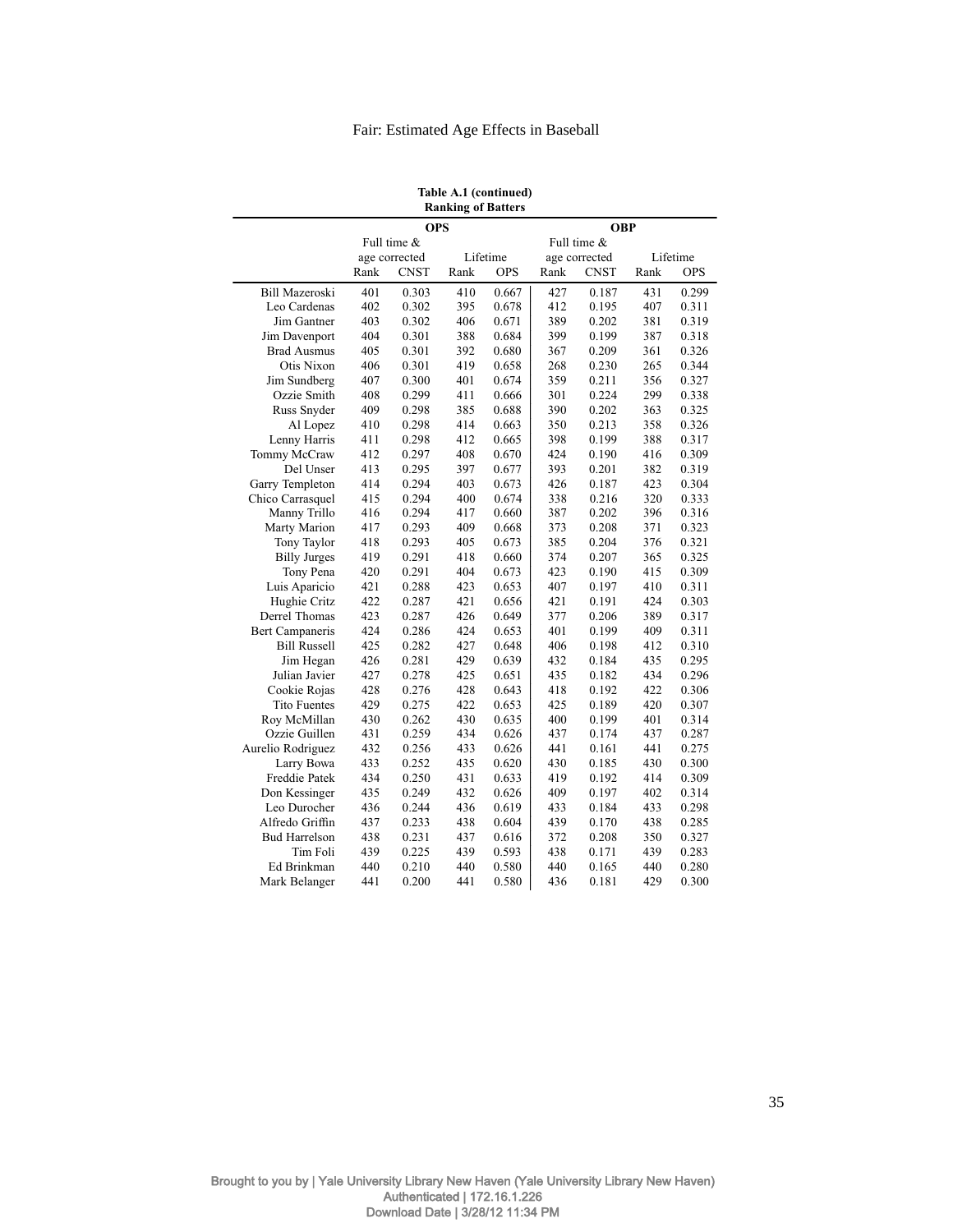|                      | Table A.2<br><b>Ranking of Pitchers</b> |                              |      |          |  |  |  |  |  |
|----------------------|-----------------------------------------|------------------------------|------|----------|--|--|--|--|--|
|                      | <b>ERA</b>                              |                              |      |          |  |  |  |  |  |
|                      |                                         |                              |      |          |  |  |  |  |  |
|                      |                                         | Full time &                  |      | Lifetime |  |  |  |  |  |
|                      | Rank                                    | age corrected<br><b>CNST</b> | Rank | ERA      |  |  |  |  |  |
|                      |                                         |                              |      |          |  |  |  |  |  |
| Whitey Ford          | 1                                       | 4.692                        | 1    | 2.745    |  |  |  |  |  |
| Tom Seaver           | 2                                       | 4.694                        | 3    | 2.862    |  |  |  |  |  |
| <b>Bob Gibson</b>    | 3                                       | 4.696                        | 5    | 2.915    |  |  |  |  |  |
| Jim Palmer           | 4                                       | 4.741                        | 2    | 2.856    |  |  |  |  |  |
| Mike Cuellar         | 5                                       | 4.815                        | 14   | 3.138    |  |  |  |  |  |
| Lefty Grove          | 6                                       | 4.835                        | 10   | 3.058    |  |  |  |  |  |
| Warren Spahn         | 7                                       | 4.873                        | 12   | 3.086    |  |  |  |  |  |
| Gaylord Perry        | 8                                       | 4.874                        | 13   | 3.105    |  |  |  |  |  |
| Greg Maddux          | 9                                       | 4.886                        | 7    | 2.949    |  |  |  |  |  |
| Phil Niekro          | 10                                      | 4.887                        | 48   | 3.351    |  |  |  |  |  |
| Juan Marichal        | 11                                      | 4.897                        | 4    | 2.889    |  |  |  |  |  |
| Carl Hubbell         | 12                                      | 4.906                        | 8    | 2.978    |  |  |  |  |  |
| Randy Johnson        | 13                                      | 4.927                        | 11   | 3.068    |  |  |  |  |  |
| Don Drysdale         | 14                                      | 4.932                        | 6    | 2.948    |  |  |  |  |  |
| Nolan Ryan           | 15                                      | 4.962                        | 20   | 3.193    |  |  |  |  |  |
| Dazzy Vance          | 16                                      | 4.977                        | 27   | 3.240    |  |  |  |  |  |
| Roger Clemens        | 17                                      | 4.986                        | 18   | 3.181    |  |  |  |  |  |
| Hal Newhouser        | 18                                      | 4.998                        | 9    | 3.055    |  |  |  |  |  |
| Dutch Leonard        | 19                                      | 5.029                        | 29   | 3.250    |  |  |  |  |  |
| Dave McNally         | 20                                      | 5.048                        | 26   | 3.237    |  |  |  |  |  |
| Luis Tiant           | 21                                      | 5.051                        | 40   | 3.304    |  |  |  |  |  |
| Tommy John           | 22                                      | 5.055                        | 45   | 3.342    |  |  |  |  |  |
| Catfish Hunter       | 23                                      | 5.065                        | 31   | 3.256    |  |  |  |  |  |
| Don Sutton           | 24                                      | 5.092                        | 32   | 3.261    |  |  |  |  |  |
| <b>Steve Carlton</b> | 25                                      | 5.098                        | 23   | 3.215    |  |  |  |  |  |
| <b>Jim Bunning</b>   | 26                                      | 5.100                        | 35   | 3.269    |  |  |  |  |  |
| Curt Schilling       | 27                                      | 5.107                        | 43   | 3.325    |  |  |  |  |  |
| Dolf Luque           | 28                                      | 5.109                        | 28   | 3.245    |  |  |  |  |  |
| Curt Davis           | 29                                      | 5.123                        | 57   | 3.422    |  |  |  |  |  |
| Vida Blue            | 30                                      | 5.135                        | 33   | 3.265    |  |  |  |  |  |
| Kevin Brown          | 31                                      | 5.138                        | 21   | 3.201    |  |  |  |  |  |
| Bob Lemon            | 32                                      | 5.139                        | 25   | 3.234    |  |  |  |  |  |
| <b>Bert Blyleven</b> | 33                                      | 5.141                        | 41   | 3.314    |  |  |  |  |  |
| <b>Bucky Walters</b> | 34                                      | 5.152                        | 38   | 3.302    |  |  |  |  |  |
| Jerry Koosman        | 35                                      | 5.153                        | 50   | 3.359    |  |  |  |  |  |
| Ed Lopat             | 36                                      | 5.162                        | 22   | 3.206    |  |  |  |  |  |
| Rick Reuschel        | 37                                      | 5.168                        | 51   | 3.373    |  |  |  |  |  |
| Claude Passeau       | 38                                      | 5.171                        | 42   | 3.319    |  |  |  |  |  |
| Red Faber            | 39                                      | 5.176                        | 16   | 3.149    |  |  |  |  |  |
| Lon Warneke          | 40                                      | 5.199                        | 19   | 3.183    |  |  |  |  |  |
| <b>Billy Pierce</b>  | 41                                      | 5.199                        | 34   | 3.269    |  |  |  |  |  |
| John Smoltz          | 42                                      | 5.205                        | 36   | 3.274    |  |  |  |  |  |
| Joe Niekro           | 43                                      | 5.207                        | 84   | 3.593    |  |  |  |  |  |
| Dizzy Trout          | 44                                      | 5.219                        | 24   | 3.233    |  |  |  |  |  |
| Robin Roberts        | 45                                      | 5.221                        | 56   | 3.405    |  |  |  |  |  |
| <b>Steve Rogers</b>  | 46                                      | 5.221                        | 17   | 3.175    |  |  |  |  |  |
| Fergie Jenkins       | 47                                      | 5.225                        | 44   | 3.338    |  |  |  |  |  |
| Dwight Gooden        | 48                                      | 5.230                        | 70   | 3.506    |  |  |  |  |  |
| Eppa Rixey           | 49                                      | 5.251                        | 15   | 3.148    |  |  |  |  |  |
| Allie Reynolds       | 50                                      | 5.252                        | 39   | 3.304    |  |  |  |  |  |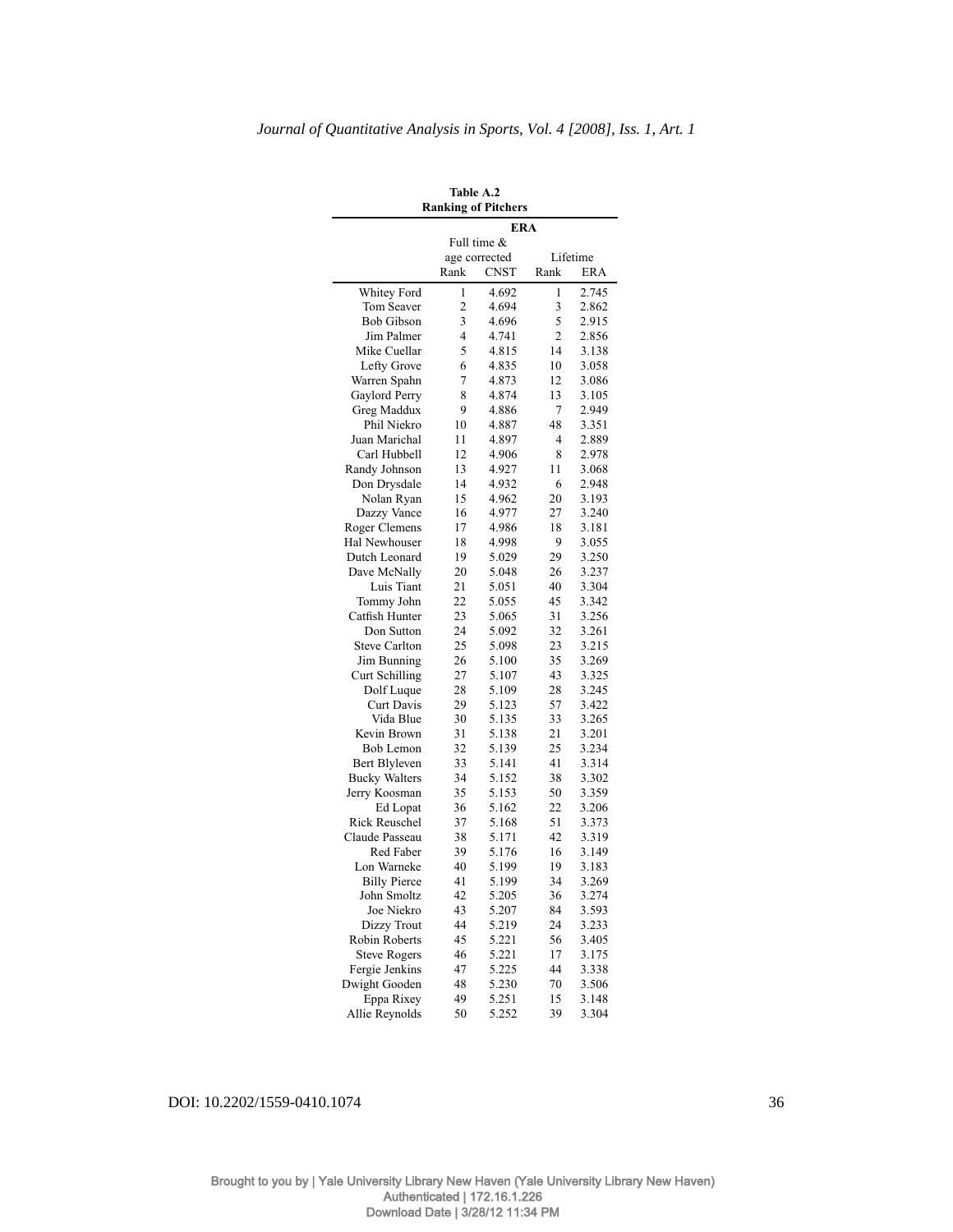#### Fair: Estimated Age Effects in Baseball

|                     | Table A.2 (continued)<br><b>Ranking of Pitchers</b> |               |      |          |  |  |  |  |
|---------------------|-----------------------------------------------------|---------------|------|----------|--|--|--|--|
|                     |                                                     | ERA           |      |          |  |  |  |  |
|                     |                                                     | Full time &   |      |          |  |  |  |  |
|                     |                                                     | age corrected |      | Lifetime |  |  |  |  |
|                     | Rank                                                | <b>CNST</b>   | Rank | ERA      |  |  |  |  |
| Bob Feller          | 51                                                  | 5.252         | 30   | 3.255    |  |  |  |  |
| Claude Osteen       | 52                                                  | 5.259         | 37   | 3.298    |  |  |  |  |
| <b>Charley Root</b> | 53                                                  | 5.263         | 81   | 3.586    |  |  |  |  |
| Lefty Gomez         | 54                                                  | 5.265         | 47   | 3.344    |  |  |  |  |
| Orel Hershiser      | 55                                                  | 5.274         | 67   | 3.482    |  |  |  |  |
| Jerry Reuss         | 56                                                  | 5.287         | 88   | 3.637    |  |  |  |  |
| Al Leiter           | 57                                                  | 5.298         | 90   | 3.654    |  |  |  |  |
| Bret Saberhagen     | 58                                                  | 5.300         | 46   | 3.343    |  |  |  |  |
| Jim Perry           | 59                                                  | 5.302         | 62   | 3.446    |  |  |  |  |
| Dave Stieb          | 60                                                  | 5.313         | 58   | 3.438    |  |  |  |  |
| Hal Schumacher      | 61                                                  | 5.315         | 49   | 3.357    |  |  |  |  |
| Milt Pappas         | 62                                                  | 5.318         | 54   | 3.398    |  |  |  |  |
| Virgil Trucks       | 63                                                  | 5.332         | 53   | 3.385    |  |  |  |  |
| Curt Simmons        | 64                                                  | 5.334         | 76   | 3.543    |  |  |  |  |
| Larry Jackson       | 65                                                  | 5.344         | 55   | 3.401    |  |  |  |  |
| Bob Buhl            | 66                                                  | 5.347         | 78   | 3.545    |  |  |  |  |
| Camilo Pascual      | 67                                                  | 5.353         | 87   | 3.633    |  |  |  |  |
| <b>Burt Hooton</b>  | 68                                                  | 5.356         | 52   | 3.380    |  |  |  |  |
| Tom Glavine         | 69                                                  | 5.362         | 60   | 3.438    |  |  |  |  |
| Ken Holtzman        | 70                                                  | 5.369         | 68   | 3.487    |  |  |  |  |
| Jim Kaat            | 71                                                  | 5.373         | 63   | 3.453    |  |  |  |  |
| Paul Derringer      | 72                                                  | 5.373         | 64   | 3.459    |  |  |  |  |
| Lew Burdette        | 73                                                  | 5.374         | 91   | 3.656    |  |  |  |  |
| Danny Darwin        | 74                                                  | 5.376         | 114  | 3.837    |  |  |  |  |
| Bob Welch           | 75                                                  | 5.383         | 66   | 3.467    |  |  |  |  |
| David Cone          | 76                                                  | 5.396         | 65   | 3.462    |  |  |  |  |
| Mickey Lolich       | 77                                                  | 5.410         | 59   | 3.438    |  |  |  |  |
| Murry Dickson       | 78                                                  | 5.412         | 92   | 3.656    |  |  |  |  |
| Dennis Martinez     | 79                                                  | 5.419         | 97   | 3.697    |  |  |  |  |
| Fernando Valenzuela | 80                                                  | 5.421         | 77   | 3.545    |  |  |  |  |
| Charlie Hough       | 81                                                  | 5.426         | 106  | 3.746    |  |  |  |  |
| Jimmy Key           | 82                                                  | 5.439         | 71   | 3.507    |  |  |  |  |
| Bill Lee            | 83                                                  | 5.467         | 74   | 3.542    |  |  |  |  |
| Freddie Fitzsimmons | 84                                                  | 5.469         | 72   | 3.509    |  |  |  |  |
| Tom Candiotti       | 85                                                  | 5.475         | 103  | 3.732    |  |  |  |  |
| Ted Lyons           | 86                                                  | 5.482         | 94   | 3.668    |  |  |  |  |
| Larry French        | 87                                                  | 5.485         | 61   | 3.444    |  |  |  |  |
| Early Wynn          | 88                                                  | 5.487         | 75   | 3.542    |  |  |  |  |
| Tommy Bridges       | 89                                                  | 5.508         | 79   | 3.573    |  |  |  |  |
| Rick Rhoden         | 90                                                  | 5.523         | 85   | 3.595    |  |  |  |  |
| Herb Pennock        | 91                                                  | 5.543         | 86   | 3.598    |  |  |  |  |
| Bob Friend          | 92                                                  | 5.553         | 80   | 3.584    |  |  |  |  |
| Kevin Appier        | 93                                                  | 5.553         | 105  | 3.738    |  |  |  |  |
| Doyle Alexander     | 94                                                  | 5.555         | 107  | 3.757    |  |  |  |  |
| Waite Hoyt          | 95                                                  | 5.560         | 82   | 3.588    |  |  |  |  |
| Frank Tanana        | 96                                                  | 5.580         | 93   | 3.662    |  |  |  |  |
| Vern Law            | 97                                                  | 5.584         | 109  | 3.766    |  |  |  |  |
| Mike Mussina        | 98                                                  | 5.586         | 83   | 3.593    |  |  |  |  |
| Frank Viola         | 99                                                  | 5.591         | 101  | 3.728    |  |  |  |  |
| Tom Zachary         | 100                                                 | 5.592         | 100  | 3.728    |  |  |  |  |

Brought to you by | Yale University Library New Haven (Yale University Library New Haven) Authenticated | 172.16.1.226 Download Date | 3/28/12 11:34 PM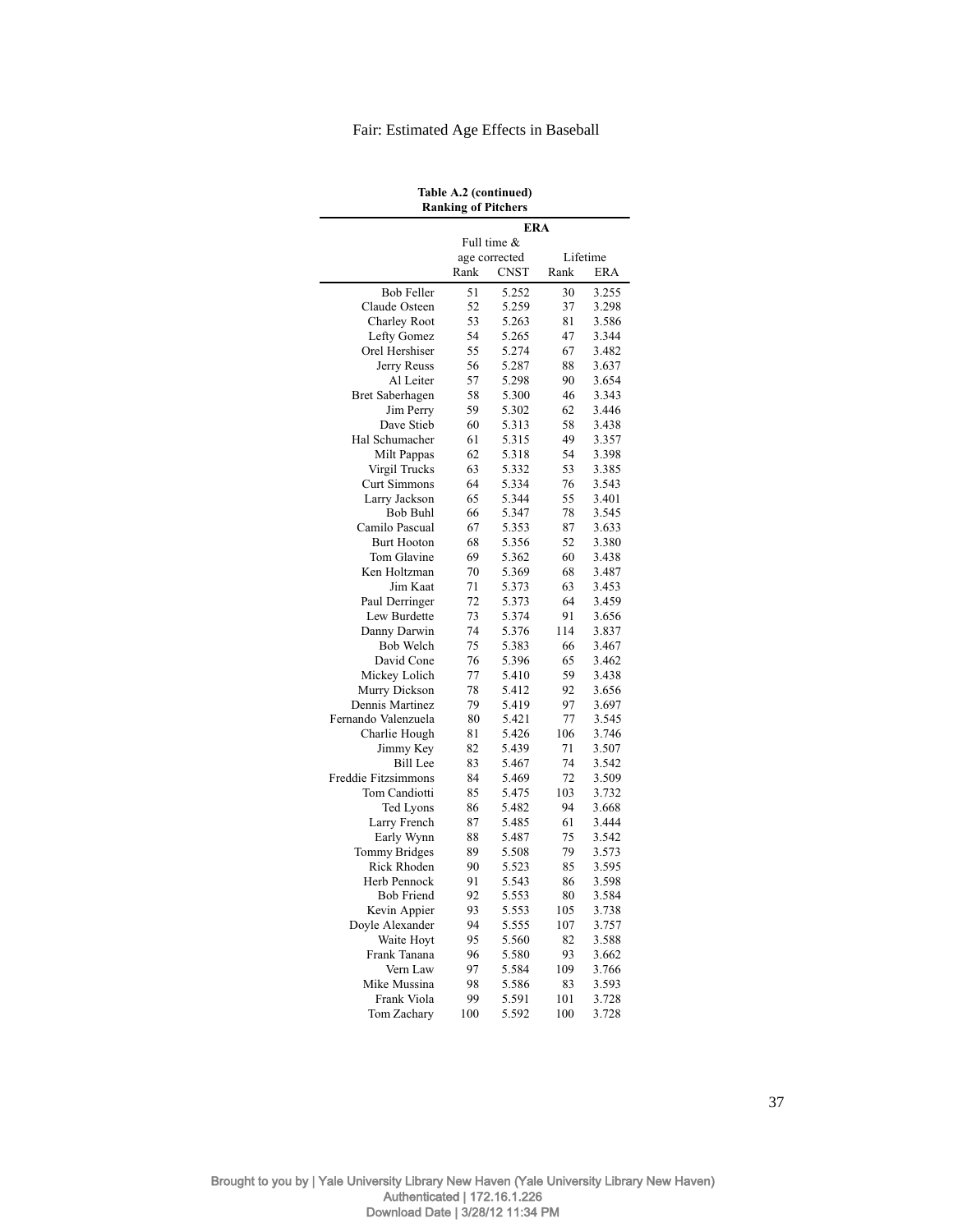| Table A.2 (continued)<br><b>Ranking of Pitchers</b> |      |               |      |          |  |  |  |  |
|-----------------------------------------------------|------|---------------|------|----------|--|--|--|--|
|                                                     |      | <b>ERA</b>    |      |          |  |  |  |  |
|                                                     |      | Full time &   |      |          |  |  |  |  |
|                                                     |      | age corrected |      | Lifetime |  |  |  |  |
|                                                     | Rank | CNST          | Rank | ER A     |  |  |  |  |
| Doug Drabek                                         | 101  | 5.601         | 104  | 3.735    |  |  |  |  |
| Rick Wise                                           | 102  | 5.602         | 96   | 3.687    |  |  |  |  |
| <b>Burleigh Grimes</b>                              | 103  | 5.613         | 73   | 3.527    |  |  |  |  |
| Charlie Leibrandt                                   | 104  | 5.626         | 98   | 3.712    |  |  |  |  |
| <b>Bruce Hurst</b>                                  | 105  | 5.628         | 121  | 3.917    |  |  |  |  |
| <b>Bob Forsch</b>                                   | 106  | 5.629         | 108  | 3.765    |  |  |  |  |
| Bob Knepper                                         | 107  | 5.650         | 95   | 3.676    |  |  |  |  |
| Chuck Finley                                        | 108  | 5.663         | 116  | 3.845    |  |  |  |  |
| Mark Langston                                       | 109  | 5.670         | 125  | 3.967    |  |  |  |  |
| <b>Red Lucas</b>                                    | 110  | 5.673         | 99   | 3.721    |  |  |  |  |
| Ned Garver                                          | 111  | 5.685         | 102  | 3.731    |  |  |  |  |
| Dennis Eckersley                                    | 112  | 5.691         | 69   | 3.501    |  |  |  |  |
| Jamie Moyer                                         | 113  | 5.718         | 135  | 4.148    |  |  |  |  |
| Paul Splittorff                                     | 114  | 5.722         | 112  | 3.812    |  |  |  |  |
| Jim Lonborg                                         | 115  | 5.727         | 118  | 3.857    |  |  |  |  |
| Sam Jones                                           | 116  | 5.729         | 115  | 3.838    |  |  |  |  |
| Red Ruffing                                         | 117  | 5.732         | 110  | 3.798    |  |  |  |  |
| Mel Harder                                          | 118  | 5.734         | 111  | 3.801    |  |  |  |  |
| <b>Jesse Haines</b>                                 | 119  | 5.756         | 89   | 3.641    |  |  |  |  |
| David Wells                                         | 120  | 5.766         | 131  | 4.035    |  |  |  |  |
| Jack Billingham                                     | 121  | 5.768         | 113  | 3.829    |  |  |  |  |
| Bobo Newsom                                         | 122  | 5.771         | 127  | 3.984    |  |  |  |  |
| Ron Darling                                         | 123  | 5.789         | 119  | 3.874    |  |  |  |  |
| Guy Bush                                            | 124  | 5.790         | 117  | 3.855    |  |  |  |  |
| Jack Morris                                         | 125  | 5.806         | 120  | 3.900    |  |  |  |  |
| Danny MacFayden                                     | 126  | 5.860         | 123  | 3.961    |  |  |  |  |
| <b>Bill Gullickson</b>                              | 127  | 5.862         | 122  | 3.930    |  |  |  |  |
| Andy Benes                                          | 128  | 5.888         | 126  | 3.973    |  |  |  |  |
| Steve Renko                                         | 129  | 5.904         | 130  | 3.995    |  |  |  |  |
| George Uhle                                         | 130  | 5.909         | 129  | 3.993    |  |  |  |  |
| Tim Belcher                                         | 131  | 5.938         | 136  | 4.163    |  |  |  |  |
| Mike Torrez                                         | 132  | 5.944         | 124  | 3.962    |  |  |  |  |
| <b>Rick Sutcliffe</b>                               | 133  | 5.968         | 133  | 4.080    |  |  |  |  |
| Mike Hampton                                        | 134  | 5.974         | 128  | 3.991    |  |  |  |  |
| Kenny Rogers                                        | 135  | 5.978         | 139  | 4.269    |  |  |  |  |
| Kevin Gross                                         | 136  | 6.060         | 134  | 4.113    |  |  |  |  |
| Wes Ferrell                                         | 137  | 6.073         | 132  | 4.039    |  |  |  |  |
| <b>Bump Hadley</b>                                  | 138  | 6.085         | 138  | 4.244    |  |  |  |  |
| John Burkett                                        | 139  | 6.104         | 140  | 4.309    |  |  |  |  |
| Mike Moore                                          | 140  | 6.159         | 143  | 4.389    |  |  |  |  |
| Earl Whitehill                                      | 141  | 6.227         | 142  | 4.358    |  |  |  |  |
| <b>Steve Trachsel</b>                               | 142  | 6.285         | 137  | 4.231    |  |  |  |  |
| Kevin Tapani                                        | 143  | 6.327         | 141  | 4.347    |  |  |  |  |
| <b>Bobby Witt</b>                                   | 144  | 6.616         | 144  | 4.834    |  |  |  |  |